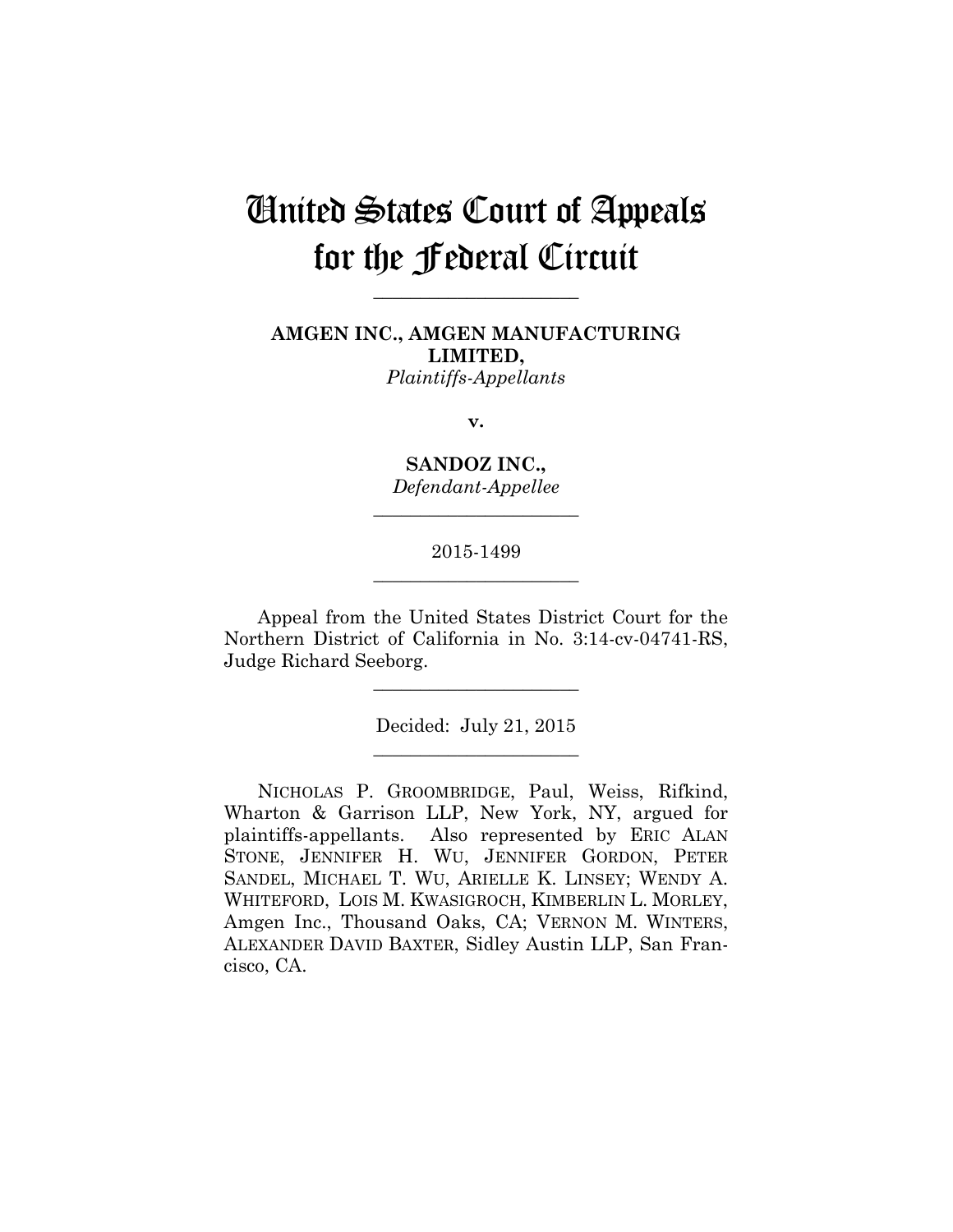DEANNE MAYNARD, Morrison & Foerster LLP, Washington, DC, argued for defendant-appellee. Also represented by JOSEPH R. PALMORE, MARC A. HEARRON; RACHEL KREVANS, San Francisco, CA; JULIE PARK, San Diego, CA.

MICHAEL A. MORIN, Latham & Watkins LLP, Washington, DC, for amicus curiae AbbVie Inc. Also represented by DAVID PENN FRAZIER, GREGORY G. GARRE, MELISSA ARBUS SHERRY, CASEY L. DWYER, ROBERT J. GAJARSA.

GREGORY DISKANT, Patterson Belknap Webb & Tyler LLP, New York, NY, for amicus curiae Janssen Biotech, Inc. Also represented by IRENA ROYZMAN; DIANNE B. ELDERKIN, BARBARA MULLIN, Akin Gump, Strauss, Hauer & Feld, LLP, Philadelphia, PA.

LISA BARONS PENSABENE, O'Melveny & Myers LLP, New York, NY, for amicus curiae Biotechnology Industry Organization. Also represented by FILKO PRUGO.

CARLOS T. ANGULO, Zuckerman Spaeder LLP, Washington, DC, for amicus curiae Generic Pharmaceutical Association.

CHARLES B. KLEIN, Winston & Strawn LLP, Washington, DC, for amici curiae Hospira, Inc., Celltrion Healthcare Co., Ltd., Celltrion, Inc. Also represented by ANDREW C. NICHOLS; SAMUEL S. PARK, Chicago, IL; PETER E. PERKOWSKI, Los Angeles, CA.

Before NEWMAN, LOURIE, and CHEN, *Circuit Judges*.

**\_\_\_\_\_\_\_\_\_\_\_\_\_\_\_\_\_\_\_\_\_\_** 

Opinion for the court filed by *Circuit Judge* LOURIE.

Opinion concurring in part, dissenting in part filed by *Circuit Judge* NEWMAN.

Opinion dissenting in part filed by *Circuit Judge* CHEN.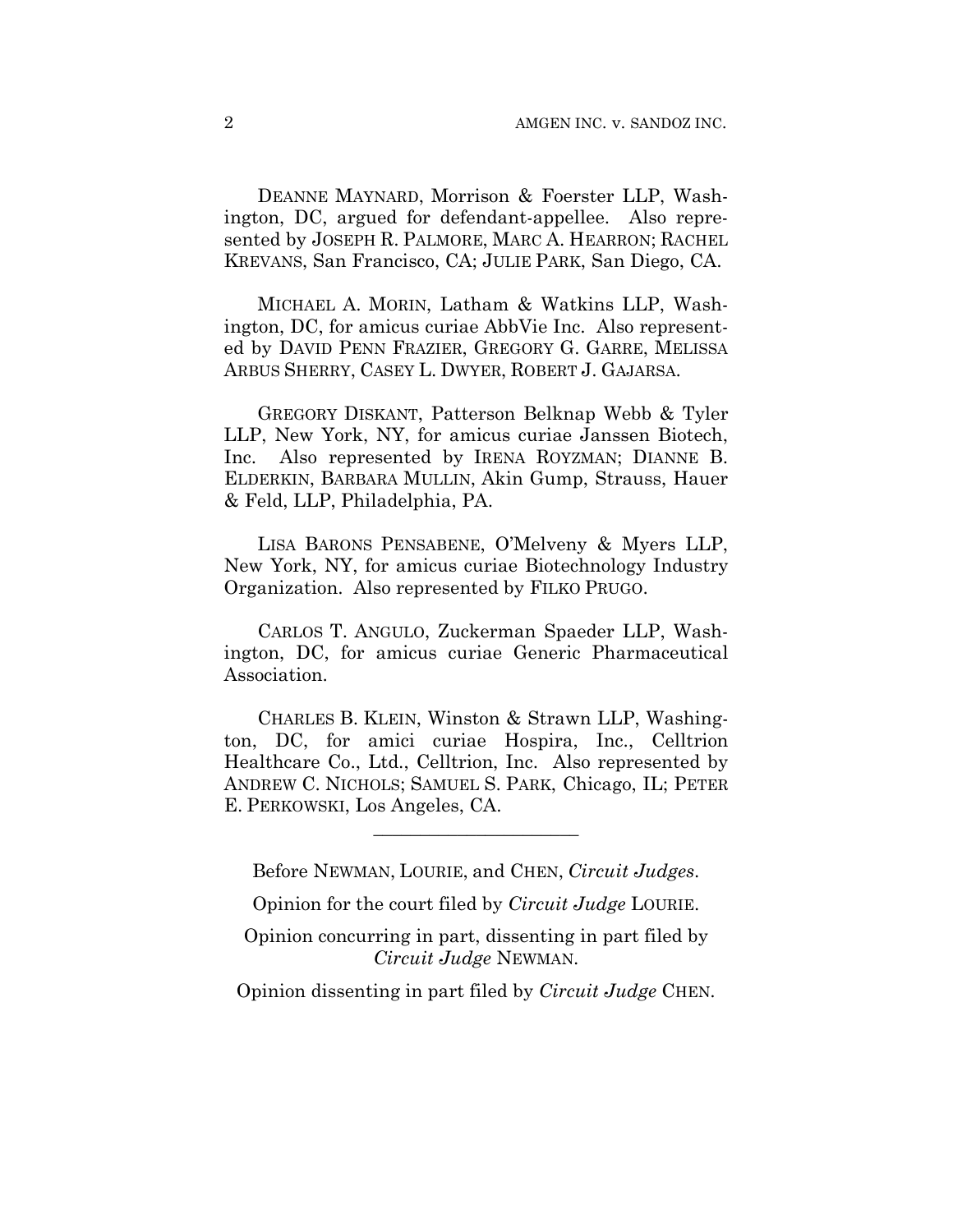#### LOURIE, *Circuit Judge*.

1

This appeal presents issues of first impression relating to the Biologics Price Competition and Innovation Act of 2009 ("BPCIA"), Pub. L. No. 111-148, §§ 7001–7003, 124 Stat. 119, 804–21 (2010). Amgen Inc. and Amgen Manufacturing Ltd. (collectively, "Amgen") appeal from the decision of the United States District Court for the Northern District of California (1) dismissing Amgen's state law claims of unfair competition and conversion with prejudice because Sandoz Inc. ("Sandoz") did not violate the information-disclosure and notice-ofcommercial-marketing provisions of the BPCIA, respectively codified at 42 U.S.C.  $\S 262(l)(2)(A)$  and  $(l)(8)(A);$ (2) granting judgment on the pleadings to Sandoz on its counterclaims seeking a declaratory judgment that it correctly interpreted the BPCIA; and (3) denying Amgen's motion for a preliminary injunction based on its state law claims. *Amgen Inc. v. Sandoz Inc.*, No. 14-cv-04741, 2015 WL 1264756 (N.D. Cal. Mar. 19, 2015) ("*Opinion*").

For the reasons stated below, we affirm the dismissal of Amgen's state law claims of unfair competition and conversion, vacate the judgment on Sandoz's counterclaims and direct the district court to enter judgment consistent with our interpretation of the BPCIA, and remand for further proceedings consistent with this opinion.

## A. BACKGROUND

### I.

In 2010, as part of the Patient Protection and Affordable Care Act, Congress enacted the BPCIA,<sup>1</sup> which

<sup>1</sup> Winston Churchill once described Russia as "a riddle wrapped in a mystery inside an enigma." Winston Churchill, *The Russian Enigma* (BBC radio broadcast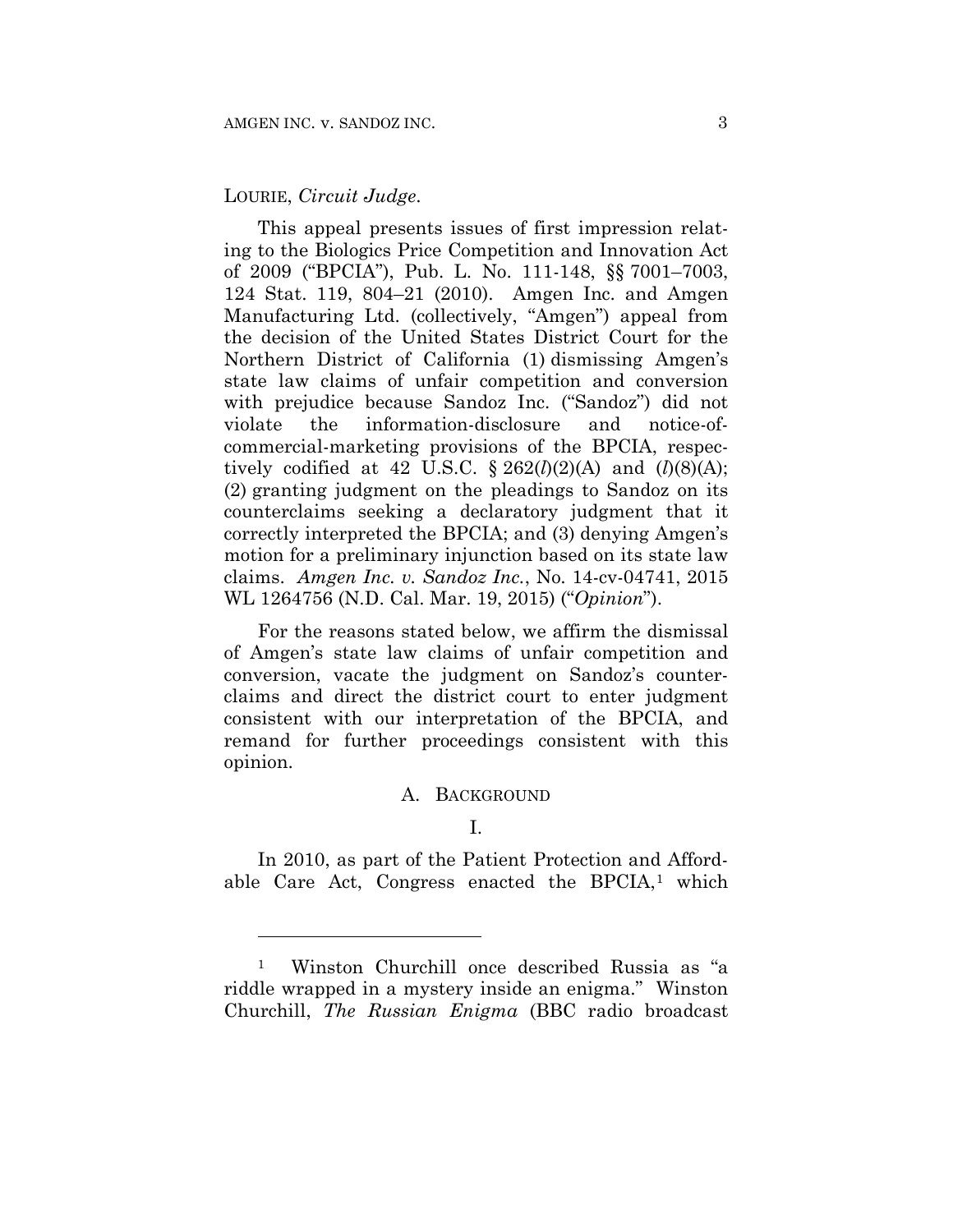established an abbreviated pathway for regulatory approval of follow-on biological products that are "highly similar" to a previously approved product ("reference product"). Pub. L. No. 111-148, §§ 7001–7003, 124 Stat. 119, 804–21 (2010) (codified as amended at 42 U.S.C. § 262, 35 U.S.C. § 271(e), 28 U.S.C. § 2201(b), 21 U.S.C. § 355 et seq.). Congress established such "a biosimilar pathway balancing innovation and consumer interests." BPCIA, Pub. L. No. 111-148, § 7001(b), 124 Stat. at 804.

The BPCIA has certain similarities in its goals and procedures to the Drug Price Competition and Patent Term Restoration Act of 1984 (the Hatch-Waxman Act), Pub. L. No. 98-417, 98 Stat. 1585 (1984), but it has several obvious differences. We note this as a matter of historical interest, but otherwise do not comment on those similarities and differences.

Traditionally, the Food and Drug Administration ("FDA") approves a biological product for commercial marketing by granting a biologics license under 42 U.S.C. § 262(a). An applicant filing a biologics license application ("BLA") typically provides clinical data to demonstrate the safety and efficacy of its product. In contrast, under the abbreviated pathway created by the BPCIA, codified at 42 U.S.C.  $\S 262(k)$ , an applicant filing an abbreviated biologics license application ("aBLA" or "subsection (k) application") instead submits information to demonstrate that its product is "biosimilar" to or "interchangeable" with a previously approved reference product, together with "publicly-available information regarding the [FDA]'s previous determination that the reference product is safe, pure, and potent." 42 U.S.C.

 $\overline{a}$ 

Oct. 1, 1939), *available at* http://www.churchill-societylondon.org.uk/RusnEnig.html. That is this statute. In these opinions, we do our best to unravel the riddle, solve the mystery, and comprehend the enigma.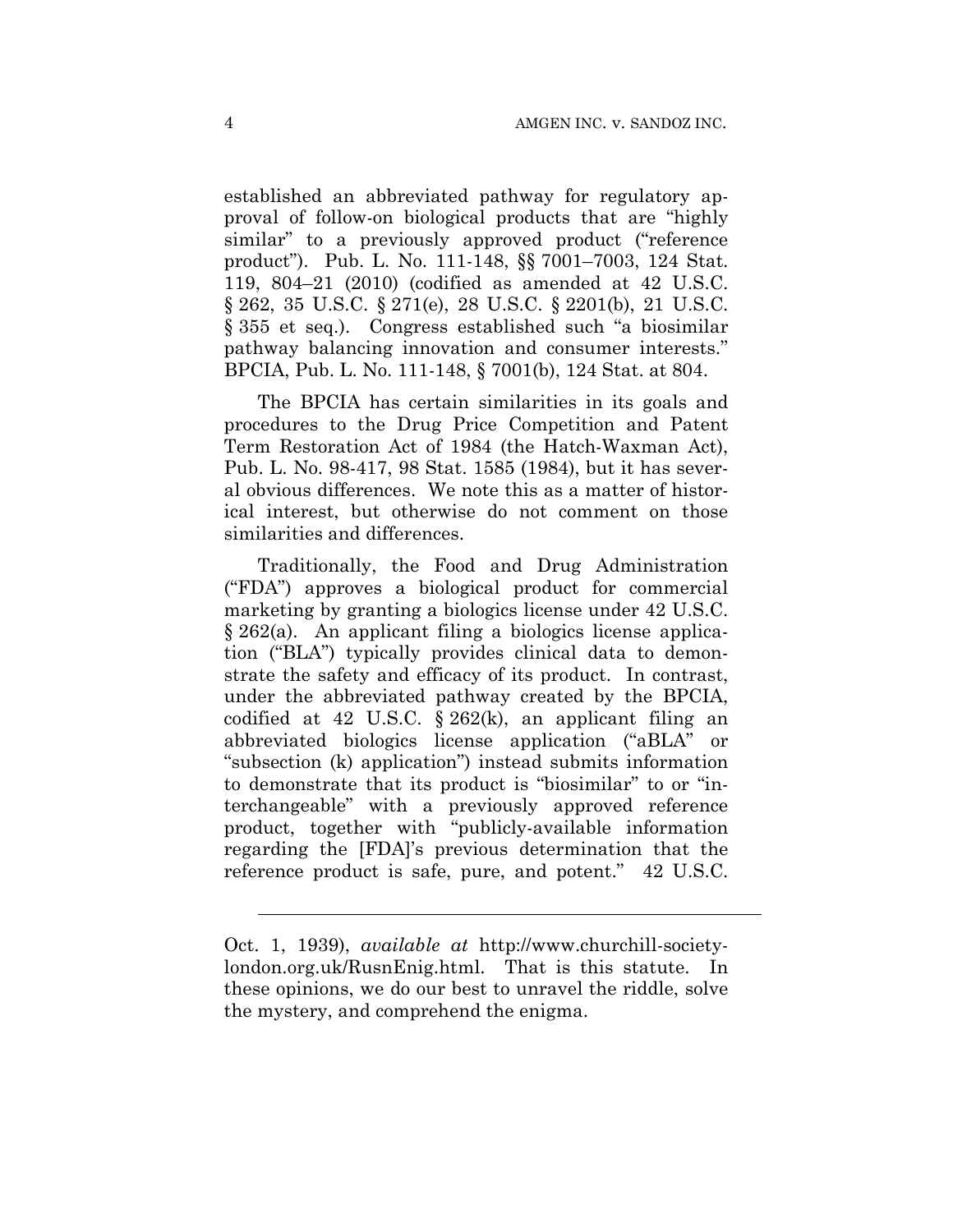$\S 262(k)(2)–(5)$ ; *see also id.*  $\S 262(i)$ . The BPCIA thus permits a biosimilar applicant to rely in part on the approved license of a reference product.

To balance innovation and price competition, Congress enacted the BPCIA to provide a four-year and a twelve-year exclusivity period to a reference product, both beginning on the date of first licensure of the reference product. Specifically, a subsection (k) application "may not be submitted to the Secretary until the date that is 4 years after the date on which the reference product was first licensed under subsection (a)," *id.* § 262(k)(7)(B), and approval of a subsection (k) application "may not be made effective by the Secretary until the date that is 12 years after the date on which the reference product was first licensed under subsection (a)," *id.* § 262(k)(7)(A). Thus, a sponsor of an approved reference product (the "reference product sponsor" or "RPS") receives up to twelve years of exclusivity against follow-on products, regardless of patent protection.

Moreover, the BPCIA established a patent-disputeresolution regime by amending Titles 28, 35, and 42 of the United States Code. The BPCIA amended the Patent Act to create an artificial "act of infringement" and to allow infringement suits based on a biosimilar application prior to FDA approval and prior to marketing of the biological product. *See* 35 U.S.C. § 271(e)(2)(C), (e)(4), (e)(6). The BPCIA also established a unique and elaborate process for information exchange between the biosimilar applicant and the RPS to resolve patent disputes. *See* 42 U.S.C. § 262(*l*).

Under that process, codified at 42 U.S.C. § 262(*l*), the biosimilar applicant grants the RPS confidential access to its aBLA and the manufacturing information regarding the biosimilar product no later than 20 days after the FDA accepts its application for review. *Id.* § 262(*l*)(1)–(2). The parties then exchange lists of patents for which they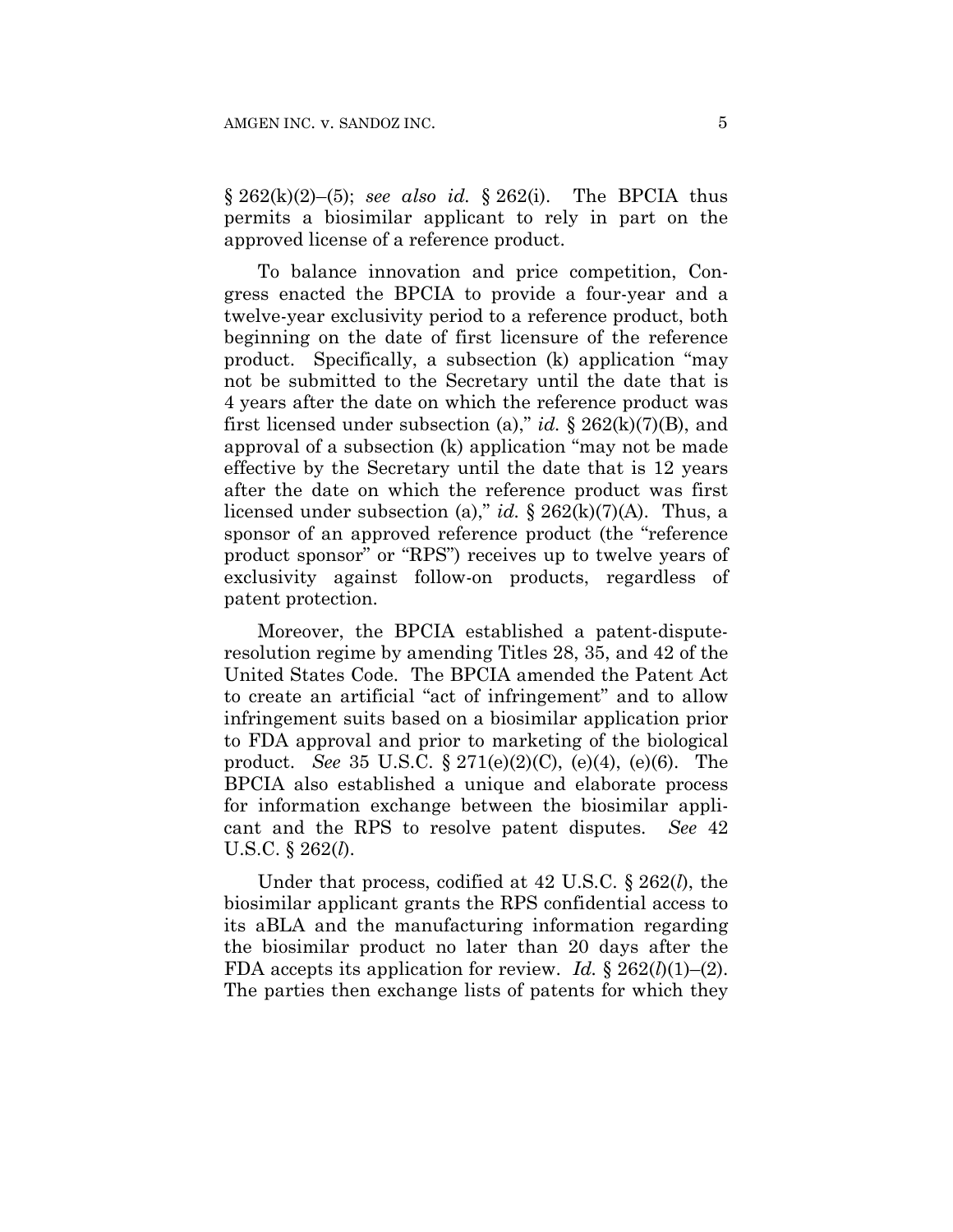believe a claim of patent infringement could reasonably be asserted by the RPS, as well as their respective positions on infringement, validity, and enforceability of those patents. *Id.* § 262(*l*)(3). Following that exchange, which could take up to six months, the parties negotiate to formulate a list of patents ("listed patents") that would be the subject of an immediate infringement action, *id.*   $\S 262(l)(4)–(5)$ , and the RPS then sues the biosimilar applicant within 30 days, *id.* § 262(*l*)(6). That information exchange and negotiation thus contemplates an immediate infringement action brought by the RPS based only on listed patents.

Subsection 262(*l*) also provides that the applicant give notice of commercial marketing to the RPS at least 180 days prior to commercial marketing of its product licensed under subsection (k), which then allows the RPS a period of time to seek a preliminary injunction based on patents that the parties initially identified during information exchange but were not selected for the immediate infringement action, as well as any newly issued or licensed patents (collectively, "non-listed patents"). *Id.* § 262(*l*)(7)– (8).

Subsection 262(*l*) additionally provides, in paragraph  $(l)(9)(A)$ , that if the applicant discloses the information "required under paragraph  $(2)(A)$ ," then neither the RPS nor the applicant may bring a declaratory judgment action based on the non-listed patents prior to the date on which the RPS receives the notice of commercial marketing under paragraph (*l*)(8)(A). *Id.* § 262(*l*)(9)(A). Paragraphs  $(l)(9)(B)$  and  $(l)(9)(C)$ , however, permit the RPS, but not the applicant, to seek declaratory relief in the event that the applicant fails to comply with certain provisions of subsection (*l*). *Id.*  $\S 262(l)(9)(B)$ –(C).

#### II.

Amgen has marketed filgrastim under the brand name Neupogen® ("Neupogen") since 1991. In May 2014,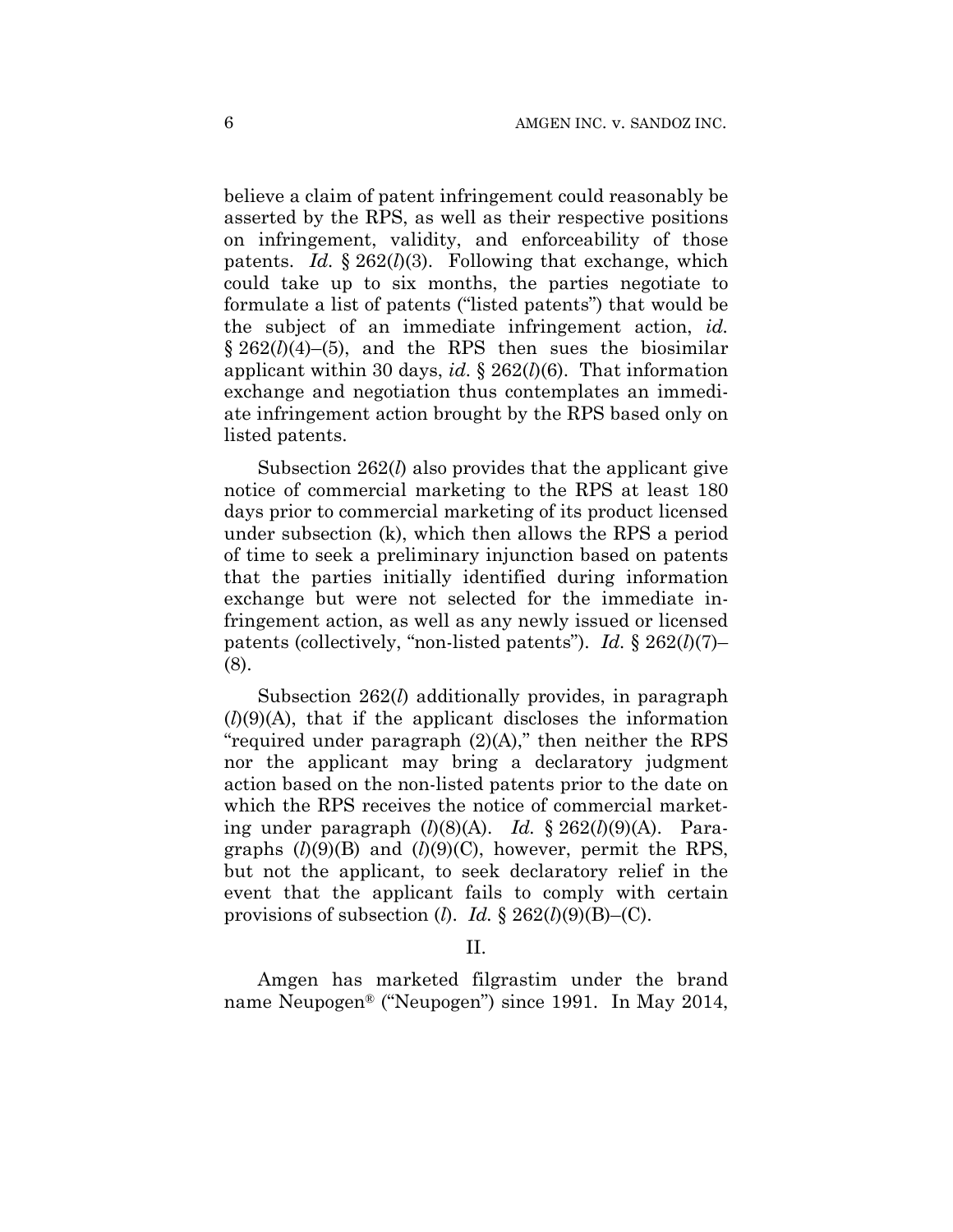Sandoz filed an aBLA, seeking FDA approval of a biosimilar filgrastim product, for which Neupogen is the reference product. On July 7, 2014, Sandoz received notification from the FDA that it had accepted Sandoz's application for review.

On July 8, 2014, Sandoz notified Amgen that it had filed a biosimilar application referencing Neupogen; that it believed that the application would be approved in "Q1/2 of 2015"; and that it intended to launch its biosimilar product immediately upon FDA approval. J.A. 1472. Later in July, in response to Amgen's inquiry, Sandoz confirmed that the FDA had accepted its application for review, but Sandoz informed Amgen that it had "opted not to provide Amgen with Sandoz's biosimilar application within 20 days of the FDA's notification of acceptance" and that Amgen was entitled to sue Sandoz under  $\S 262(l)(9)(C)$ . J.A. 1495–96. Sandoz thus did not disclose its aBLA or its product's manufacturing information to Amgen according to  $\S 262(l)(2)$ (A).

Subsequently, on March 6, 2015, the FDA approved Sandoz's aBLA for all approved uses of Amgen's Neupogen. Although Sandoz has maintained that it gave an operative notice of commercial marketing in July 2014, it nevertheless gave a "further notice of commercial marketing" to Amgen on the date of FDA approval. J.A. 1774. Sandoz intended to launch its filgrastim product under the trade name Zarxio.

## III.

In October 2014, Amgen sued Sandoz in the Northern District of California, asserting claims of (1) unfair competition for unlawful business practices under California Business & Professions Code § 17200 et seq. ("UCL"), based on two alleged violations of the BPCIA; (2) conversion for allegedly wrongful use of Amgen's approved license on Neupogen; and (3) infringement of Amgen's U.S. Patent  $6,162,427$  (the "427 patent"), which claims a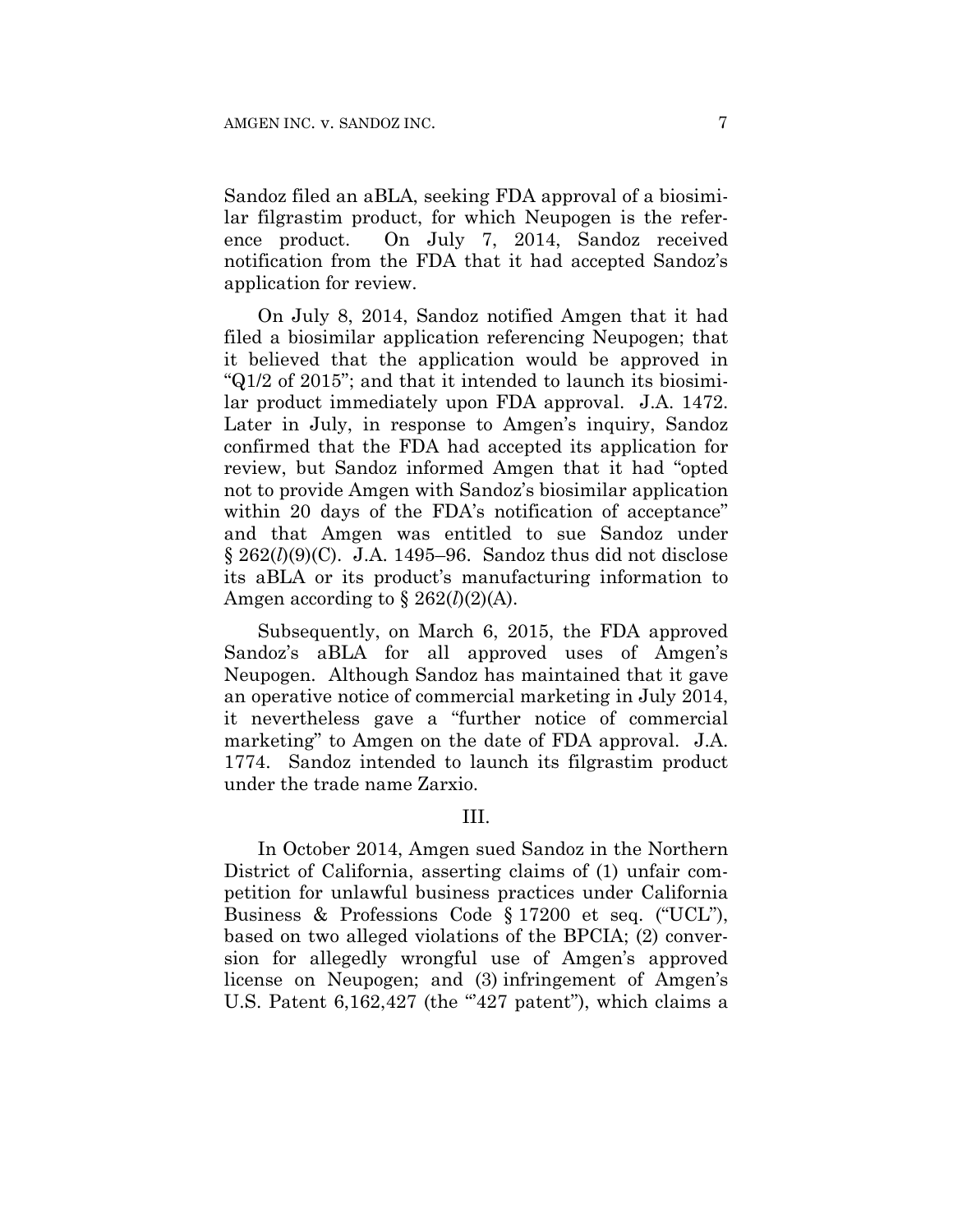method of using filgrastim. Amgen alleged that Sandoz violated the BPCIA by failing to disclose the required information under  $\S 262(l)(2)$ (A) and by giving a premature, ineffective, notice of commercial marketing under § 262(*l*)(8)(A) before FDA approval of its biosimilar product. Sandoz counterclaimed for a declaratory judgment that it correctly interpreted the BPCIA as permitting its actions, and that the '427 patent was invalid and not infringed.

In January 2015, the parties filed cross-motions for judgment on the pleadings on Amgen's state law claims and Sandoz's counterclaims interpreting the BPCIA. In February 2015, Amgen also filed a motion for a preliminary injunction based solely on its state law claims to enjoin Sandoz from launching Zarxio after FDA approval. Also in February 2015, through discovery, Amgen obtained access to Sandoz's biosimilar application.

On March 19, 2015, the district court granted partial judgment on the pleadings to Sandoz on its BPCIA counterclaims to the extent that Sandoz's interpretation of the statute is consistent with the court's interpretation. Specifically, the district court concluded that: (1) the BPCIA renders permissible a subsection (k) applicant's decision not to disclose its aBLA and the manufacturing information to the RPS, subject only to the consequences set forth in 42 U.S.C.  $\S 262(l)(9)(C)$ ; (2) such a decision alone does not offer a basis for the RPS to obtain injunctive relief, restitution, or damages against the applicant; and (3) the applicant may give notice of commercial marketing under § 262(*l*)(8)(A) before FDA approval. *Opinion*, 2015 WL 1264756, at \*8, \*11.

Based on its interpretation of the BPCIA, the district court then dismissed Amgen's unfair competition and conversion claims with prejudice because it concluded that Sandoz did not violate the BPCIA or act unlawfully. *Id.* at \*8–9. The court also denied Amgen's motion for a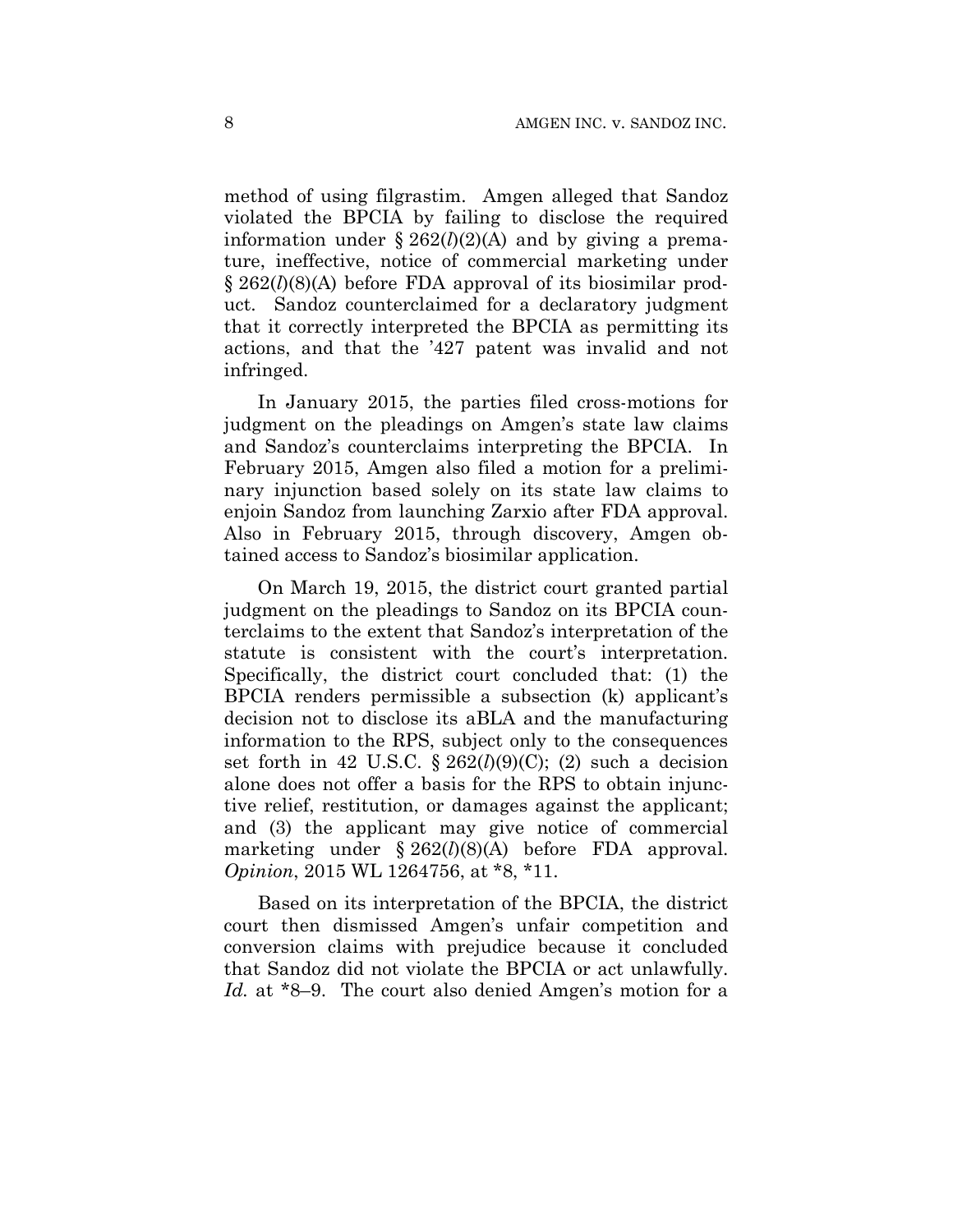preliminary injunction based on its state law claims, noting that Amgen "has yet to proceed on its remaining claim for patent infringement." *Id.* at \*10.

On the parties' joint motion, the district court entered final judgment as to Amgen's unfair competition and conversion claims and as to Sandoz's BPCIA counterclaims under Rule 54(b) of the Federal Rules of Civil Procedure. The parties' claims and counterclaims relating to infringement, validity, and enforceability of the '427 patent remain pending at the district court.

Amgen timely appealed from the final judgment and from the denial of a preliminary injunction; we have jurisdiction under 28 U.S.C.  $\S$  1295(a)(1) and  $\S$  1292(a)(1) and  $(c)(1)$ .

#### B. DISCUSSION

We apply the procedural law of the regional circuit, here the Ninth Circuit, when reviewing a district court's grant of a motion for judgment on the pleadings. *Merck & Co. v. Hi-Tech Pharmacal Co.*, 482 F.3d 1317, 1320 (Fed. Cir. 2007). The Ninth Circuit reviews the grant of judgment on the pleadings *de novo*, *Peterson v. California*, 604 F.3d 1166, 1169 (9th Cir. 2010), and "accept[s] all material allegations in the complaint as true and construe[s] them in the light most favorable to [the non-moving party]," *Turner v. Cook*, 362 F.3d 1219, 1225 (9th Cir. 2004) (third alteration in original). Issues of statutory interpretation are also reviewed *de novo*. *Qantas Airways Ltd. v. United States*, 62 F.3d 385, 387 (Fed. Cir. 1995).

Because Amgen's state law claims of unfair competition and conversion are premised on the proper interpretation of the BPCIA, we first interpret the relevant provisions of the BPCIA and then consider Amgen's state law claims in light of that interpretation.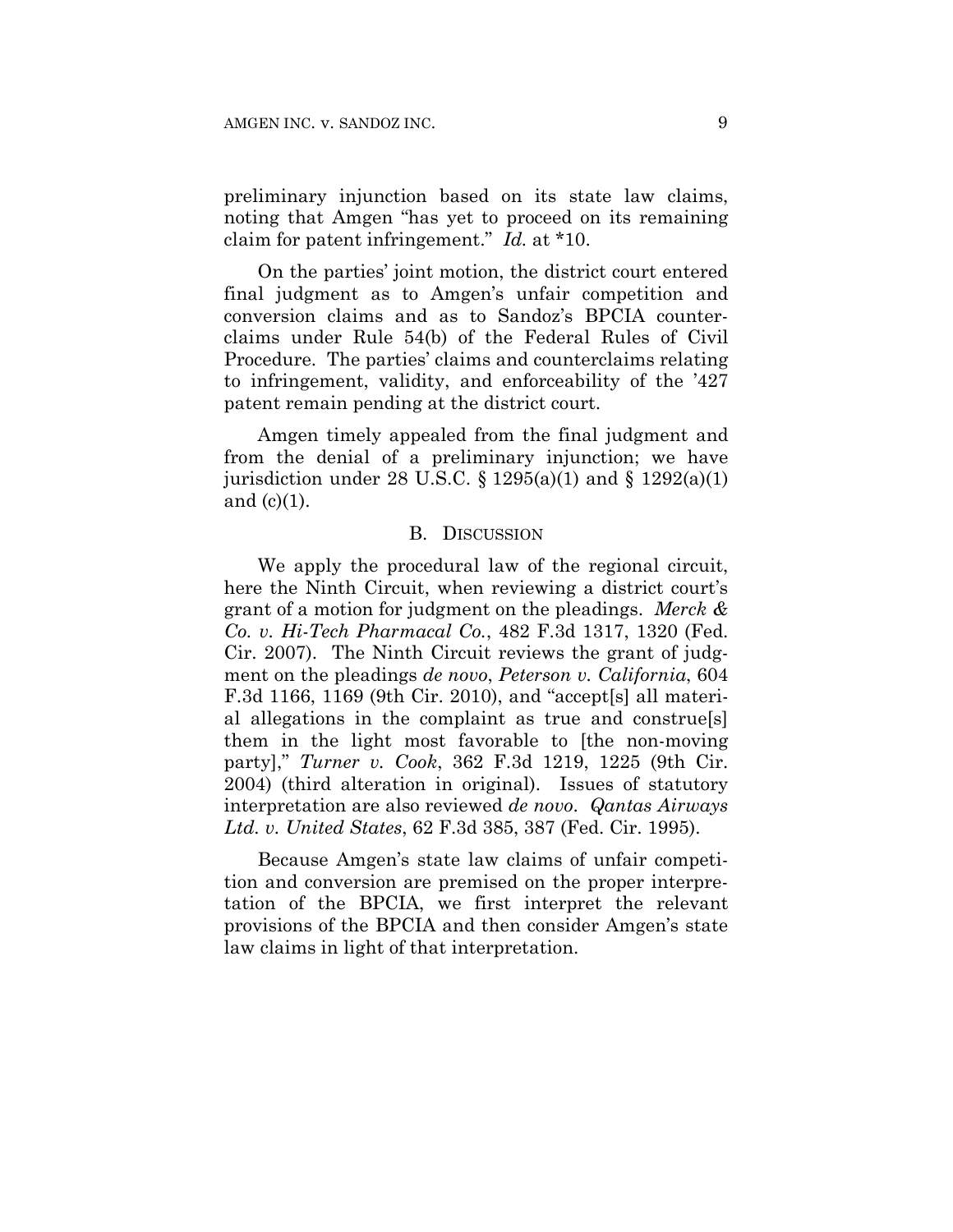We first consider whether the district court erred in concluding that a subsection (k) applicant may elect not to disclose its aBLA and the manufacturing information under 42 U.S.C.  $\S 262(l)(2)(A)$ , subject only to the consequences set forth in  $\S 262(l)(9)(C)$ . Paragraph  $(l)(2)(A)$ provides that:

Not later than 20 days after the Secretary notifies the subsection (k) applicant that the application has been accepted for review, the subsection (k) applicant *shall provide* to the reference product sponsor a copy of the application submitted to the Secretary under subsection (k), and such other information that describes the process or processes used to manufacture the biological product that is the subject of such application . . . .

42 U.S.C. § 262(*l*)(2)(A) (emphasis added). Paragraph  $(l)(9)(C)$  provides that:

If a subsection (k) applicant *fails to provide the application and information required under paragraph (2)(A)*, the reference product sponsor, but not the subsection (k) applicant, may bring an action under section 2201 of Title 28, for a declaration of *infringement, validity, or enforceability of any patent* that claims the biological product or a use of the biological product.

*Id.* § 262(*l*)(9)(C) (emphases added). Additionally, 35 U.S.C.  $\S 271(e)(2)(C)(ii)$ , as amended by the BPCIA, provides that:

It shall be an act of infringement to submit . . . if the applicant for the application *fails to provide the application and information required* under section  $351(l)(2)(A)$  of such Act, an application seeking approval of a biological product for a pa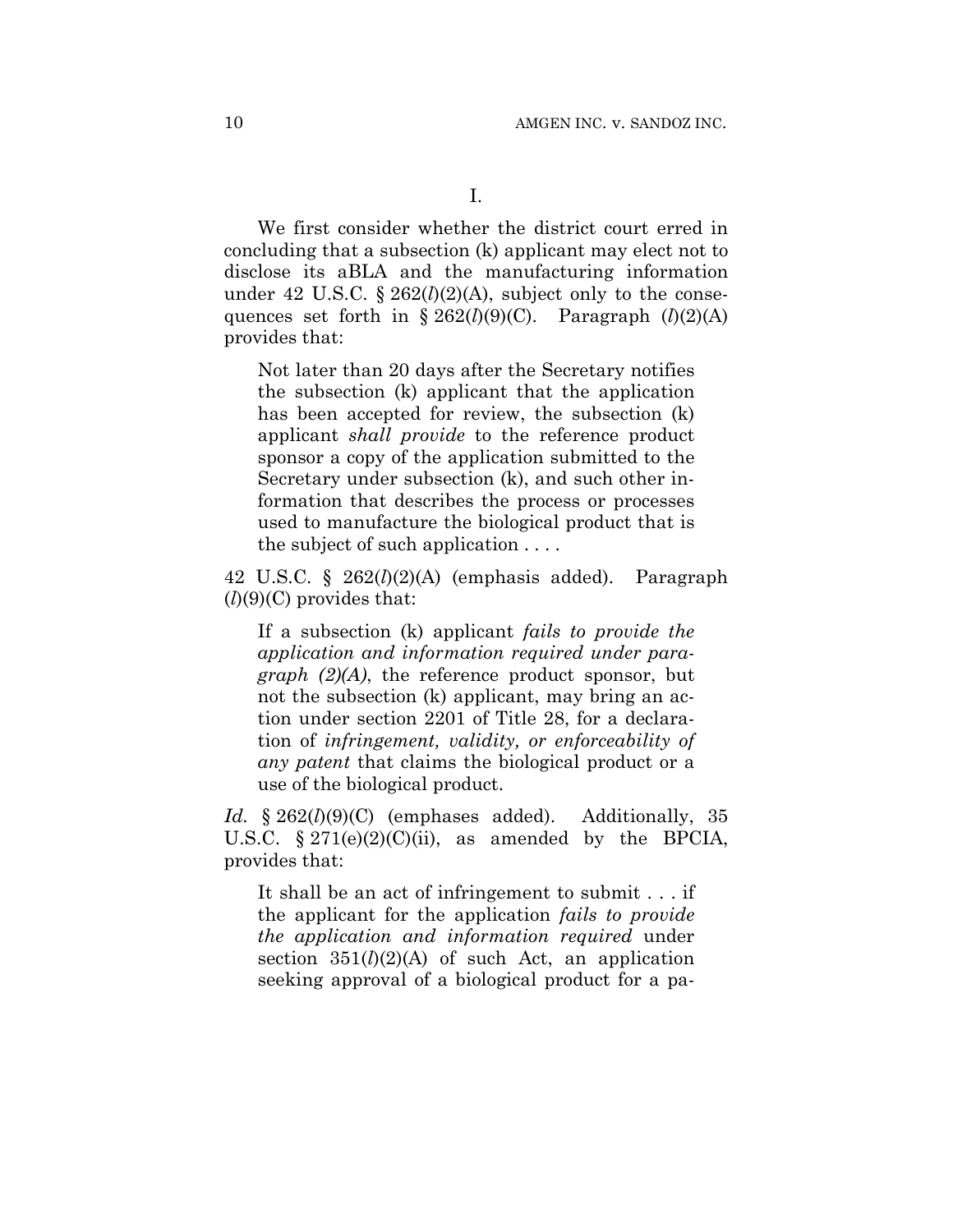tent that could be identified pursuant to section  $351(l)(3)(A)(i)$  of such Act...

## 35 U.S.C. § 271(e)(2)(C)(ii) (emphasis added).2

Amgen argues that the language "shall provide" in paragraph (*l*)(2)(A) suggests that the information disclosure is mandatory, not merely permissible. Amgen contends that other provisions of the BPCIA refer to the information as "required" under paragraph (*l*)(2)(A) and also refer to non-disclosure as a failure to comply with the Act. Amgen argues that, by refusing to provide the required information, a subsection (k) applicant unlawfully evades the detection of process patent infringement and avoids an immediate infringement action under § 262(*l*)(6). Amgen also argues that paragraph (*l*)(9)(C) is merely a limitation on declaratory judgment action, not a remedy, let alone the exclusive remedy, for noncompliance with paragraph  $(l)(2)(A)$ .

Sandoz responds that the "shall" provision in paragraph (*l*)(2)(A) is only a condition precedent to engaging in the information-exchange process of paragraphs (*l*)(3) through (*l*)(6), not a mandatory requirement in all circumstances. Sandoz contends that this interpretation is consistent with the use of "shall" in paragraph (*l*)(6), which provides that the RPS "shall" file an infringement suit. Sandoz notes that this use of "shall" cannot mean that the RPS violates the statute if it chooses not to file an infringement suit. Sandoz also responds that, under the BPCIA, if a subsection (k) applicant does not disclose the information under paragraph  $(l)(2)(A)$ , then the sponsor may file an infringement suit under paragraph (*l*)(9)(C) and obtain the information in discovery, which Amgen has done. Sandoz also contends that it did not act

1

<sup>&</sup>lt;sup>2</sup> Section  $351(l)(2)(A)$  of the Public Health Act corresponds to 42 U.S.C. § 262(*l*)(2)(A).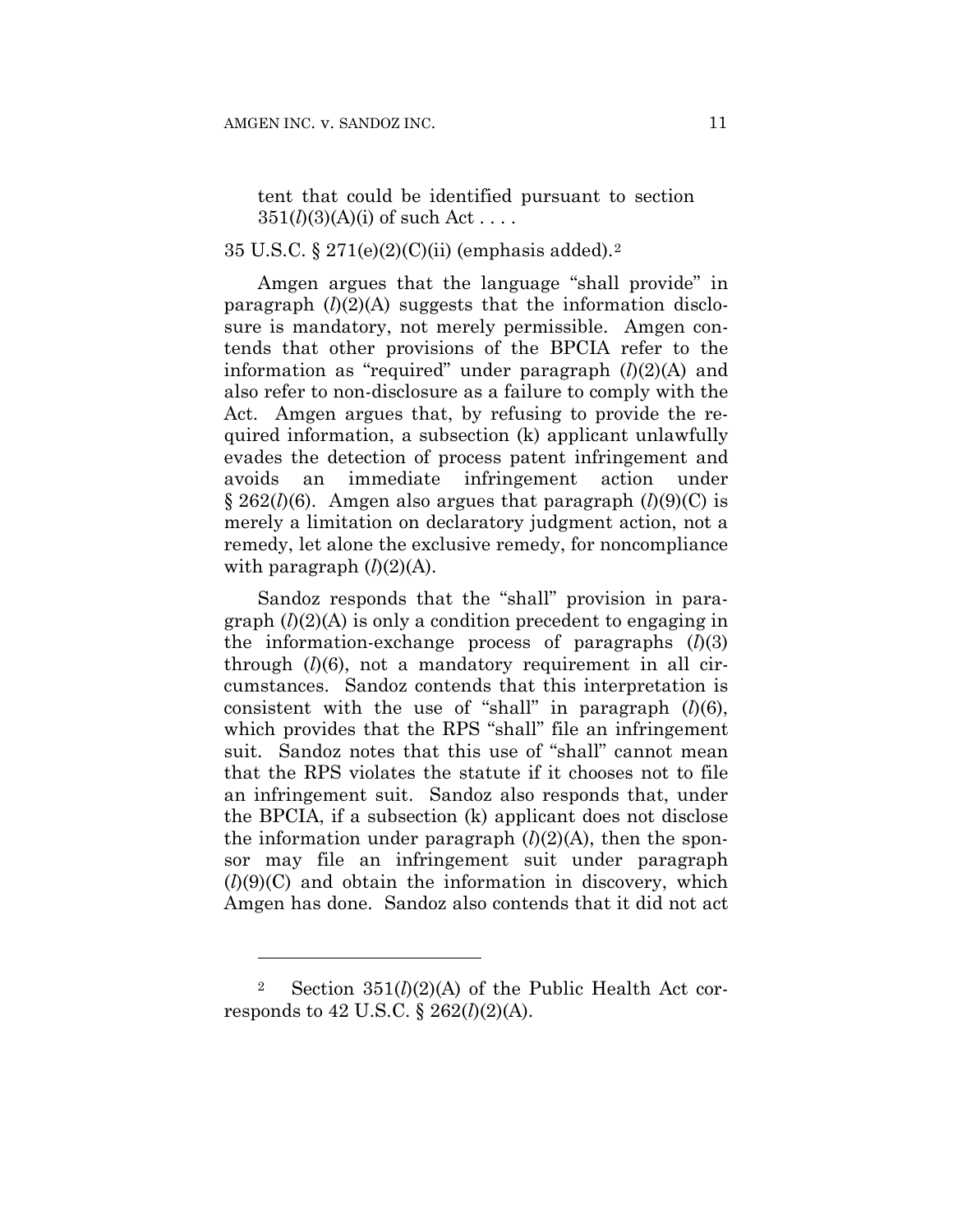unlawfully by taking a path expressly contemplated by Congress and the BPCIA.

We conclude that, read in isolation, the "shall" provision in paragraph  $(l)(2)(A)$  appears to mean that a subsection (k) applicant is required to disclose its aBLA and manufacturing information to the RPS by the deadline specified in the statute. Indeed, the BPCIA refers to such information as "required" in other provisions. *See* 42 U.S.C. § 262(*l*)(1)(B)(i), (*l*)(9)(A), (*l*)(9)(C); 35 U.S.C.  $§ 271(e)(2)(C)(ii)$ . Particularly, paragraph  $(l)(1)(B)(i)$ provides that "[w]hen" a subsection (k) applicant submits an aBLA to the FDA, "such applicant *shall* provide . . . confidential access to the information *required* to be produced pursuant to paragraph (2) and any other information that the subsection (k) applicant determines, in its sole discretion, to be appropriate" (emphases added). Thus, under the plain language of paragraph  $(l)(1)(B)(i)$ , *when* an applicant chooses the abbreviated pathway for regulatory approval of its biosimilar product, it is required to disclose its aBLA and manufacturing information to the RPS no later than 20 days after the FDA's notification of acceptance, but not when the "when" criterion is not met.

Such a reading of "shall" in paragraph (*l*)(2)(A) is supported by the use of "may" in paragraph  $(l)(2)(B)$ , which provides that a subsection (k) applicant "may" provide additional information requested by the RPS by the statutory deadline. Paragraph (*l*)(2)'s use of "shall" in juxtaposition with "may" in the adjacent provision would appear to indicate that "shall" signals a requirement.

However, the "shall" provision in paragraph  $(l)(2)(A)$ cannot be read in isolation. In other provisions, the BPCIA explicitly contemplates that a subsection (k) applicant might fail to disclose the required information by the statutory deadline. It specifically sets forth the consequence for such failure: the RPS may bring an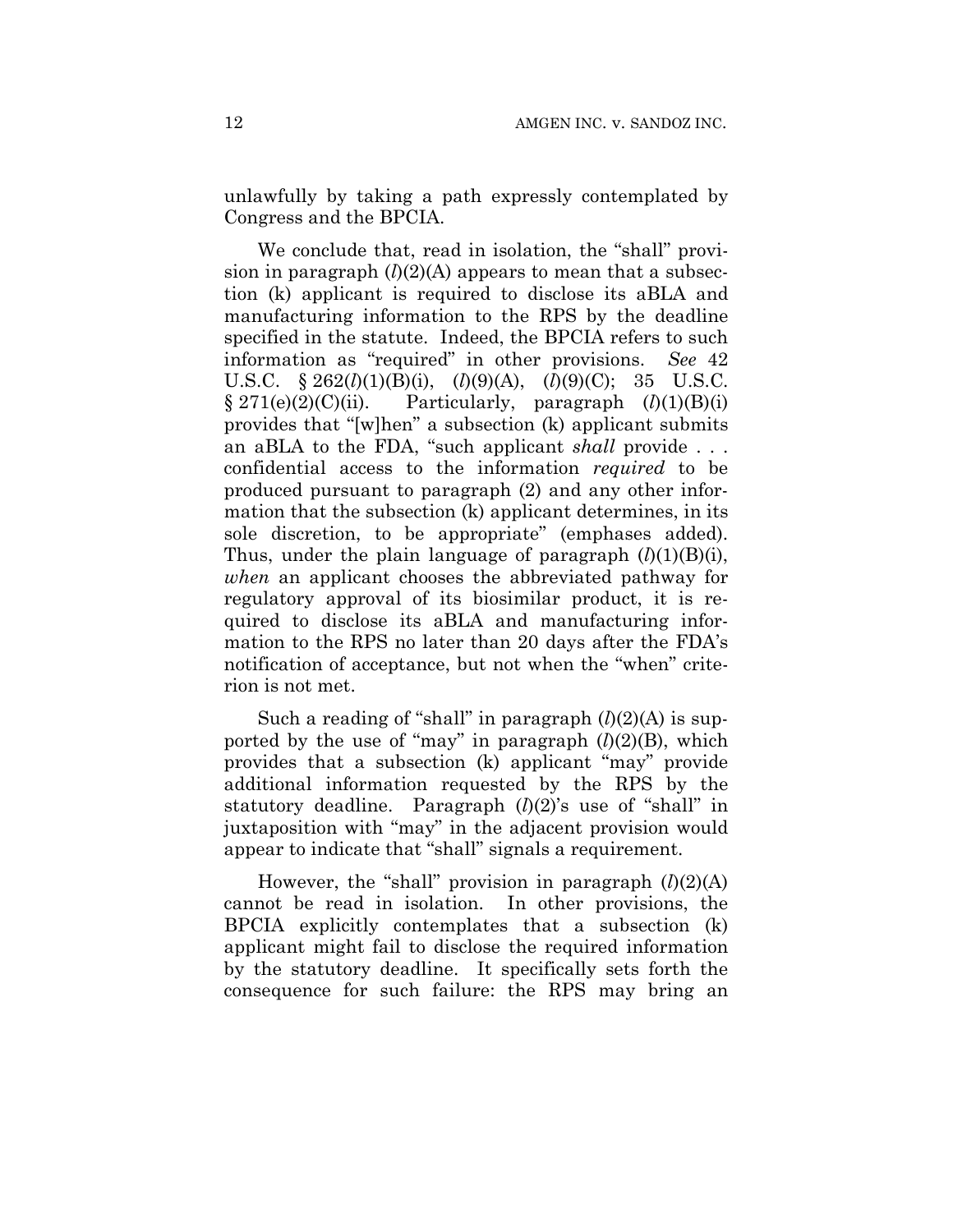<u>.</u>

infringement action under  $42 \text{ U.S.C.}$  §  $262(l)(9)(C)$  and 35 U.S.C.  $\S 271(e)(2)(C)(ii)$ . Those latter provisions indicate that "shall" in paragraph  $(l)(2)(A)$  does not mean "must." And the BPCIA has no other provision that grants a procedural right to compel compliance with the disclosure requirement of paragraph  $(l)(2)(A)$ .

Under 35 U.S.C.  $\S 271(e)(2)(C)(ii)$ , filing a subsection (k) application and failing to disclose the required information under paragraph  $(l)(2)(A)$  is an artificial "act of infringement" of "a patent that could be identified" pursuant to paragraph  $(l)(3)(A)(i)$ . 42 U.S.C. § 262 $(l)(9)(C)$ further provides that "[i]f a subsection (k) applicant fails to provide the application and information required under paragraph  $(2)(A)$ ," then the RPS, but not the subsection (k) applicant, may bring a declaratory judgment action on "any patent that claims the biological product or a use of the biological product."3 As a direct consequence of failing to comply with paragraph  $(l)(2)(A)$ , paragraph  $(l)(9)(C)$ bars the subsection (k) applicant from bringing a declara-

<sup>3</sup> While it is true that 42 U.S.C. § 262(*l*)(9)(C) premises the declaration judgment action on "any patent that *claims the biological product or a use of the biological product*" (emphasis added), which does not appear to include process patents, 35 U.S.C.  $\S 271(e)(2)(C)(ii)$  does contemplate an infringement action based on "a patent that *could be identified pursuant to [paragraph] (l)(3)(A)(i)*" (emphasis added), which does not exclude process patents. Section  $271(e)(2)(C)(ii)$  allows the RPS to assert process patents, "if the [subsection (k)] applicant . . . fails to provide the application and information" and "the purpose of [the subsection (k)] submission is to obtain approval . . . to engage in the commercial manufacture, use, or sale of a . . . biological product claimed in a patent or the use of which is claimed in a patent before the expiration of such patent."  $35 \text{ U.S.C.}$  §  $271(e)(2)$ .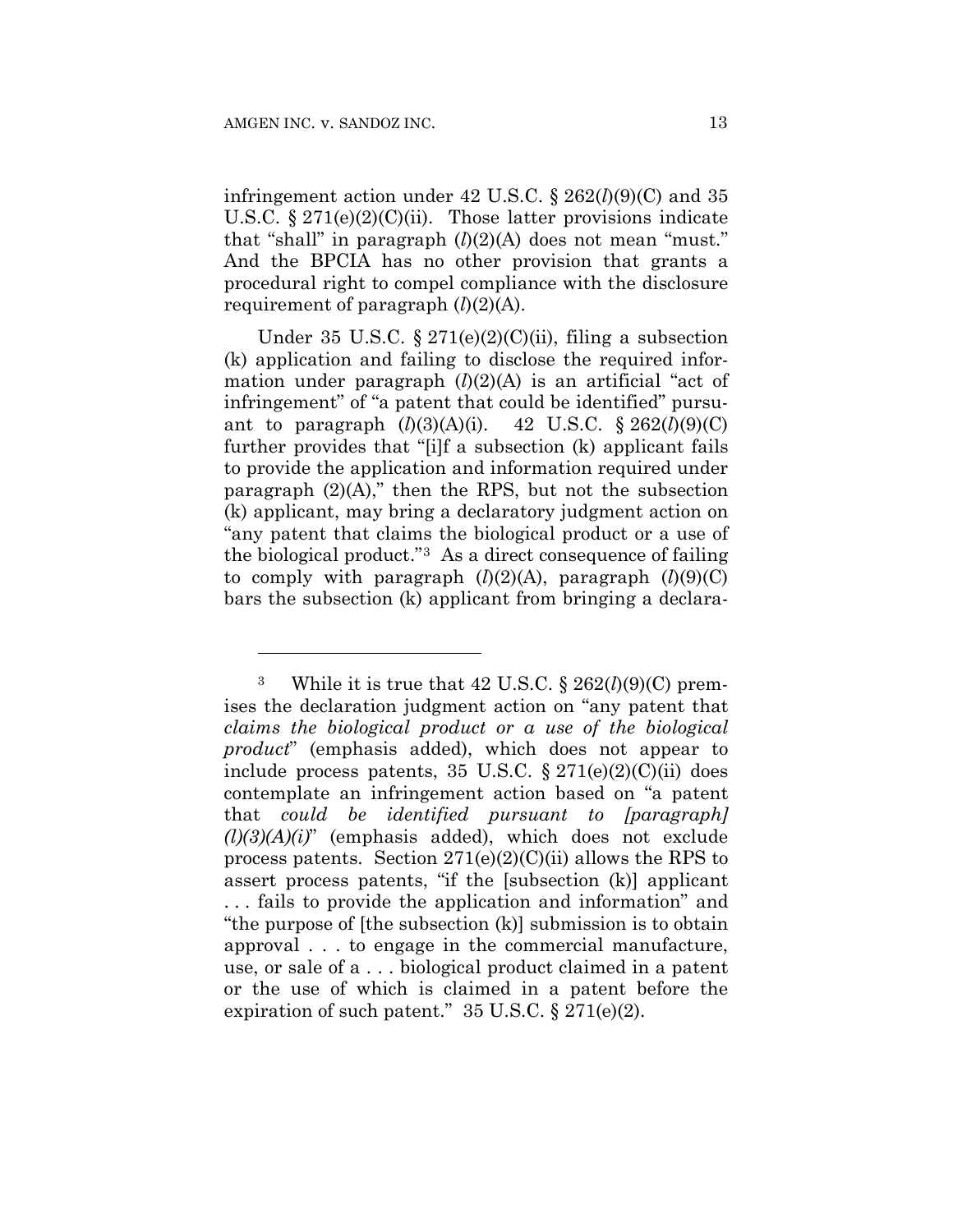tory judgment action on patents that claim the biological product or its use.

Notably, both 42 U.S.C. § 262(*l*)(9)(C) and 35 U.S.C.  $\S 271(e)(2)(C)(ii)$  are premised on a claim of patent infringement, and the BPCIA does not specify any nonpatent-based remedies for a failure to comply with paragraph (*l*)(2)(A). Once the RPS brings an infringement suit under those two provisions, it can access the required information through discovery.4

Importantly, mandating compliance with paragraph (*l*)(2)(A) in all circumstances would render paragraph  $(l)(9)(C)$  and 35 U.S.C. § 271(e)(2)(C)(ii) superfluous, and statutes are to be interpreted if possible to avoid rendering any provision superfluous. *Marx v. Gen. Revenue Corp.*, 568 U.S. \_\_, 133 S. Ct. 1166, 1178 (2013) ("[T]he canon against surplusage is strongest when an interpretation would render superfluous another part of the same statutory scheme."); *TRW Inc. v. Andrews*, 534 U.S. 19, 31 (2001) ("It is a cardinal principle of statutory construction that a statute ought, upon the whole, to be so construed that, if it can be prevented, no clause, sentence, or word shall be superfluous, void, or insignificant." (internal quotation marks omitted)).

Moreover, 35 U.S.C. § 271(e)(4) provides "the *only* remedies which may be granted by a court for an act of infringement described in paragraph (2)" (emphasis added). Under  $\S 271(e)(2)(C)(ii)$ , filing a subsection (k) application and failing to provide the required infor-

1

<sup>&</sup>lt;sup>4</sup> In addition, we note the existence of a rebuttable presumption in actions alleging infringement of a process patent under 35 U.S.C. § 271(g) relating to importation of products made abroad by a patented process. *See, e.g.*, *Creative Compounds, LLC v. Starmark Labs.*, 651 F.3d 1303, 1314 (Fed. Cir. 2011) (citing 35 U.S.C. § 295).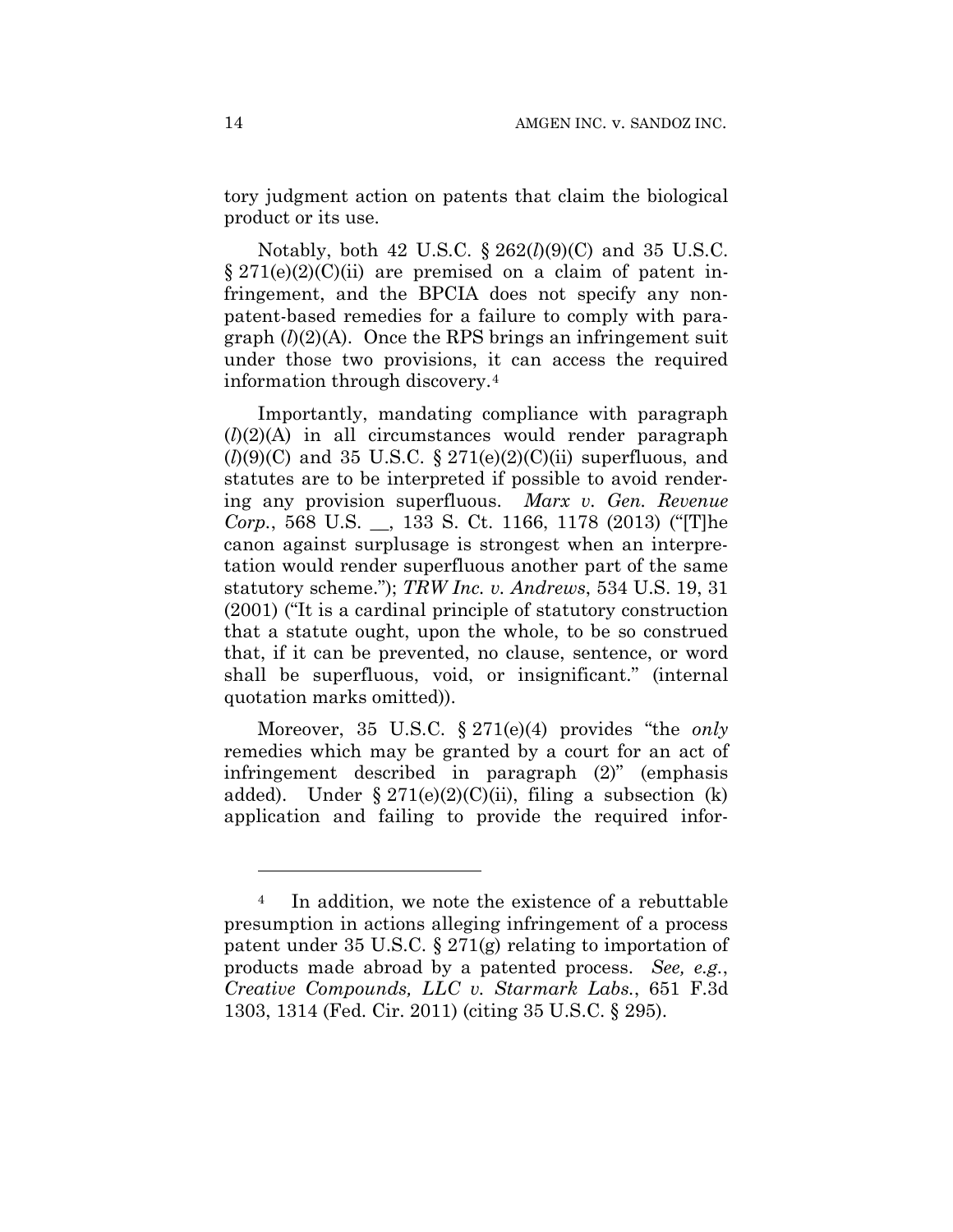mation under paragraph  $(l)(2)(A)$  is such an act of infringement. Here, Amgen alleged that Sandoz violated the BPCIA, but the alleged violation is precisely an act of infringement under  $\S 271(e)(2)(C)(ii)$ , for which  $\S 271(e)(4)$ provides the "only remedies."

We therefore conclude that, even though under paragraph  $(l)(2)(A)$ , when read in isolation, a subsection  $(k)$ applicant would be required to disclose its aBLA and the manufacturing information to the RPS by the statutory deadline, we ultimately conclude that when a subsection (k) applicant fails the disclosure requirement, 42 U.S.C. § 262(*l*)(9)(C) and 35 U.S.C. § 271(e) expressly provide the only remedies as those being based on a claim of patent infringement. Because Sandoz took a path expressly contemplated by the BPCIA, it did not violate the BPCIA by not disclosing its aBLA and the manufacturing information by the statutory deadline.

#### II.

We next consider whether the district court erred in concluding that a subsection (k) applicant may satisfy its obligation to give notice of commercial marketing under 42 U.S.C. § 262(*l*)(8)(A) by doing so before the FDA licenses its product. Paragraph (*l*)(8)(A) provides that "[t]he subsection (k) applicant *shall* provide notice to the reference product sponsor not later than 180 days before the date of the first commercial marketing of the biological product *licensed* under subsection (k)." *Id.* § 262(*l*)(8)(A) (emphases added).

#### a.

Amgen argues that a subsection (k) applicant may give notice of commercial marketing only after it has a "biological product licensed under subsection (k)," meaning only after the FDA has licensed the biosimilar product. Amgen notes that elsewhere subsection (*l*) refers to the biosimilar product as "the biological product that is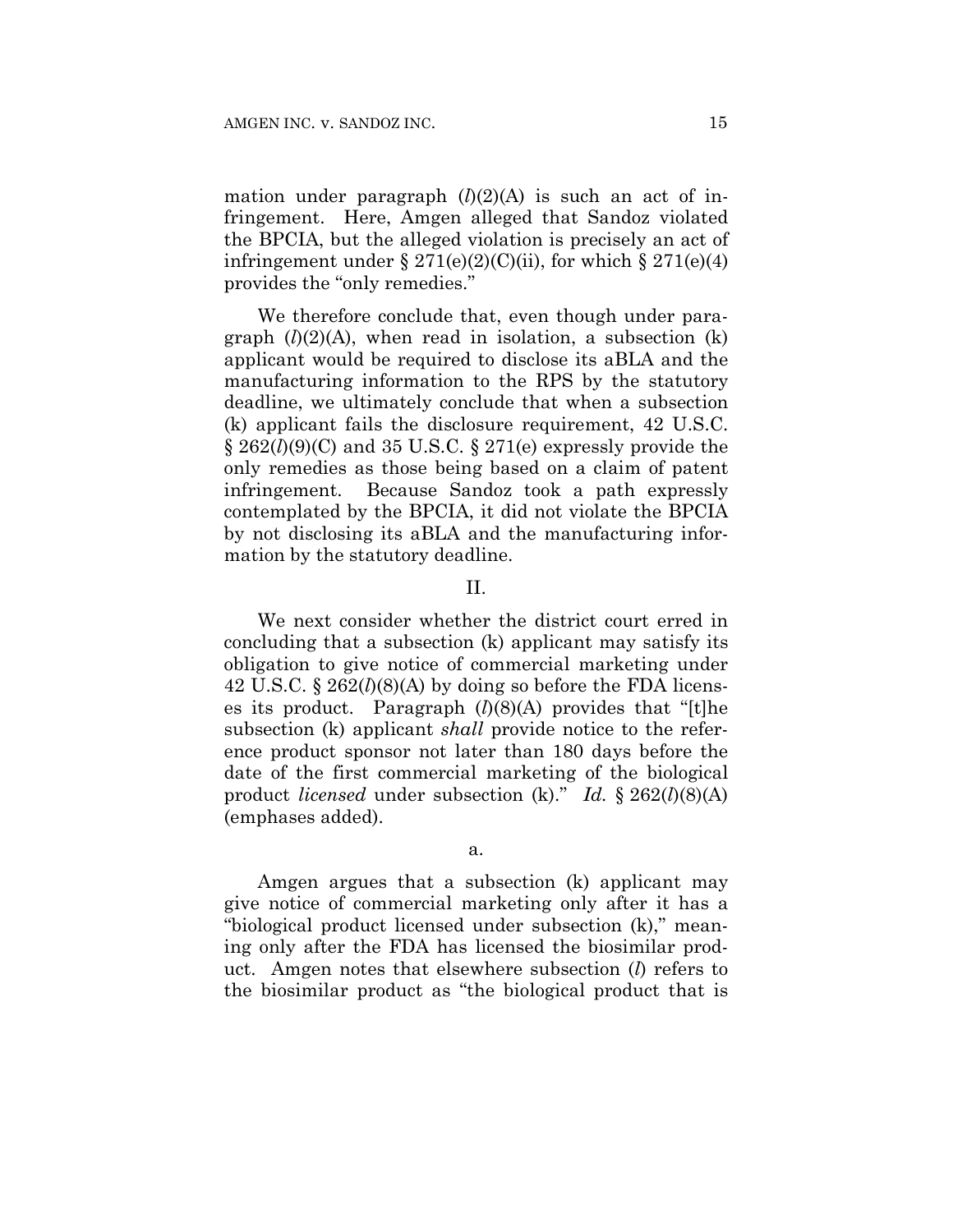the subject of " the application, which supports its interpretation of "licensed" in paragraph (*l*)(8)(A). Amgen explains that giving notice after FDA licensure provides time for the RPS to seek a preliminary injunction and to resolve patent disputes in a timely fashion. Amgen contends that allowing the applicant to give notice before FDA licensure is irreconcilable with the statute's text and purpose.

Sandoz responds that the plain terms of the notice provision are satisfied when an applicant provides notice at least 180 days before it commercially markets its product. According to Sandoz, the word "licensed" only means that, at the time of commercial marketing, the product must be licensed, but it does not limit the timing of the notice, which can be given before FDA licensure. Sandoz also argues that Amgen's construction of the notice provision would transform it into an automatic, additional, six-month bar against marketing of every licensed biosimilar product, which improperly extends the twelve-year exclusivity period under  $\S 262(k)(7)(A)$ .

We agree with Amgen that, under paragraph (*l*)(8)(A), a subsection (k) applicant may only give effective notice of commercial marketing after the FDA has licensed its product. The statutory language compels such an interpretation. It means that notice, to be effective under this statute, must be given only after the product is licensed by the FDA.

In subsection (*l*), only paragraph (*l*)(8)(A) refers to the product as "the biological product licensed under subsection (k)." In other provisions of subsection (*l*), the statute refers to the product as "the biological product that is the subject of " the application, even when discussing its commercial marketing. *E.g.*, 42 U.S.C. § 262(*l*)(3)(B)(ii)(I), (*l*)(3)(C); *id.* § 262(*l*)(1)(D), (*l*)(2)(A), (*l*)(3)(A)(i), (*l*)(3)(B)(i), (*l*)(7)(B). If Congress intended paragraph (*l*)(8)(A) to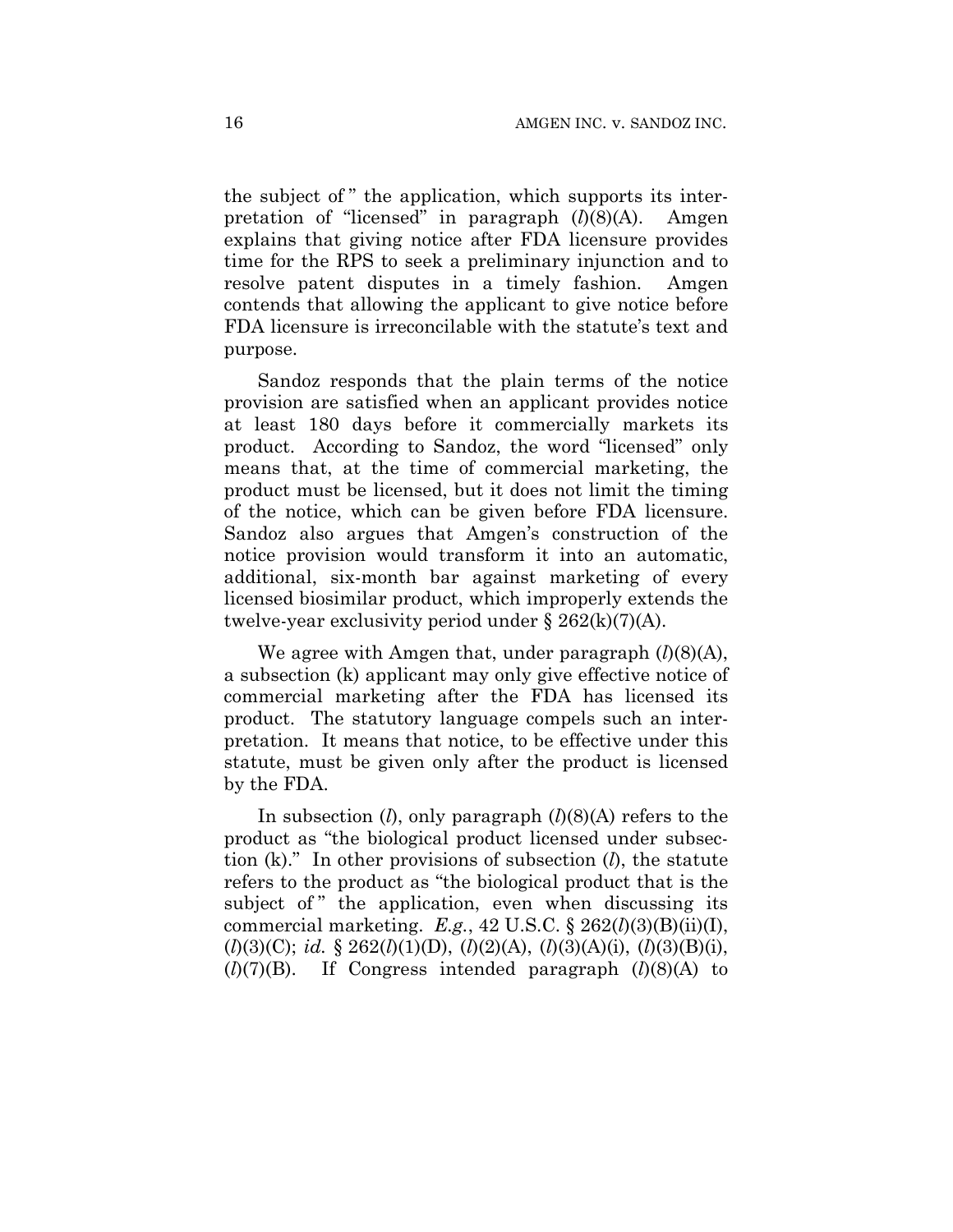permit effective notice before the product is licensed, it would have used the "subject of " language.

While it is true that only a licensed product may be commercially marketed, it does not follow that whenever the future commercial marketing of a yet-to-be licensed product is discussed, it is the "licensed" product. It is not yet "the licensed product." Congress could have used the phrase "the biological product that is the subject of " the application in paragraph  $(l)(8)(A)$ , as it did in other provisions, but it did not do so. *See, e.g.*, *Russello v. United States*, 464 U.S. 16, 23 (1983).

We believe that Congress intended the notice to follow licensure, at which time the product, its therapeutic uses, and its manufacturing processes are fixed. When a subsection (k) applicant files its aBLA, it likely does not know for certain when, or if, it will obtain FDA licensure. The FDA could request changes to the product during the review process, or it could approve some but not all sought-for uses. Giving notice after FDA licensure, once the scope of the approved license is known and the marketing of the proposed biosimilar product is imminent, allows the RPS to effectively determine whether, and on which patents, to seek a preliminary injunction from the court.

Requiring that a product be licensed before notice of commercial marketing ensures the existence of a fully crystallized controversy regarding the need for injunctive relief. It provides a defined statutory window during which the court and the parties can fairly assess the parties' rights prior to the launch of the biosimilar product. If a notice of commercial marketing could be given at any time before FDA licensure, the RPS would be left to guess the scope of the approved license and when commercial marketing would actually begin. Indeed, filing an aBLA only suggests that a subsection (k) applicant in-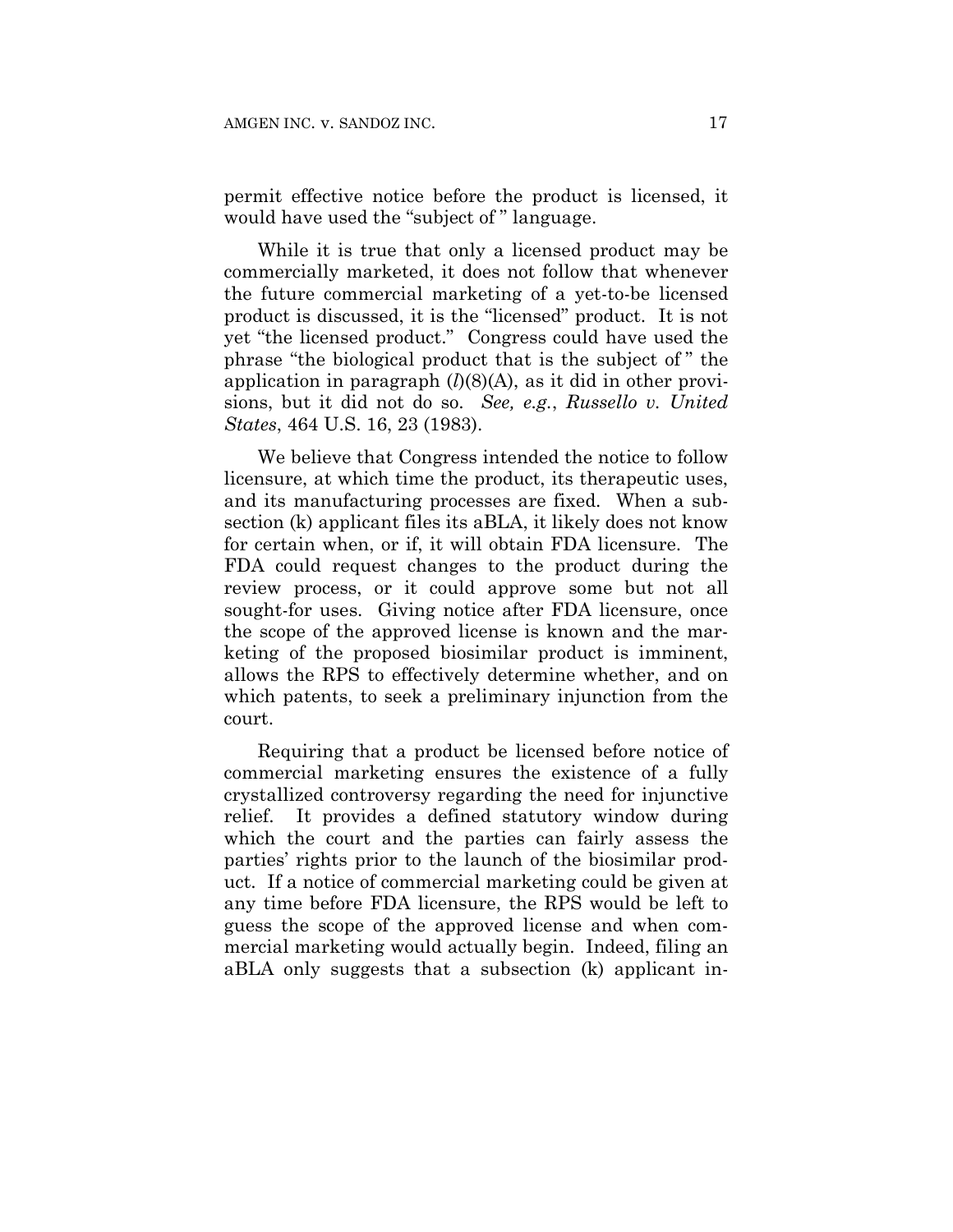tends to commercially market its product someday in the future.

Furthermore, requiring FDA licensure before notice of commercial marketing does not necessarily conflict with the twelve-year exclusivity period of  $\S 262(k)(7)(A)$ . It is true that in this case, as we decide *infra*, Amgen will have an additional 180 days of market exclusion after Sandoz's effective notice date; that is because Sandoz only filed its aBLA 23 years after Amgen obtained FDA approval of its Neupogen product. Amgen had more than an "extra" 180 days, but that is apparently the way the law, business, and the science evolved. That extra 180 days will not likely be the usual case, as aBLAs will often be filed during the 12-year exclusivity period for other products. A statute must be interpreted as it is enacted, not especially in light of particular, untypical facts of a given case. Finally, it is counterintuitive to provide that notice of commercial marketing be given at a time before one knows when, or if, the product will be approved, or licensed.

We therefore conclude that, under paragraph  $(l)(8)(A)$ , a subsection (k) applicant may only give effective notice of commercial marketing after the FDA has licensed its product. The district court thus erred in holding that a notice of commercial marketing under paragraph (*l*)(8)(A) may effectively be given before the biological product is licensed, and we therefore reverse its conclusion relating to its interpretation of  $\S 262(l)(8)(A)$  and the date when Sandoz may market its product.

b.

We next consider the consequence in this case of our interpretation of paragraph (*l*)(8)(A). Paragraph (*l*)(8)(A) provides that the subsection (k) applicant "shall provide" notice of commercial marketing to the RPS no later than 180 days before commercial marketing of the licensed product. As we have concluded, an operative notice of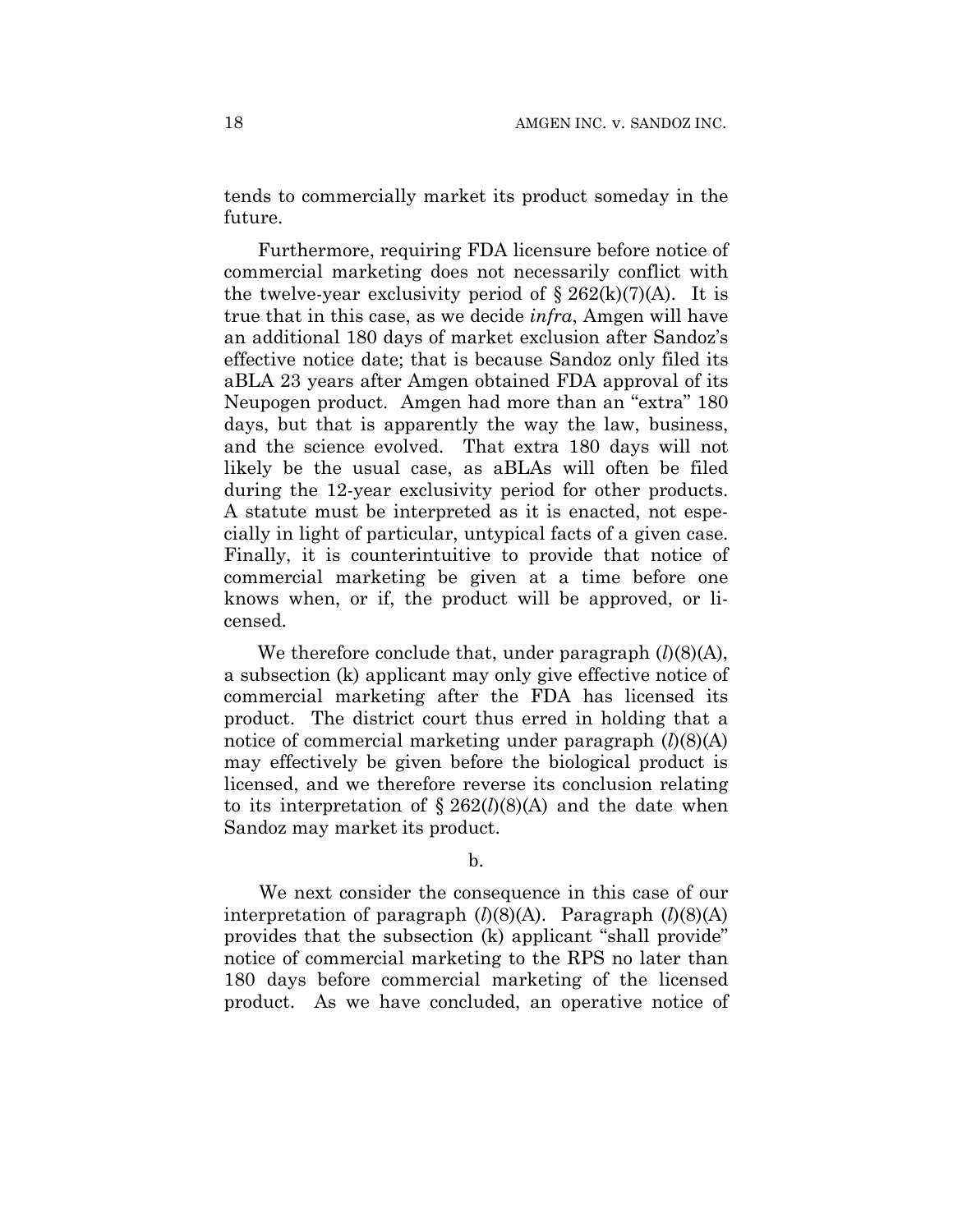commercial marketing can only be given after FDA licensure. Here, Sandoz's notice in July 2014, the day after the FDA accepted its application for review, was premature and ineffective. However, the FDA approved Sandoz's aBLA on March 6, 2015, and Sandoz gave a "further" notice of commercial marketing on that day. J.A. 1774. These facts are uncontested. Oral Argument at 35:33–56, *Amgen Inc. v. Sandoz Inc.*, No. 2015-1499 (Fed. Cir. June 3, 2015), *available at* http://www.cafc. uscourts.gov/oral-argument-recordings/15-1499/all. That notice in March 2015 thus serves as the operative and effective notice of commercial marketing in this case.

A question exists, however, concerning whether the "shall" provision in paragraph (*l*)(8)(A) is mandatory. We conclude that it is. Both paragraph  $(l)(2)(A)$  and  $(l)(8)(A)$ use the word "shall," which presumptively signals a statutory requirement. *See, e.g.*, *Nat'l Ass'n of Home Builders v. Defenders of Wildlife*, 551 U.S. 644, 661–62 (2007); *Lopez v. Davis*, 531 U.S. 230, 241 (2001). As we have noted with respect to paragraph (*l*)(2)(A), however, the BPCIA explicitly contemplates that a subsection (k) applicant might fail to comply with the requirement of paragraph  $(l)(2)(A)$  and further specifies the consequence for such failure in 42 U.S.C. § 262(*l*)(9)(C) and 35 U.S.C.  $§ 271(e)(2)(C)(ii)$ . Because of those explicit statutory provisions, and to avoid construing the statute so as to render them superfluous, we have interpreted the BPCIA as allowing noncompliance with paragraph  $(l)(2)(A)$ , subject to the consequence specified in those other provisions.

In contrast, with respect to paragraph  $(l)(8)(A)$ , we do not find any provision in the BPCIA that contemplates, or specifies the consequence for, noncompliance with paragraph (*l*)(8)(A) here, which would be the case if Sandoz attempts to launch in disregard of the requirement of paragraph (*l*)(8)(A), as we have interpreted it. Sandoz argues that § 262(*l*)(9)(B) does specify the consequence for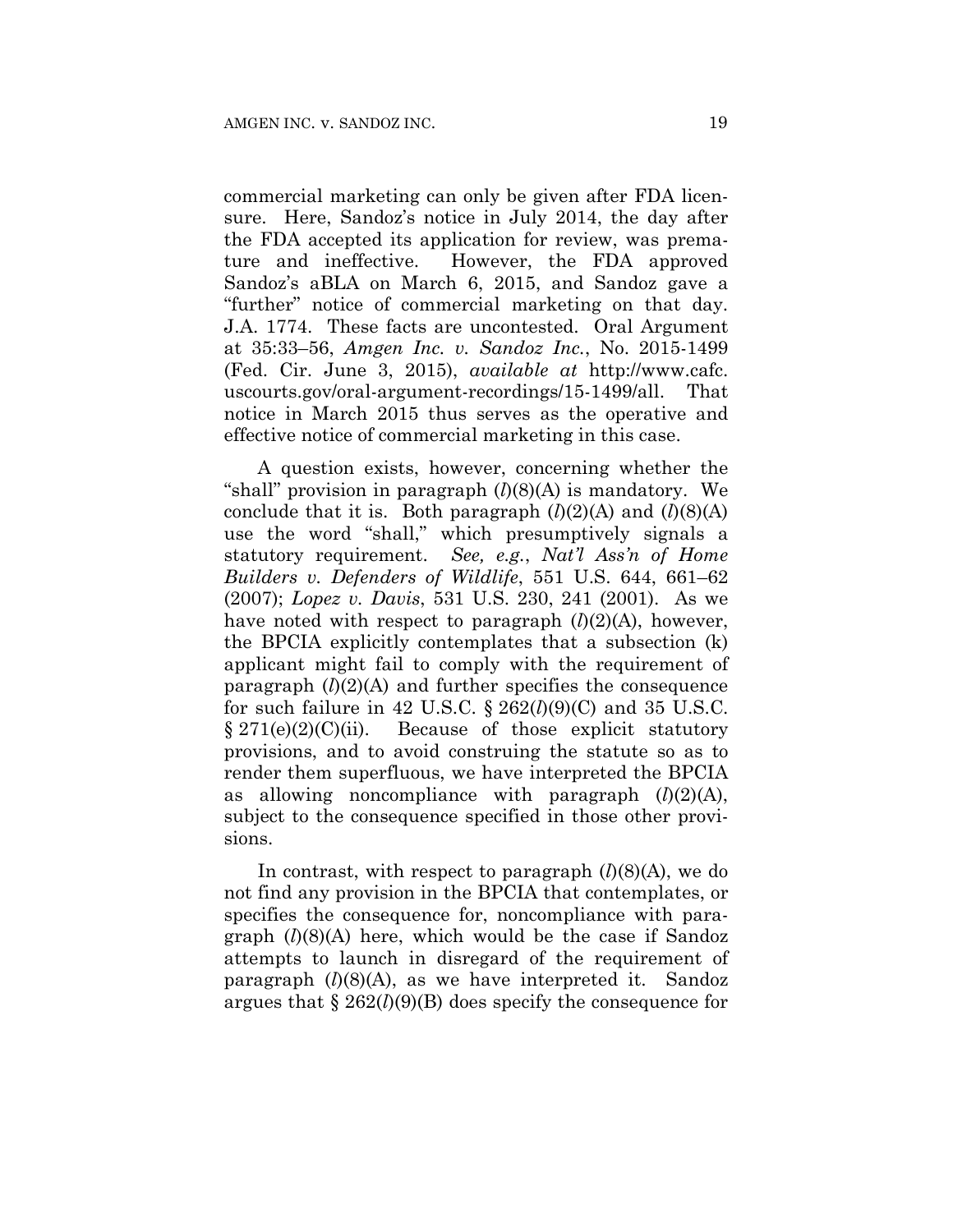noncompliance with paragraph (*l*)(8)(A). Paragraph  $(l)(9)(B)$ , entitled "[s]ubsequent failure to act by subsection (k) applicant," provides that:

If a subsection (k) applicant *fails to complete* an action required of the subsection (k) applicant under paragraph (3)(B)(ii), paragraph (5), paragraph (6)(C)(i), paragraph (7), or *paragraph (8)(A)*, the reference product sponsor, but not the subsection (k) applicant, may bring an action under section 2201 of Title 28, for a declaration of infringement, validity, or enforceability of *any patent included in the list described in paragraph (3)(A), including as provided under paragraph (7)*.

#### 42 U.S.C. § 262(*l*)(9)(B) (emphases added).

While it is true that paragraph (*l*)(9)(B) specifies the consequence for a subsequent failure to comply with paragraph (*l*)(8)(A) *after the applicant has complied* with paragraph  $(l)(2)(A)$ , it does not apply in this case, where Sandoz did not comply with paragraph (*l*)(2)(A) to begin with. Indeed, the consequence specified in paragraph (*l*)(9)(B) is a declaratory judgment action brought by the RPS based on "any patent included in the list described in paragraph (3)(A), including as provided under paragraph (7)." 42 U.S.C. § 262(*l*)(9)(B). Here, however, because Sandoz did not provide the required information to Amgen under paragraph (*l*)(2)(A), Amgen was unable to compile a patent list as described in paragraph (*l*)(3)(A) or paragraph (*l*)(7).

Paragraph (*l*)(8)(A) is a standalone notice provision in subsection (*l*), and Sandoz concedes as much. Oral Argument at 39:30–52, *Amgen Inc. v. Sandoz Inc.*, No. 2015- 1499 (Fed. Cir. June 3, 2015), *available at* http://www. cafc.uscourts.gov/oral-argument-recordings/15-1499/all. Unlike the actions described in paragraphs (*l*)(3) through (*l*)(7), which all depend on, or are triggered by, the disclosure under paragraph (*l*)(2)(A), nothing in paragraph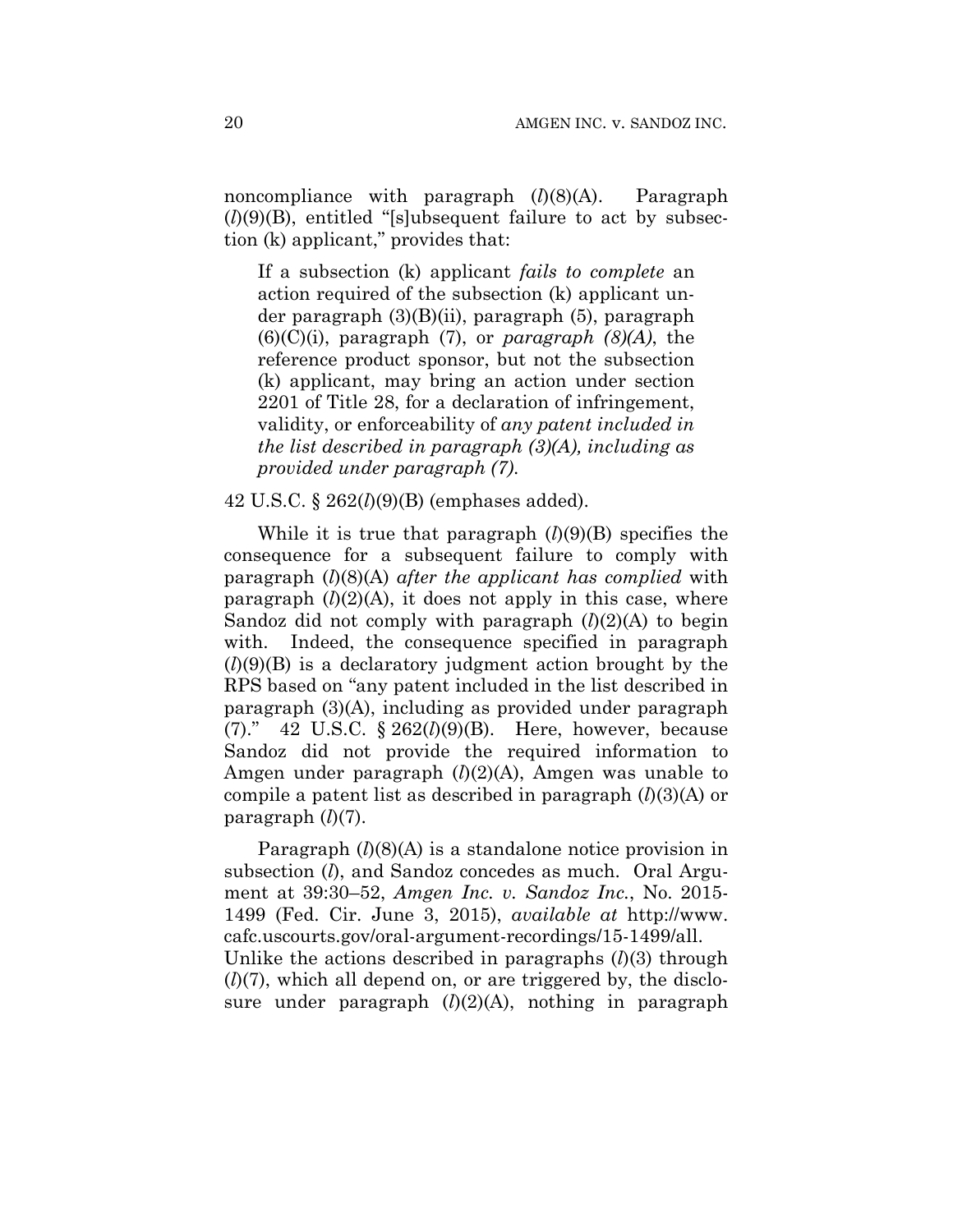1

(*l*)(8)(A) conditions the notice requirement on paragraph (*l*)(2)(A) or other provisions of subsection (*l*). Moreover, nothing in subsection (*l*) excuses the applicant from its obligation to give notice of commercial marketing to the RPS after it has chosen not to comply with paragraph  $(l)(2)(A)$ . The purpose of paragraph  $(l)(8)(A)$  is clear: requiring notice of commercial marketing be given to allow the RPS a period of time to assess and act upon its patent rights.

We therefore conclude that, where, as here, a subsection (k) applicant completely fails to provide its aBLA and the required manufacturing information to the RPS by the statutory deadline, the requirement of paragraph (*l*)(8)(A) is mandatory. Sandoz therefore may not market Zarxio before 180 days from March 6, 2015, *i.e.*, September 2, 2015.

#### III.

We next consider Amgen's unfair competition and conversion claims under California law. After finding that Sandoz did not violate the BPCIA, the district court dismissed Amgen's state law claims with prejudice. We affirm the dismissal based on our interpretation of the BPCIA.5

#### a.

Under Cal. Bus. & Prof. Code § 17200, "unfair competition" includes "any unlawful, unfair or fraudulent business act or practice." Amgen's unfair competition claim is based solely on the "unlawful" prong, which requires a

<sup>&</sup>lt;sup>5</sup> In its cross-motion for judgment on the pleadings, Sandoz did not argue preemption as a defense to Amgen's state law claims, and thus the district court did not consider that issue. We therefore do not address preemption in this appeal.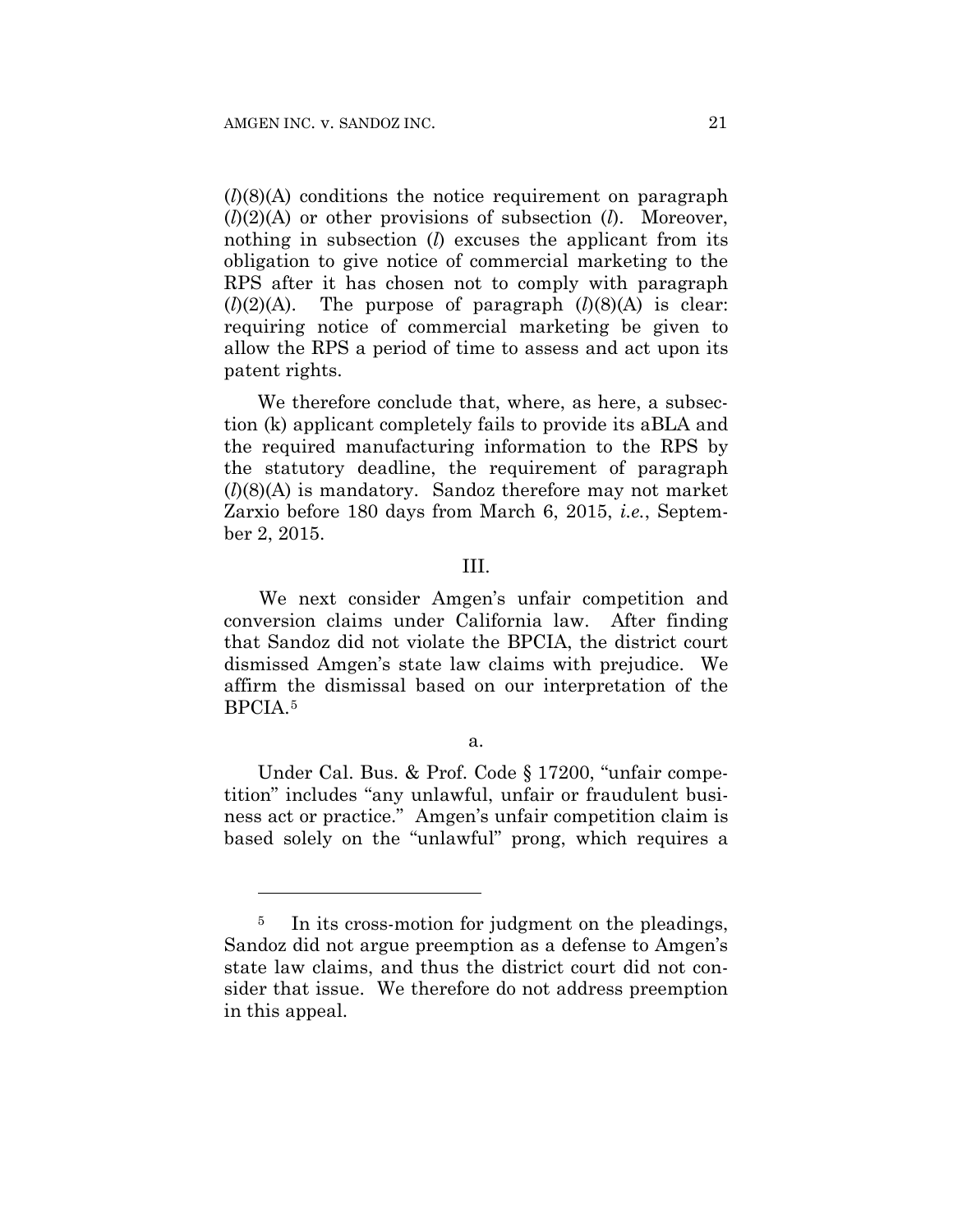showing that Sandoz acted unlawfully by violating another law, here, according to Amgen, the BPCIA. *Davis v. HSBC Bank Nevada, N.A.*, 691 F.3d 1152, 1168 (9th Cir. 2012); *see also Farmers Ins. Exch. v. Superior Court*, 826 P.2d 730, 734 (Cal. 1992). Under California law, UCL remedies are not available when the underlying law expressly provides that the remedies in that law are exclusive. *See* Cal. Bus. & Prof. Code § 17205; *Loeffler v. Target Corp.*, 324 P.3d 50, 76 (Cal. 2014).

As one basis of its unfair competition claim, Amgen alleges that Sandoz violated the BPCIA by failing to comply with  $\S 262(l)(2)(A)$ . As we have concluded, Sandoz did not violate the BPCIA by not disclosing its aBLA and the manufacturing information according to  $\S 262(l)(2)$ (A). Sandoz took a path expressly contemplated by 42 U.S.C. § 262(*l*)(9)(*C*) and 35 U.S.C. § 271(e)(2)(*C*)(ii), and 35 U.S.C.  $\S 271(e)(4)$  provides "the only remedies which may be granted by a court" for the alleged violation. We therefore affirm the dismissal of Amgen's unfair competition claim based on the alleged violation of § 262(*l*)(2)(A).

b.

As another basis of its unfair competition claim, Amgen also asserts that Sandoz violated the BPCIA by giving a premature, ineffective, notice of commercial marketing under § 262(*l*)(8)(A) in July 2014, before FDA approval in March 2015. As indicated, under our interpretation of the BPCIA, the July 2014 notice is ineffective, and Sandoz gave the operative notice on March 6, 2015. Thus, as we have indicated, Sandoz may not market Zarxio before 180 days from March 6, 2015, *i.e.*, September 2, 2015. And, as indicated below, we will extend the injunction pending appeal through September 2, 2015. Amgen's appeal from the dismissal of its unfair competition claim based on the alleged violation of  $\S 262(l)(8)(A)$ is therefore moot.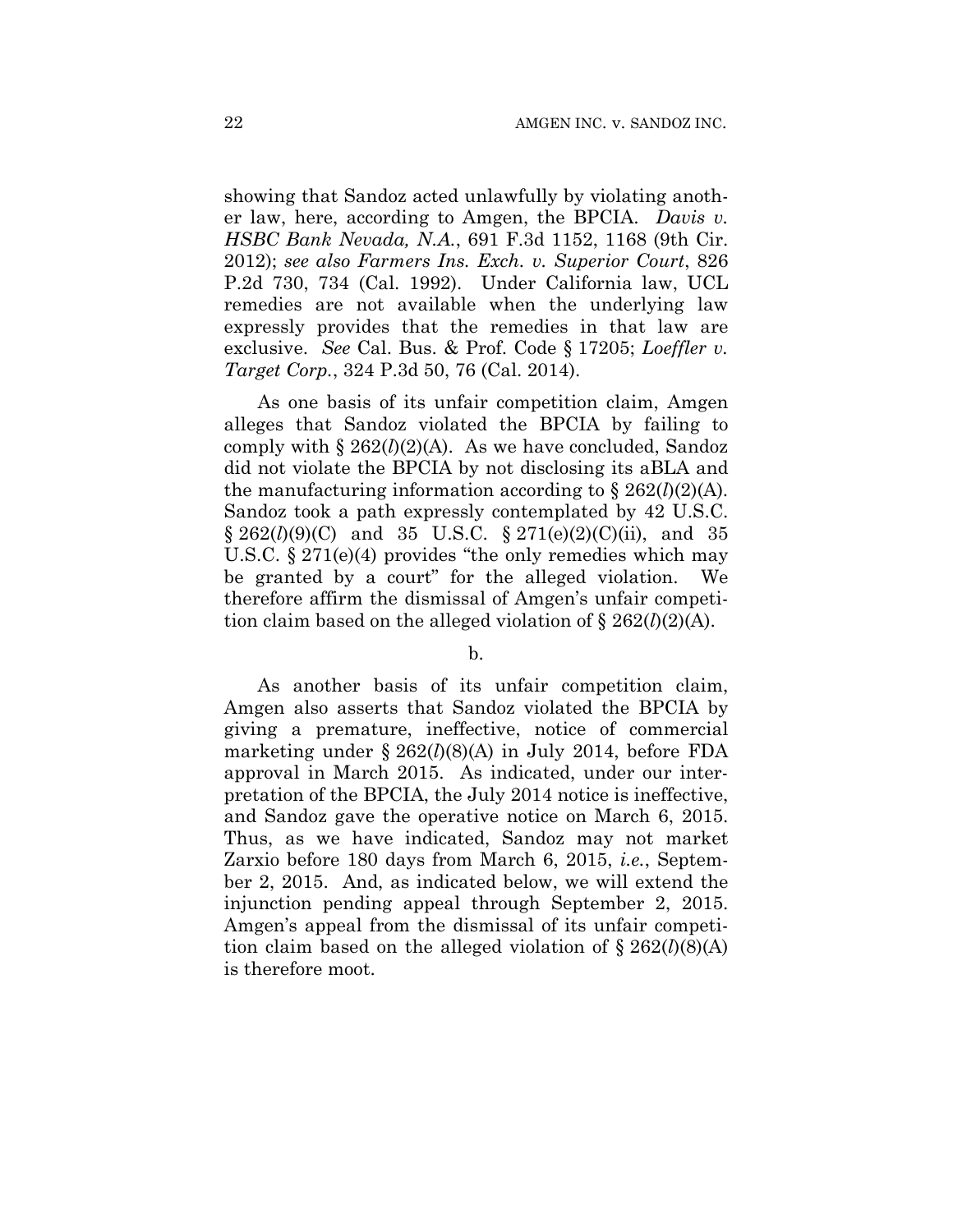<u>.</u>

We now turn to Amgen's conversion claim. To sustain a claim for conversion under California law, Amgen must demonstrate: (1) its ownership or right to possession of the property; (2) Sandoz's conversion by a wrongful act or disposition of property rights; and (3) damages. *Burlesci v. Petersen*, 80 Cal. Rptr. 2d 704, 706 (Cal. Ct. App. 1998). Amgen asserts that Sandoz wrongfully used Amgen's approved license on Neupogen by filing an aBLA referencing Neupogen but refusing to provide Amgen the benefits to which it is entitled under § 262(*l*). Sandoz responds that Amgen failed to show any "wrongful act" or to establish an exclusive ownership interest in the approved license on Neupogen to exclude Sandoz's aBLA.

We agree with Sandoz that Amgen failed to establish the requisite elements to sustain a claim of conversion under California law. As indicated, the BPCIA explicitly contemplates that a subsection (k) applicant might not disclose its aBLA and the manufacturing information by the statutory deadline, and provides that the RPS may sue for patent infringement, which Amgen has done. Amgen thus failed to show a "wrongful act."

Moreover, the BPCIA established the abbreviated pathway for FDA approval of follow-on biological products, allowing a subsection (k) applicant to use "publiclyavailable information" regarding the reference product in its application.<sup>6</sup> 42 U.S.C. § 262 $(k)(2)$ . The BPCIA also

<sup>6</sup> Amgen emphasizes in its briefs that Sandoz is wrongfully benefitting from Amgen's establishment of the safety and efficacy of filgrastim. Be that as it may, this is not the first time that Congress has allowed generic applicants to benefit from the early work of innovators. *See* Hatch-Waxman Act, Pub. L. No. 98-417, 98 Stat. 1585 (1984); s*ee also Ruckelshaus v. Monsanto Co.*, 467 U.S.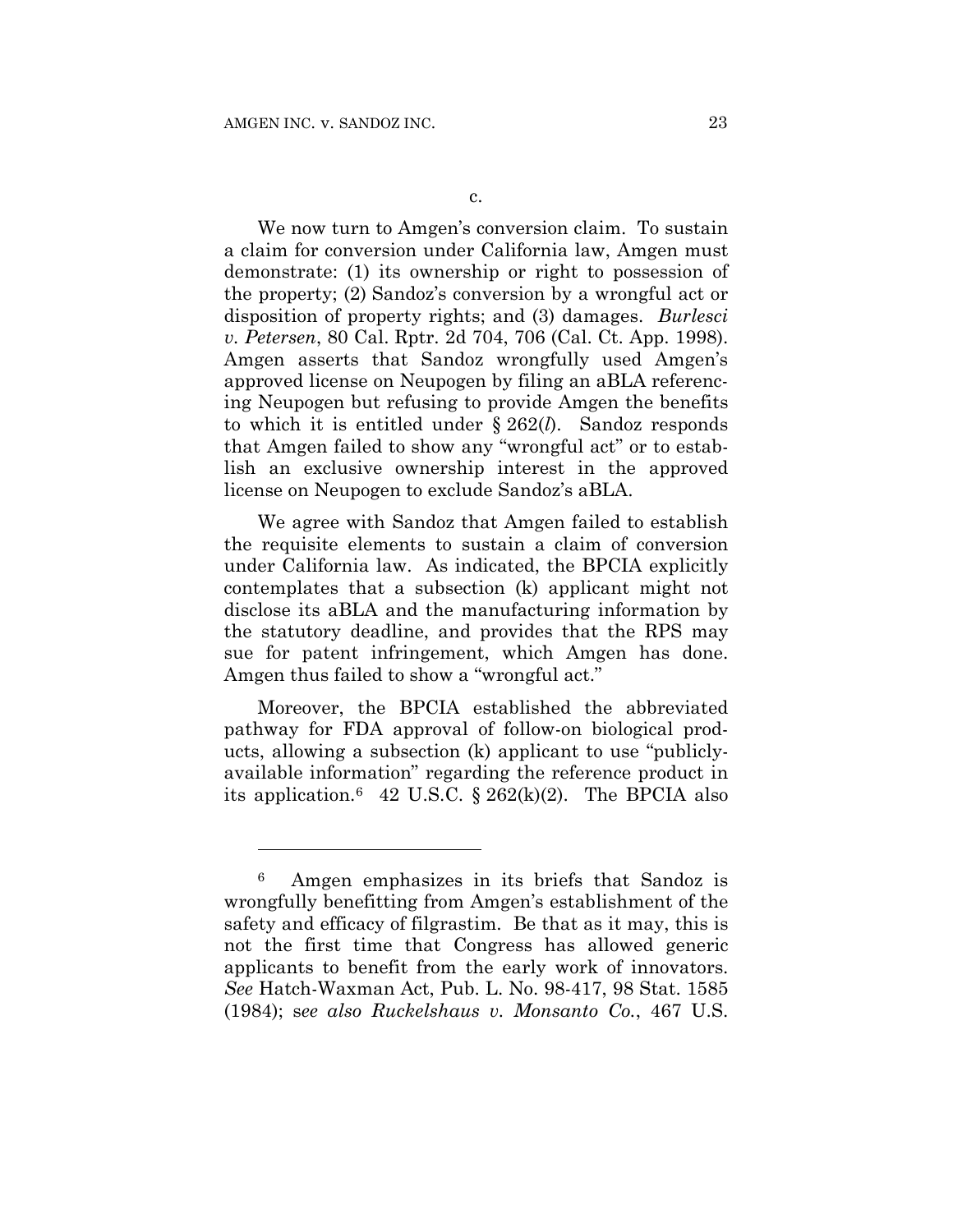grants a 12-year exclusivity period to the RPS, during which approval of a subsection (k) application may not be made effective. *Id.* § 262(k)(7)(A). Neupogen's 12-year exclusivity period has long expired. Amgen therefore fails to show that it has an *exclusive* right to possession of its approved license on Neupogen to sustain its claim of conversion under California law.

We therefore affirm the dismissal of Amgen's unfair competition and conversion claims based on our interpretation of the relevant provisions of the BPCIA.

## IV.

Amgen argues that the district court erred in denying its motion for a preliminary injunction based on an incorrect reading of the BPCIA and an erroneous finding that Amgen failed to show irreparable harm. Sandoz responds that Amgen's appeal is moot because it sought an injunction only until the district court decided the parties' crossmotions for judgment on the pleadings, which has already occurred. Sandoz also responds that, even if not moot, the district court did not abuse its discretion in denying the motion and did not clearly err in its factual findings.

We agree with Sandoz that Amgen's appeal from the denial of a preliminary injunction is moot. In its motion for a preliminary injunction, filed in the district court after it filed its motion for judgment on the pleadings, Amgen requested a preliminary injunction "until the Court decides the parties' motions for judgment on the pleadings," and "if the Court resolves those motions in Amgen's favor, until . . . the parties have been placed in the position they would be in had Sandoz complied with the BPCIA." *Amgen Inc. v. Sandoz Inc.*, No. 14-cv-04741 (N.D. Cal. Feb. 5, 2015), ECF No. 56, at 25.

l

<sup>986</sup> (1984). That was a decision that Congress was entitled to make and it did so.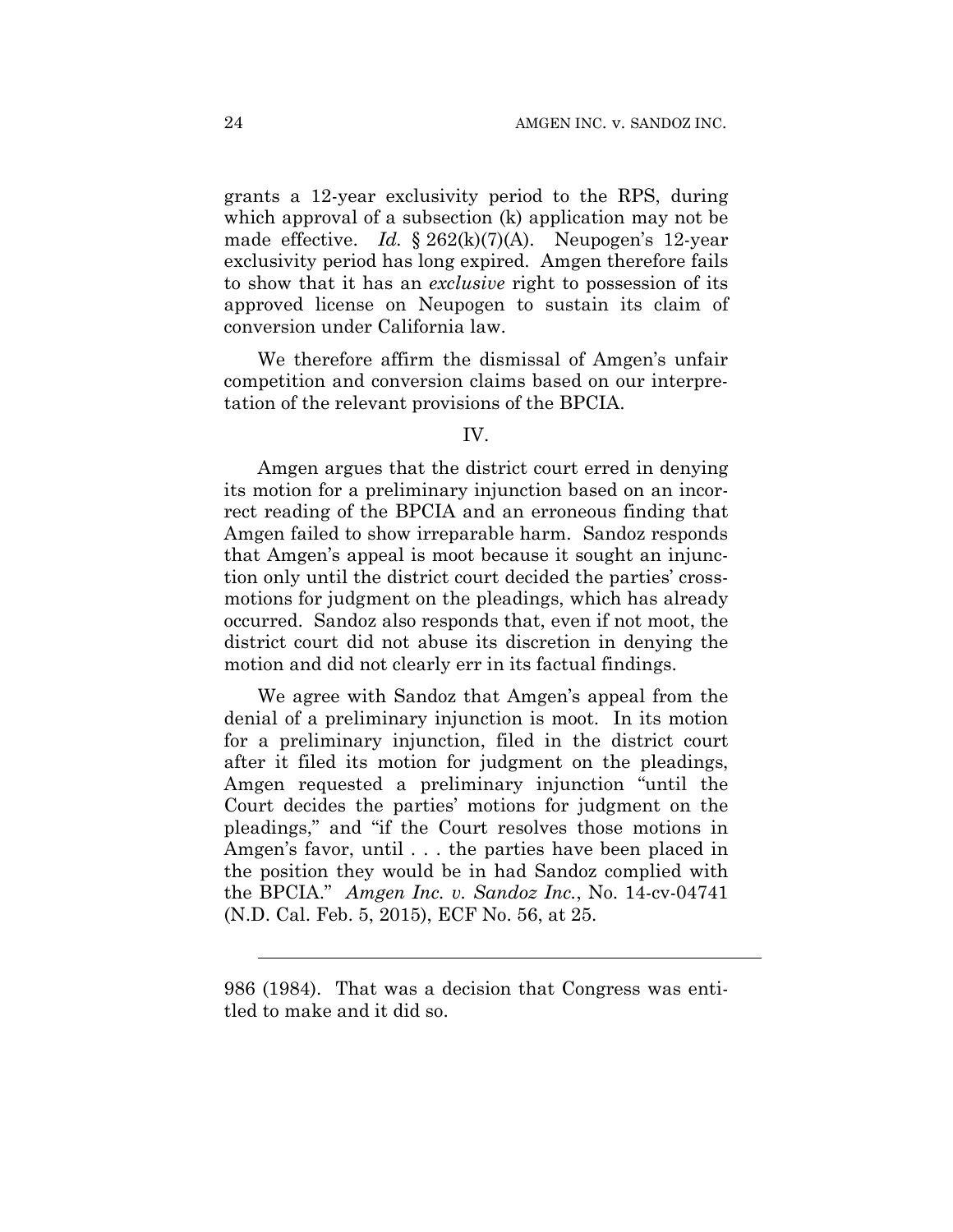On March 19, 2015, the district court rendered its decision on the parties' cross-motions for judgment on the pleadings, deciding against Amgen on the merits and dismissing Amgen's state law claims with prejudice. In the same order, the court also denied Amgen's motion for a preliminary injunction, which was based solely on its state law claims. Because Amgen only requested a preliminary injunction until the district court decided the parties' motions for judgment on the pleadings, and the district court has resolved those motions against Amgen, Amgen's appeal from the denial of a preliminary injunction is moot. We therefore dismiss that aspect of Amgen's appeal.

V.

After the district court granted partial judgment on the pleadings in favor of Sandoz and denied Amgen's motion for a preliminary injunction, Amgen sought an injunction pending appeal, which the district court denied. Amgen then filed an emergency motion in this court for an injunction pending appeal. We granted the motion. In light of what we have decided concerning the proper interpretation of the contested provisions of the BPCIA, we accordingly order that the injunction pending appeal be extended through September 2, 2015.

#### C. CONCLUSION

For the foregoing reasons, we affirm the dismissal of Amgen's unfair competition and conversion claims, vacate the district court's judgment on Sandoz's counterclaims interpreting the BPCIA, and direct the district court to enter judgment on those counterclaims consistent with this opinion. We also remand for the district court to consider the patent infringement claim and counterclaims relating to the '427 patent and any other patents properly brought into the district court action.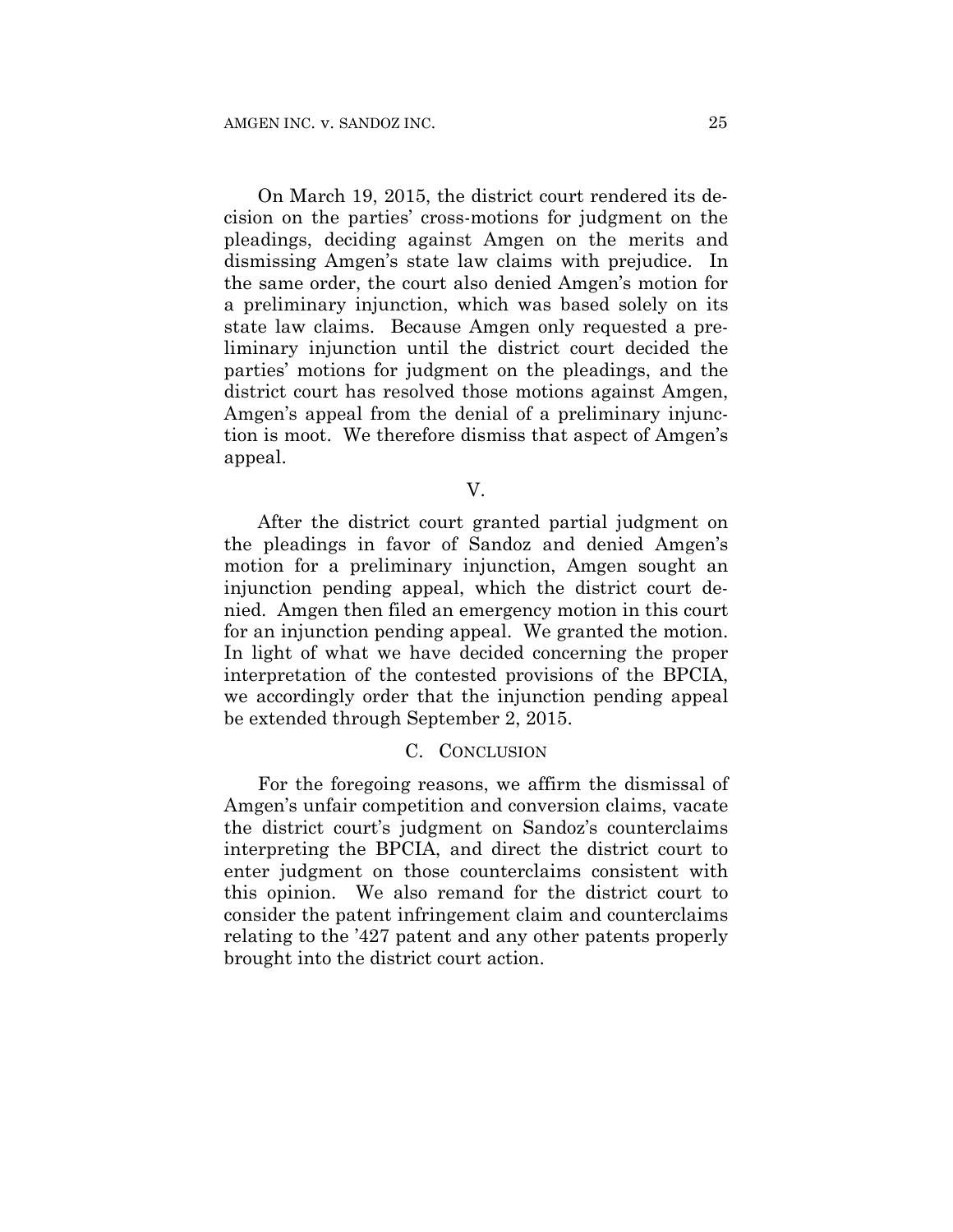## **AFFIRMED IN PART, VACATED IN PART, AND REMANDED**

**COSTS** 

Each party shall bear its own costs.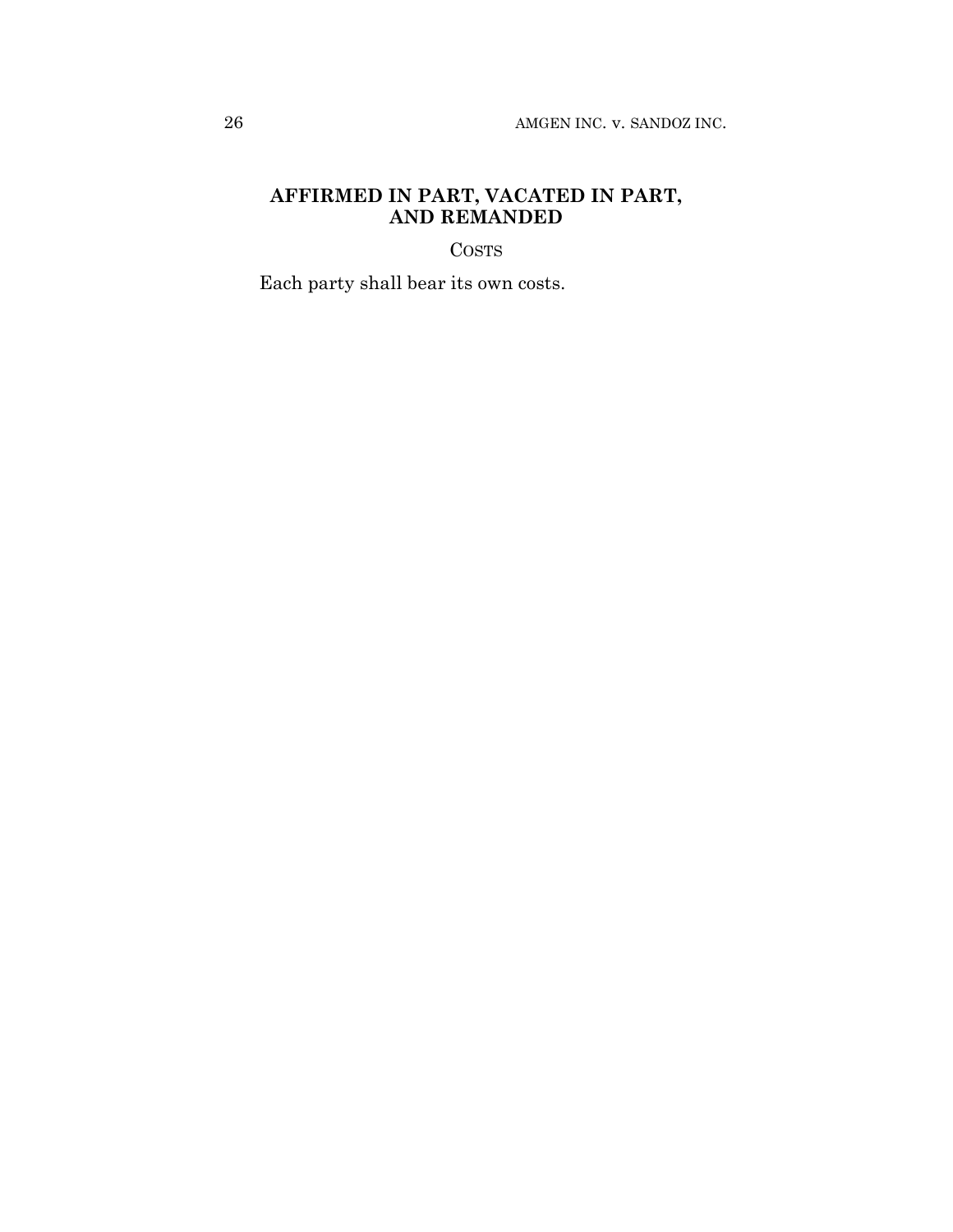## United States Court of Appeals for the Federal Circuit

**AMGEN INC., AMGEN MANUFACTURING LIMITED,** *Plaintiffs-Appellants*

**\_\_\_\_\_\_\_\_\_\_\_\_\_\_\_\_\_\_\_\_\_\_** 

**v.**

**SANDOZ INC.,** *Defendant-Appellee*

**\_\_\_\_\_\_\_\_\_\_\_\_\_\_\_\_\_\_\_\_\_\_** 

## 2015-1499 **\_\_\_\_\_\_\_\_\_\_\_\_\_\_\_\_\_\_\_\_\_\_**

Appeal from the United States District Court for the Northern District of California in No. 3:14-cv-04741-RS, Judge Richard Seeborg.

**\_\_\_\_\_\_\_\_\_\_\_\_\_\_\_\_\_\_\_\_\_\_** 

NEWMAN, *Circuit Judge,* concurring in part, dissenting in part.

The immediate issue relates to the Biosimilar Price Competition and Innovation Act (BPCIA) and certain obligations of the innovator/patentee (called the "reference product sponsor," or "Sponsor") and the subsection (k) applicant. Subsection (k) authorizes a biosimilar applicant to use the Sponsor's clinical safety and efficacy data in order to obtain FDA license approval for commercial marketing of the biosimilar product. By acting under subsection (k) the applicant need not obtain its own clinical data for its biosimilar product, and can receive FDA licensure by showing that "the biological product is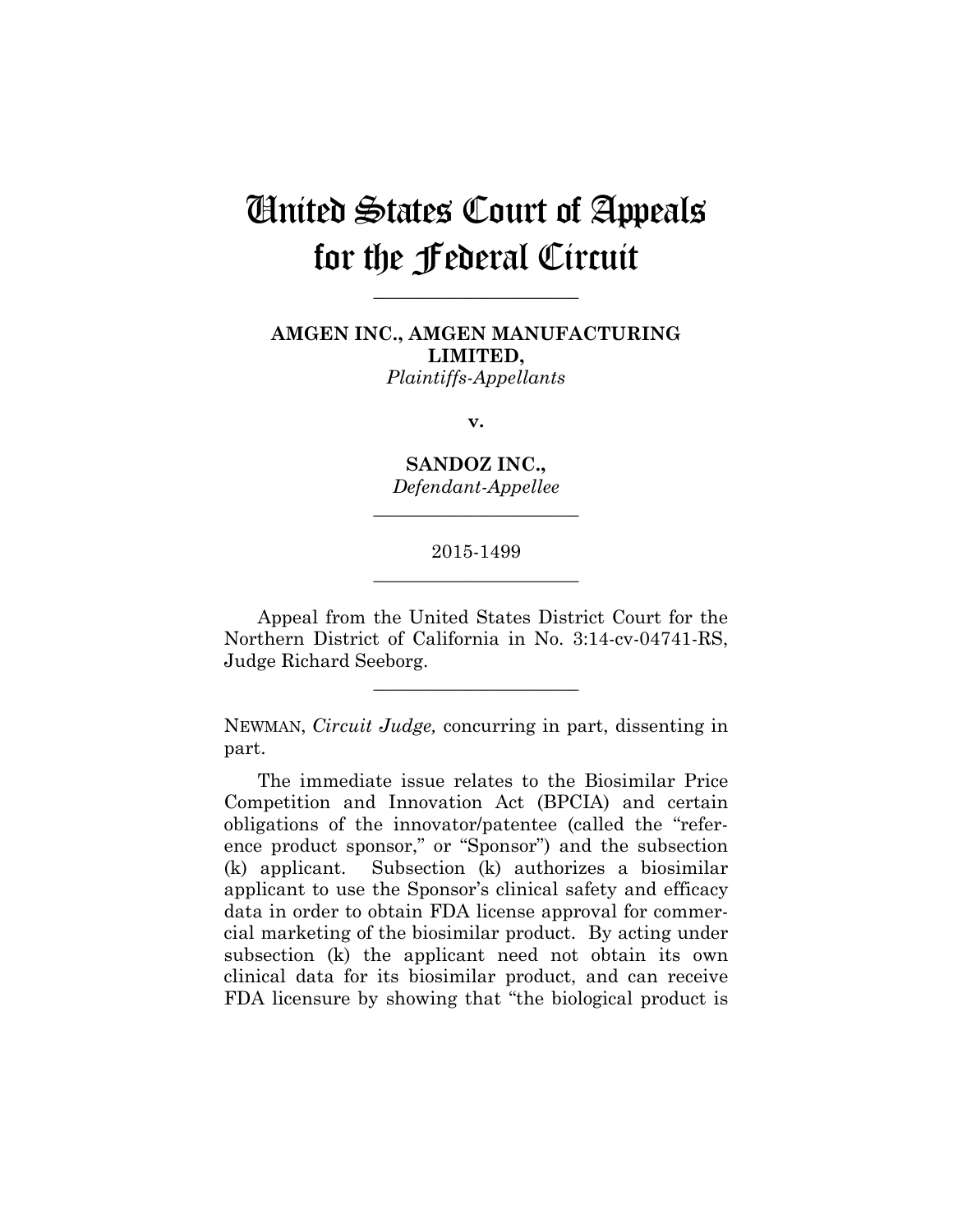biosimilar to a reference product," 42 U.S.C. §262(k), and has the same characteristics of safety, efficacy, and purity. *Id.*

To facilitate identification of and resolution of any patent issues, the BPCIA requires the subsection (k) applicant to notify the Sponsor at two critical stages of FDA review of the subsection (k) application. I agree with the court that notice of issuance of the FDA license is mandatory, and that this notice starts the 180-day stay of commercial marketing, in accordance with 42 U.S.C.  $\S 262(l)(8)(A)$ . Thus I join Part A, Part (B)(II), and Part B(V) of the court's opinion.

However, notice of acceptance of the filing of the subsection (k) application is also mandatory, along with the accompanying documentary and information exchanges set in the BPCIA in accordance with 42 U.S.C.  $\S262(l)(2)(A)$ . I respectfully dissent from the court's holding that this activity is not required because the Sponsor might file an infringement suit in which it might learn this information though discovery.

Sandoz did not comply with either of these statutory requirements. These deliberate violations of the requirements of the BPCIA forfeit Sandoz' access to the benefits of the BPCIA.

I

Patent dispute resolution under the BPCIA has two phases. The "early phase" starts when the subsection (k) application is accepted by the FDA for review, and technical and patent information are then exchanged. The "later phase" starts when the FDA approves the biosimilar for commercial marketing. I comment only briefly on this later phase, for I agree, as the court holds, that 42 U.S.C. §262(*l*)(8) requires that this phase of inquiry and dispute resolution commences when the subsection (k) applicant notifies the Sponsor, after the FDA license is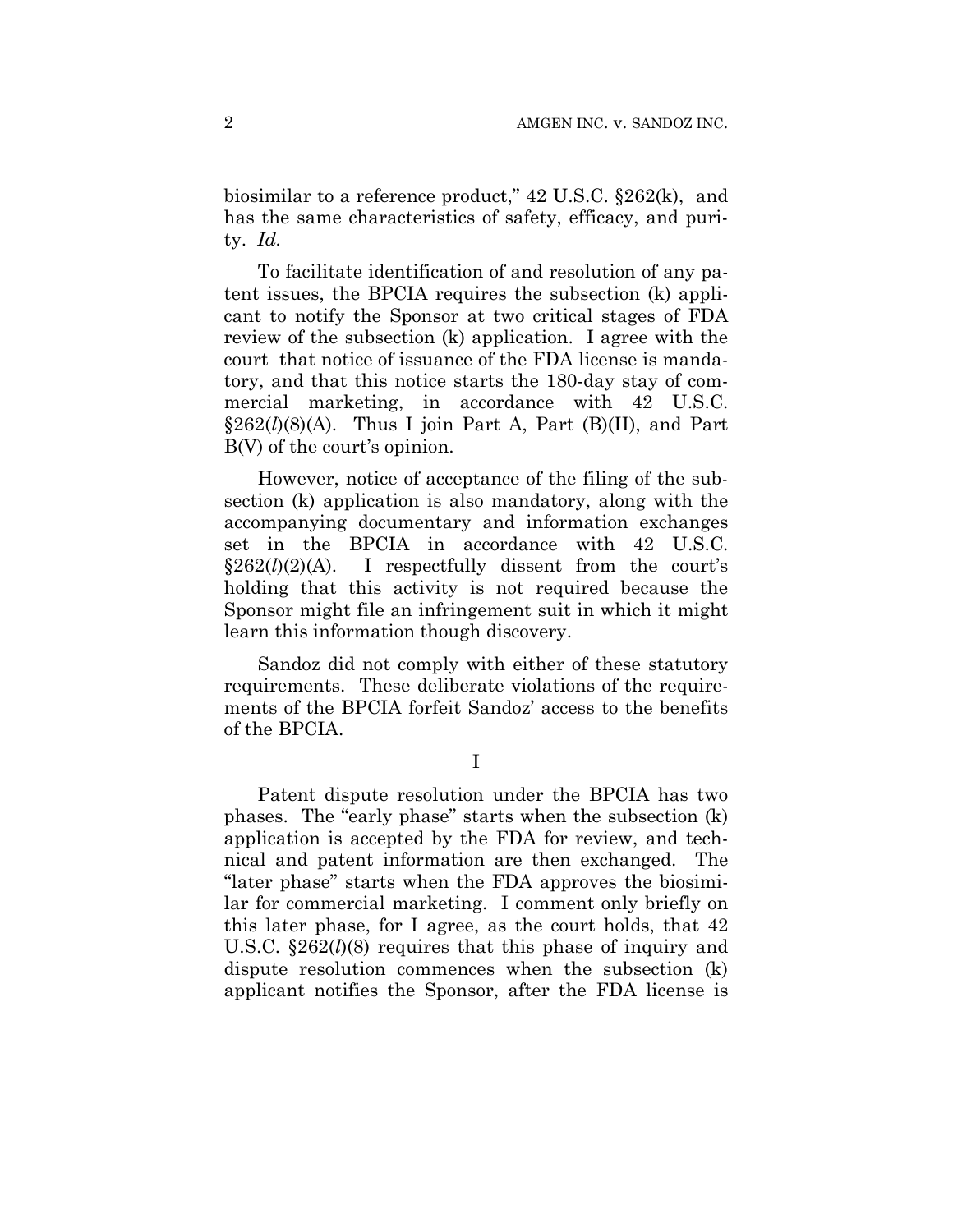granted. My concern is that my colleagues on this panel do not apply, to the earlier "shall provide" words, the same mandatory meaning as for subsection (*l*)(8)(A):

**§262(***l***)(8)(A)** *Notice of commercial marketing.*-- The subsection (k) applicant **shall provide notice** to the reference product sponsor not later than 180 days before the date of the first commercial marketing of the biological product **licensed under subsection (k).**

(Emphases added). The BPCIA explicitly states that after licensure and before commercial marketing the Sponsor may seek a preliminary injunction while the patent aspects are resolved:

**§262(***l***)(8)(B)** *Preliminary injunction*.—After receiving the notice under subparagraph (A) and before such date of the first commercial marketing of such biological product, the reference product sponsor **may seek a preliminary injunction** prohibiting the subsection (k) applicant from engaging in the commercial manufacture or sale of such biological product until the court decides the issue of patent validity, enforcement, and infringement [of any patent identified in the early stage or other defined proceedings.]

(Emphasis added). Sandoz proposed to circumvent this provision and launch its biosimilar product immediately upon its FDA licensure.

I share the court's interpretation of this statutory provision, which implements the purpose of the BPCIA "to ensure that litigation surrounding relevant patents will be resolved expeditiously and prior to the launch of the biosimilar product, providing certainty to the applicant, the reference product manufacturer, and the public at large." *Biologics and Biosimilars: Balancing Incentives for Innovation: Hearing Before the Subcommittee On*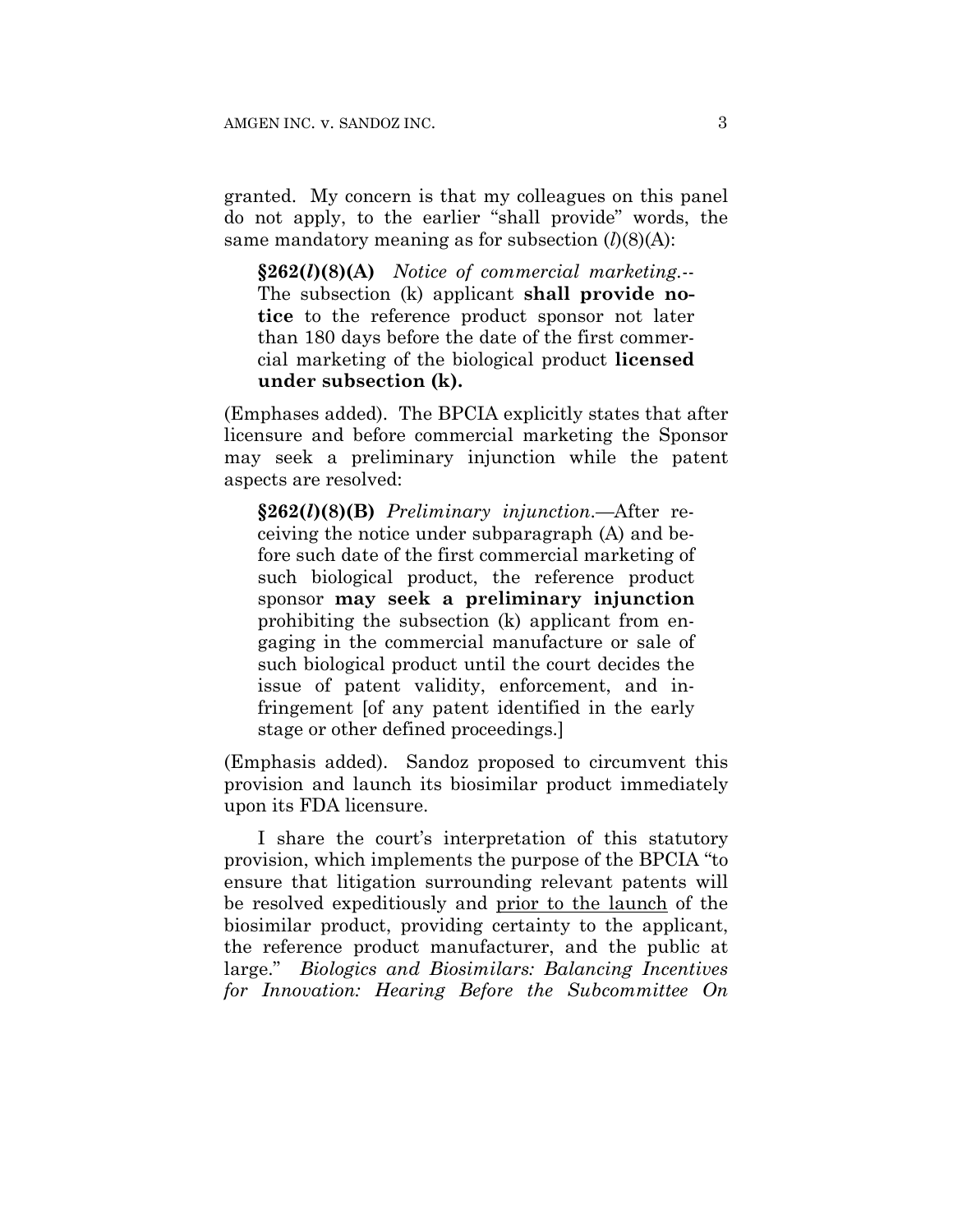*Courts and Competition Policy of the House Committee On the Judiciary*, 111th Cong. 9 (July 14, 2009) (statement of Rep. Eshoo) (emphasis added). The BPCIA requires the court to give effect to the intent of Congress. *See Ingersoll–Rand Co. v. McClendon*, 498 U.S. 133, 138 (1990) ("To discern Congress' intent we examine the explicit statutory language and the structure and purpose of the statute.")

II

The BPCIA provides for participants' recognition of potential patent issues at an early stage, and requires that as soon as the FDA accepts the biosimilar application for review, the subsection (k) applicant shall notify the Sponsor, and exchanges of patent-related information shall commence. Details are set forth in 42 U.S.C.  $§262(l)(2)$ . My colleagues hold that compliance with these early notice and information provisions is not mandatory. I cannot agree, for: "The word 'shall' is ordinarily the language of command." *Alabama v. Bozeman*, 533 U.S. 146, 153 (2001).

The purpose of subsection 262(*l*) is to initiate patentrelated activity, to exchange relevant information, to facilitate negotiations, and to expedite any litigation. Subsection (*l*)(2)(A) requires the subsection (k) applicant to notify the Sponsor within 20 days after the FDA accepts the subsection (k) application for review, and to describe the manufacturing process:

**§262(***l***)(2)(A)** *Subsection (k) application information*.--Not later than 20 days after the Secretary notifies the subsection (k) applicant that the application has been accepted for review, the subsection (k) applicant **shall provide** to the reference product sponsor a copy of the application submitted to the Secretary under subsection (k), and such other information that describes **the process or processes used to manufacture**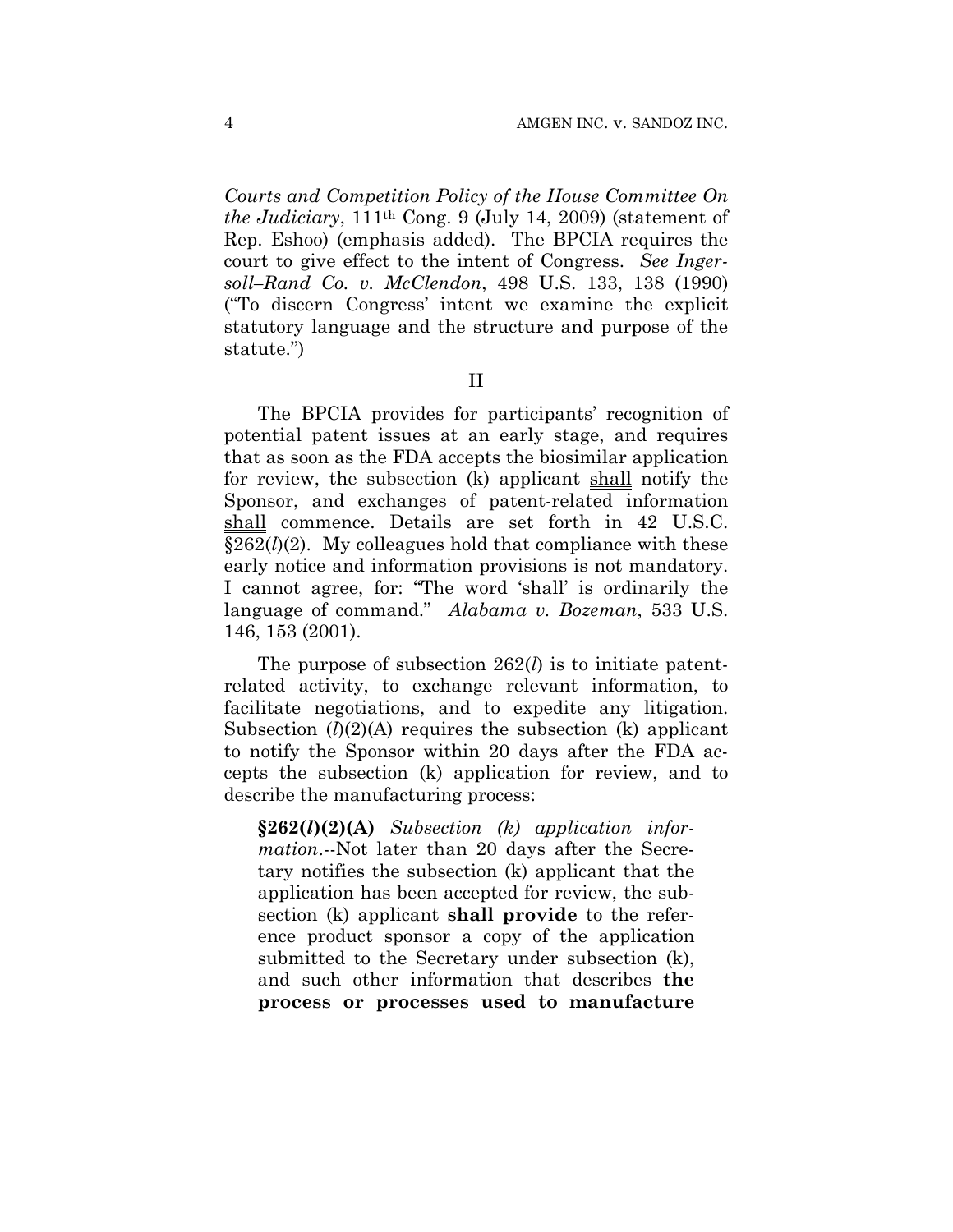the biological product that is the subject of such application.

(Emphases added). Sandoz did not provide this information, although it is required, and the BPCIA provides for confidentiality:

**§262(***l***)(1)(B)(i)** *Provision of confidential information*.--When a subsection (k) applicant submits an application under subsection (k), such applicant **shall provide** to the persons described in clause (ii), subject to the terms of this paragraph, **confidential access to the information required** to be produced pursuant to paragraph (2) and any other information that the subsection (k) applicant determines in its sole discretion to be appropriate.

(Emphases added).

This designated exchange of information is fundamental to the BPCIA purposes of efficient resolution of patent issues. However, my colleagues hold that compliance by the applicant is not mandatory, citing  $\S 262(l)(9)(C)$ , which authorizes suit by the Sponsor if the applicant does not provide the paragraph (2)(A) information:

**§262(***l***)(9)(C)** *Subsection (k) application not provided.--*If a **subsection (k) applicant fails to provide** the application and information required under paragraph (2)(A), the reference product sponsor, but not the subsection (k) applicant, may bring an action under section 2201 of Title 28, for a declaration of infringement, validity, or enforceability of any patent that claims **the biological product or a use** of the biological product.

(Emphases added). This provision for declaratory action by the Sponsor is limited to "product" and "use" claims, and does not include manufacturing process patents, although the legislative record makes clear that for bio-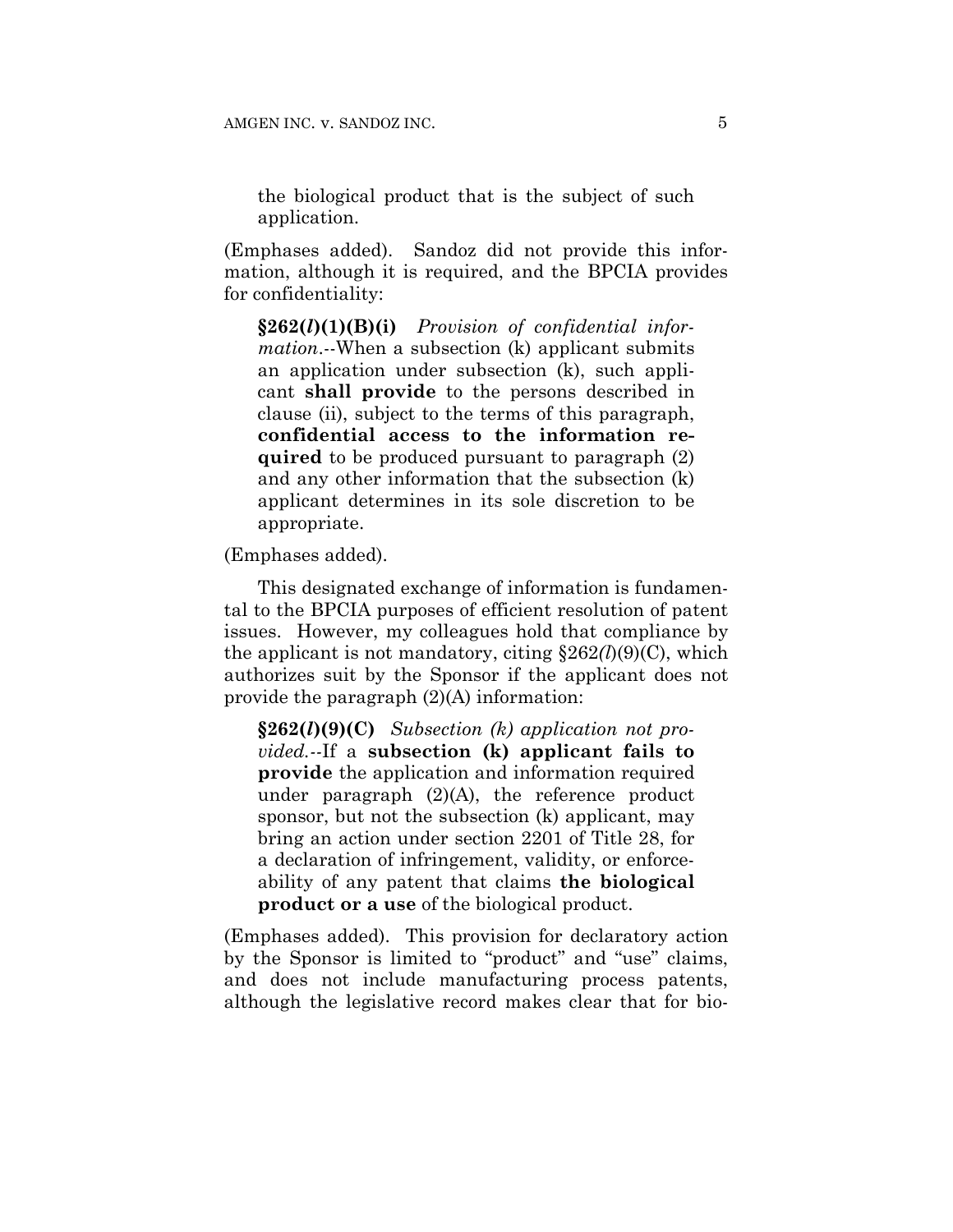similars such patents may be highly material, and were so recognized during enactment. Amgen states that its patents here at issue relate primarily to manufacture.

I cannot agree that this provision excuses compliance by the subsection (k) applicant, even when such declaratory action is brought. Subsection (*l*)(9)(C) provides declaratory jurisdiction only for product or use claims. Absent adequate factual support in a complaint for manufacturing method claims, declaratory jurisdiction may be unsupported. *See Ashcroft v. Iqbal*, 556 U.S. 662, 678 (2009) ("To survive a motion to dismiss, a complaint must contain sufficient factual matter, accepted as true, to "state a claim to relief that is plausible on its face." (citing *Bell Atl. Corp. v. Twombly*, 550 U.S. 544, 570 (2007)).

The balance established in the BPCIA requires the statutorily identified disclosures at the threshold, in order both to avert and to expedite litigation. This purpose pervades the legislative record, as interested persons debated which provisions would be mandatory, and which permissive. *See, e.g.*, *Biologics and Biosimilars: Balancing Incentives for Innovation: Hearing Before the Subcommittee on Courts and Competition Policy of the House Committee on the Judiciary*, 111th Cong. *passim* (2009) (debating the provisions of H.R. 1548, which provided for mandatory patent exchange, and H.R. 1427, which provided for discretionary patent exchange). *Compare also* S. 623, 110th Cong. § (3)(a)(2)(k)(17)(E) (2007) ("nothing in this paragraph requires an applicant or prospective applicant to invoke the [patent notification and exchange] procedures set forth in this paragraph") *with* S. 1695, 110th Cong.  $\S$  (2)(a)(2)(l)(2)(A) (2007) (the subsection (k) applicant "shall provide" application and manufacturing information). *See Chickasaw Nation v. United States*, 534 U.S. 84, 93 (2001) ("We ordinarily will not assume that Congress intended 'to enact language that it has earlier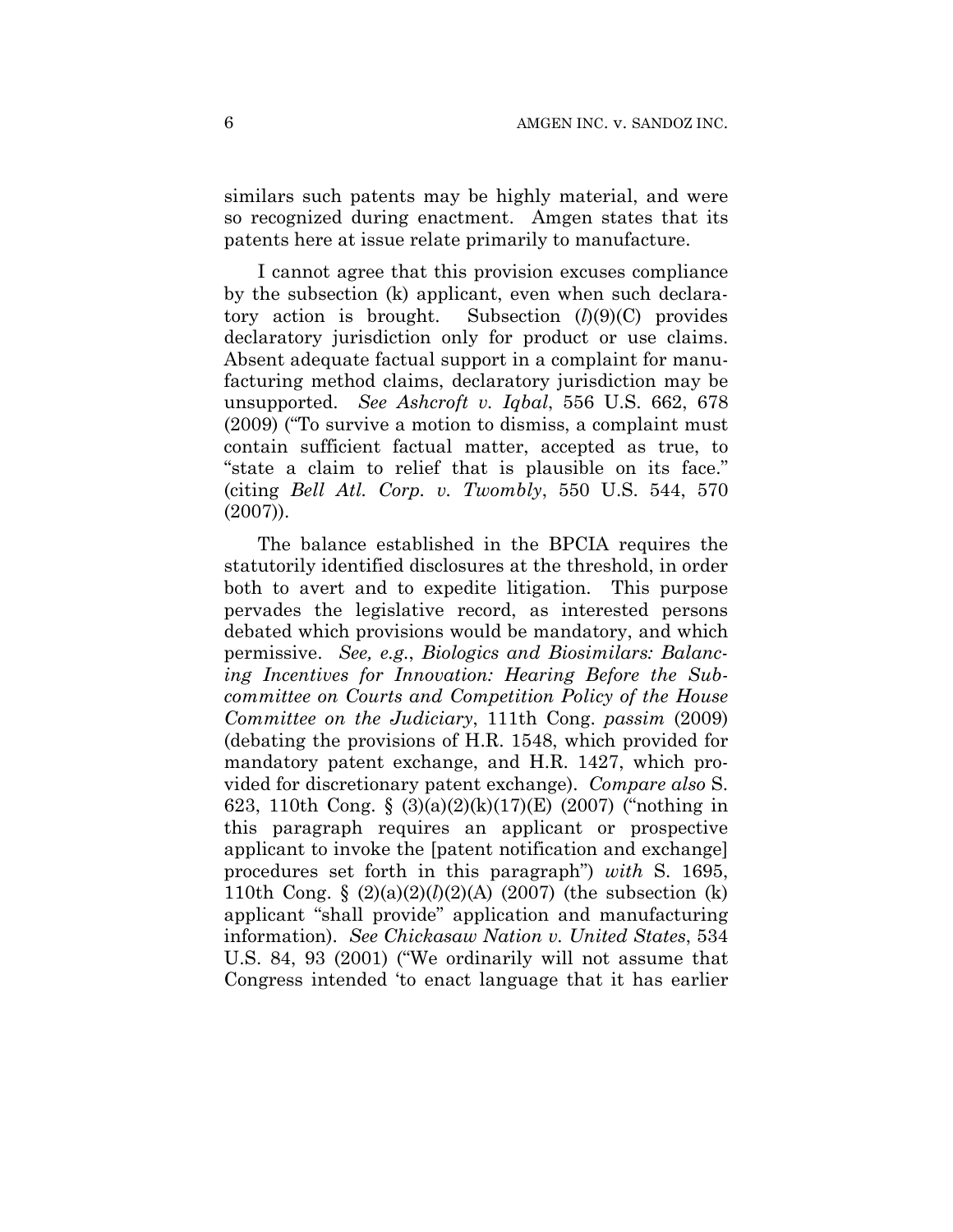discarded in favor of other language.'" (citations omitted)).

The BPCIA as enacted leaves no uncertainty as to which of its provisions are mandatory and which are permissive. For example, immediately after the "**shall**" provision of subsection *(l*)(2)(A), *ante*, subsection (*l*)(2)(B) states that a subsection (k) applicant

**may** provide to the reference product sponsor **additional** information requested by or on behalf of the reference product sponsor.

(Emphases added). "[W]hen the same Rule uses both 'may' and 'shall', the normal inference is that each is used in its usual sense—the one act being permissive, the other mandatory." *Anderson v. Yungkau*, 329 U.S. 482, 485 (1947).

In *United States ex rel. Siegel v. Thoman*, 156 U.S. 353, 359–60 (1895), the Court stated that when Congress uses the "special contradistinction" of "shall" and "may," no "liberty can be taken with the plain words of the statute." As reiterated in *Sebelius v. Cloer*, 133 S. Ct. 1886, 1894 (2013), "[w]here Congress includes particular language in one section of a statute but omits it in another section of the same Act, it is generally presumed that Congress acts intentionally and purposely in the disparate inclusion or exclusion." (alteration and internal quotation marks omitted). The BPCIA gestated during more than four years of study and debate. The record contains frequent reference to the experience of the Hatch-Waxman Act, as the BPCIA departed from that Act in seeking to "balance innovation and consumer interests" in the new and promising scientific era of biosimilars. BPCIA, Pub. L. No. 111-148, §7001(b), 124 Stat. 119, 804 (2010). Fidelity to that balance is the judicial obligation.

The details enacted and included in the BPCIA demonstrate the rigor of the statute and its compromises.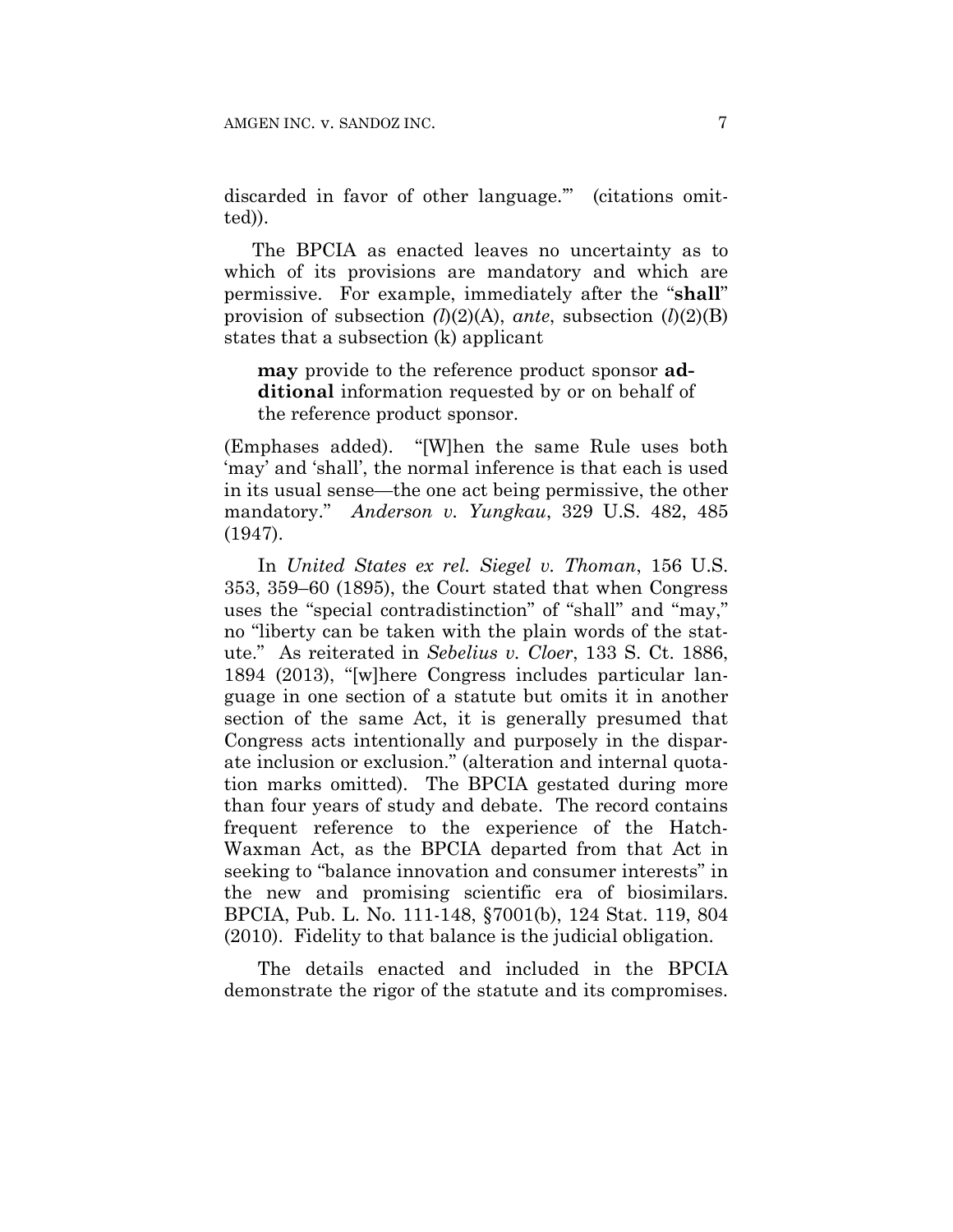The BPCIA requires judicial implementation that conforms to "the design of the statute as a whole and to its object and policy." *Crandon v. United States,* 494 U.S. 152, 158 (1990). Subsection (k) and subsection (*l*) are components of an integrated framework; to enjoy the benefits of subsection (k), the biosimilar applicant is obligated to comply with subsection (*l*). Even on the district court's (and my colleagues') misplaced theory that subsection  $(l)(9)(C)$  excuses compliance with subsection  $(l)(2)(A)$ , this would extend only to product and use claims, it does not excuse compliance as to manufacturing and process claims.

The BPCIA reflects an explicit balance of obligations and benefits. When a beneficiary of the statute withholds compliance with provisions enacted to benefit others, the withholder violates that balance. The consequences of the majority's ruling are significant, for the structure of the BPCIA requires that the subsection (k) applicant comply with the information exchange provisions, as a threshold to resolution of the Sponsor's patent rights.1

Subsection (*l*)(9) provides jurisdiction in the district court when a subsection (k) applicant fails to comply with subsection (*l*), but it does not ratify non-compliance. While "a party may waive any provision, either of a

1

<sup>&</sup>lt;sup>1</sup> The record recites the benefits of subsection (k) for biosimilar applicants. A study for the Congressional Research Service cites a Tufts report that found in 2006 the "average cost to develop a new biotechnology product is \$1.2 billion." *Follow-On Biologics: The Law and Intellectual Property Issues, CRS Report for Congress*, Professor John Thomas, January 15, 1014, *passim*, n.32. The record explains that clinical safety and efficacy studies constitute the major portion of this development cost, and that subsection (k) authorizes the biosimilar applicant to rely on these data that the Sponsor provided to the FDA.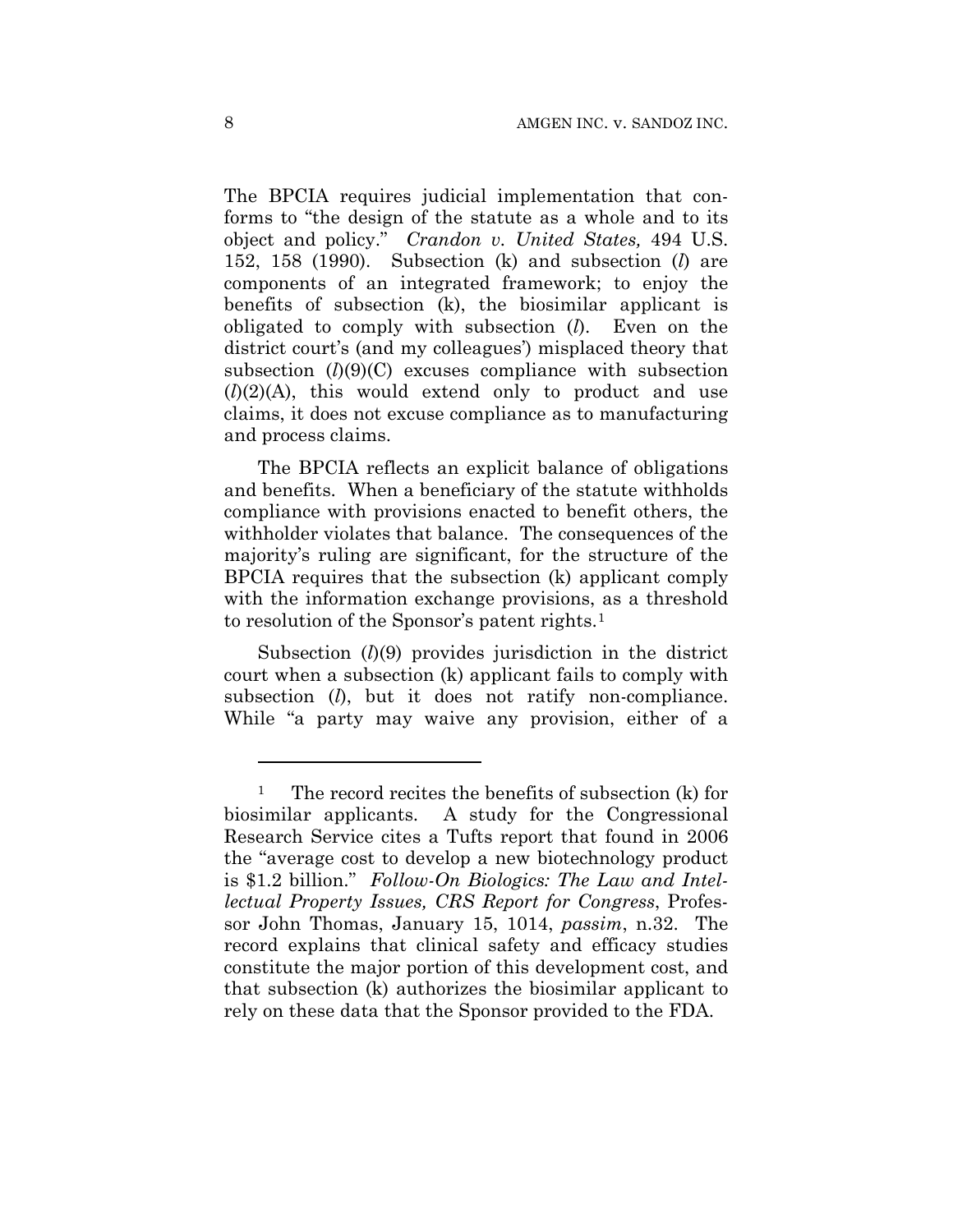contract or of a statute, intended for his benefit," *United States v. Mezzanatto*, 513 U.S. 196, 201 (1995), the party cannot waive or disregard a provision that benefits those in an adverse position. The provisions of 35 U.S.C. §262(*l*)(9) function as a continuing prohibition on a party who fails to comply with some aspect of the patent exchange provisions. That is, subsection  $(l)(9)(C)$  prevents a non-compliant party from obtaining relief through a declaratory judgment action, while that prohibition is lifted as to the aggrieved party. Subsection  $(l)(9)(C)$ states that a "reference product sponsor, but not the subsection (k) applicant, may bring" a declaratory judgment action "for a declaration of infringement, validity, or enforceability for any patent that claims the biological product or use of the biological product" when a subsection (k) applicant fails to provide the information required under subsection (*l*)(2)(A).

35 U.S.C. §  $271(e)(2)(C)(ii)$  similarly states that it shall be an act of infringement if the applicant fails to provide the information required under paragraph  $(l)(2)(A)$ . However, this does not diminish the obligation set by section  $(l)(1)(B)(i)$  that the subsection  $(k)$  applicant "shall provide … confidential access to the information required to be produced pursuant to paragraph (2)." Such obligation is mandatory.

Departure from the statutory obligation, to achieve purposes that the legislation intended to curtail, should not be judicially ratified. *See Cannon v. Univ. of Chicago*, 441 U.S. 677, 690 (1979) (disregard of a statute is a wrongful act). It is not denied that Sandoz obtained the benefit of the Amgen data in filing under subsection (k). Sandoz should be required to respect its obligations, in fidelity to the statute. I respectfully dissent from the majority's failure to require compliance with the obligations of the BPCIA.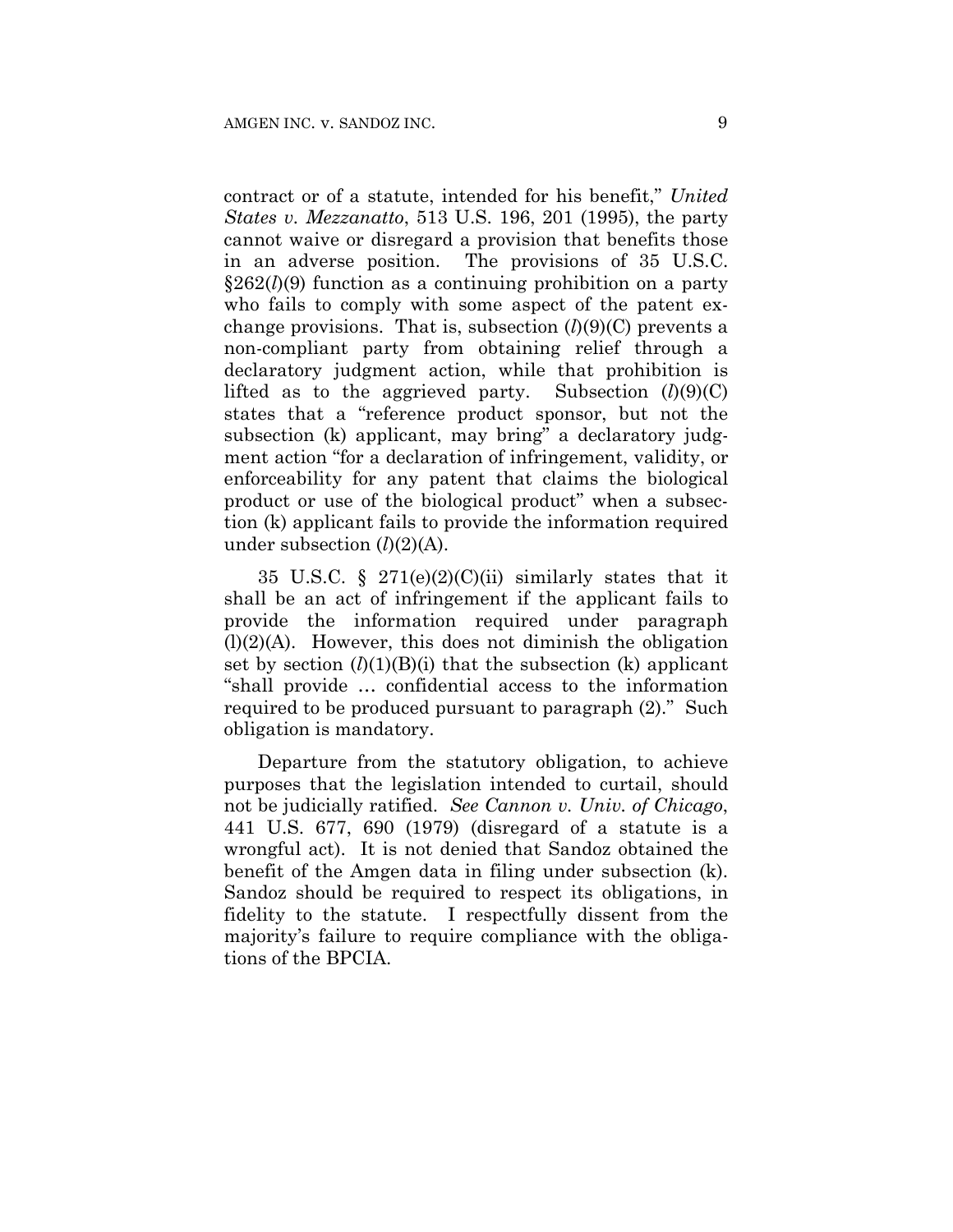## United States Court of Appeals for the Federal Circuit

**\_\_\_\_\_\_\_\_\_\_\_\_\_\_\_\_\_\_\_\_\_\_** 

**AMGEN INC., AMGEN MANUFACTURING LIMITED,** *Plaintiffs-Appellants*

**v.**

**SANDOZ INC.,** *Defendant-Appellee*

**\_\_\_\_\_\_\_\_\_\_\_\_\_\_\_\_\_\_\_\_\_\_** 

## 2015-1499 **\_\_\_\_\_\_\_\_\_\_\_\_\_\_\_\_\_\_\_\_\_\_**

Appeal from the United States District Court for the Northern District of California in No. 3:14-cv-04741-RS, Judge Richard Seeborg.

**\_\_\_\_\_\_\_\_\_\_\_\_\_\_\_\_\_\_\_\_\_\_** 

CHEN, *Circuit Judge*, dissenting-in-part*.* 

I join the majority opinion except for Parts B.II.b and B.V. To properly interpret the BPCIA's patent litigation management process described in section 262(*l*), I agree that none of subsection (*l*)'s provisions may be read in isolation. In other words, to understand the meaning of any one provision in § 262(*l*), one must first recognize how it interrelates with the rest of subsection (*l*) and the rest of the BPCIA. Based on this understanding, I agree that a subsection (k) applicant's failure to supply the information described in  $(l)(2)$  to the reference product sponsor (RPS) is not a violation of the BPCIA, because the BPCIA itself, in  $(l)(9)$  and  $\S 271(e)(2)(C)(ii)$ , provides the RPS the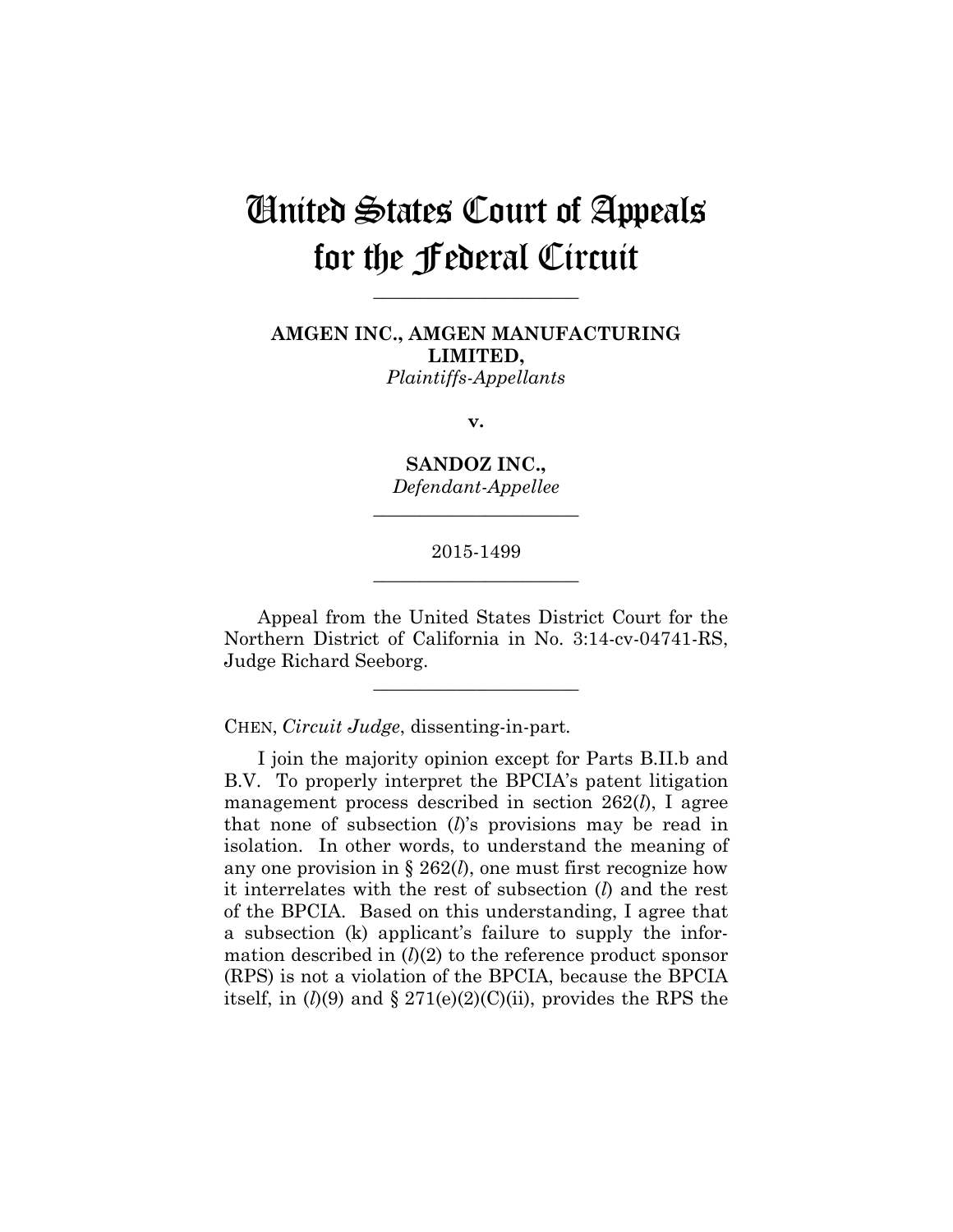remedial course of action in such circumstances. Contrary to the majority, however, I view this context-based interpretation as applying with equal force to the interpretation of  $(l)(8)$ . When reading  $(l)(8)$  in the context of subsection (*l*) as a whole, it becomes clear that (*l*)(8) is simply part and parcel of the integrated litigation management process contemplated in  $(l)(2)$ – $(l)(7)$ . Moreover, just as all the "shall" obligations set forth in  $(l)(3)$ – $(l)(7)$ are contingent on the (k) applicant's performance of the first "shall" step in  $(l)(2)$ , this is also true of the "shall" notice obligation in (*l*)(8). What this means is when, as here, the (k) applicant fails to comply with (*l*)(2), the provisions in  $(l)(3)$ – $(l)(8)$  cease to matter. In such a situation, as recognized by the majority opinion, the RPS's course of action is clearly defined in (*l*)(9) and  $§ 271(e)(2)(C)(ii):$  the unfettered right to immediately pursue patent infringement litigation unconstrained by any of the timing controls or limits on the number of patents it may assert that would result from the  $(l)(2)$ – (*l*)(8) process. Based on this understanding, I do not view  $(l)(8)(A)$  as a "standalone provision" that provides, implicitly, the RPS a 180-day injunction beyond the express twelve-year statutory exclusivity period. Because the majority opinion interprets (*l*)(8) differently, giving Amgen, the RPS, an extra-statutory exclusivity windfall, I respectfully dissent.

I

"It is a fundamental canon of statutory construction that the words of a statute must be read in their context and with a view to their place in the overall statutory scheme." *Davis v. Mich. Dep't of Treasury*, 489 U.S. 803, 809 (1989). To that end, the Supreme Court has instructed that "statutory language cannot be construed in a vacuum." *Id.*; *see also Yates v. United States*, 135 S. Ct. 1074, 1081–82 (2015) (instructing courts to interpret statutory text by reference to "the specific context in which that language is used, and the broader context of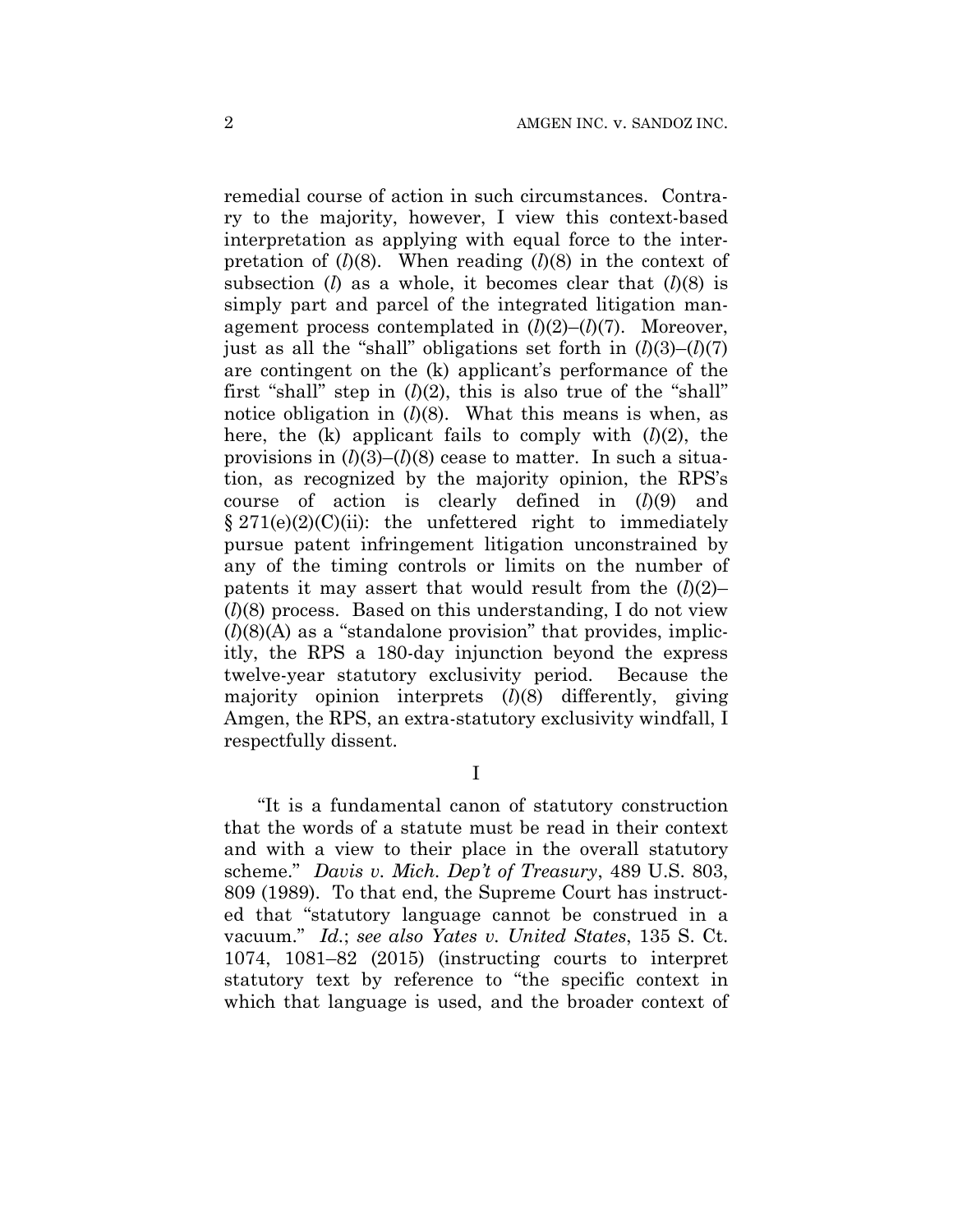the statute as a whole." (quotation marks omitted)). In Part B.I, the majority properly recognizes that "the 'shall' provision in paragraph (*l*)(2)(A) cannot be read in isolation." Majority Op. at 12. The majority carefully examines the larger statutory context—subsection (*l*) and § 271(e)(2)(C)(ii)—and correctly concludes that "'shall' in paragraph (*l*)(2)(A) does not mean 'must.'" Majority Op. at 13. As the majority recognizes, nothing in the BPCIA grants the RPS a procedural right to *compel* the (k) applicant's compliance with  $(l)(2)(A)$ . In Part B.II, however, the majority holds that the word "shall" in (*l*)(8)(A) carries a different meaning than it does in  $(l)(2)(A)$ . To reach that inconsistent result, the majority takes the view that (*l*)(8)(A) should be read in a vacuum, apart from the context and framework of subsection (*l*), including the language of  $(l)(8)(B)$ . I respectfully disagree.

#### A

Entitled "Patents," § 262(*l*) of the BPCIA concerns one thing: patent litigation. Specifically, it specifies an elaborate information exchange process between the (k) applicant and the RPS that leads up to the expected patent infringement suit that comes during the pendency of a subsection (k) application. This process begins in  $(l)(2)(A)$ with the requirement that the (k) applicant disclose to the RPS its biosimilar application (aBLA) and manufacturing process information. Compliance with subsection  $(l)(2)(A)$ triggers a cascade of events contemplated by subsection (*l*), with each successive step reliant on the performance of one or more preceding steps. This intricate process includes: the exchange of patent lists that each party believes the RPS has reasonable grounds to assert against the (k) applicant, as well as the exchange of respective infringement, validity, and enforceability positions  $(\S 262(l)(3))$ ; a process by which the parties may limit the patents in the infringement lawsuit  $(\S 262(l)(4)–(5))$ ; a patent infringement lawsuit, filed by the RPS, limited to the patents listed in  $(l)(4)$  or  $(l)(5)$  (§ 262 $(l)(6)$ ); a proce-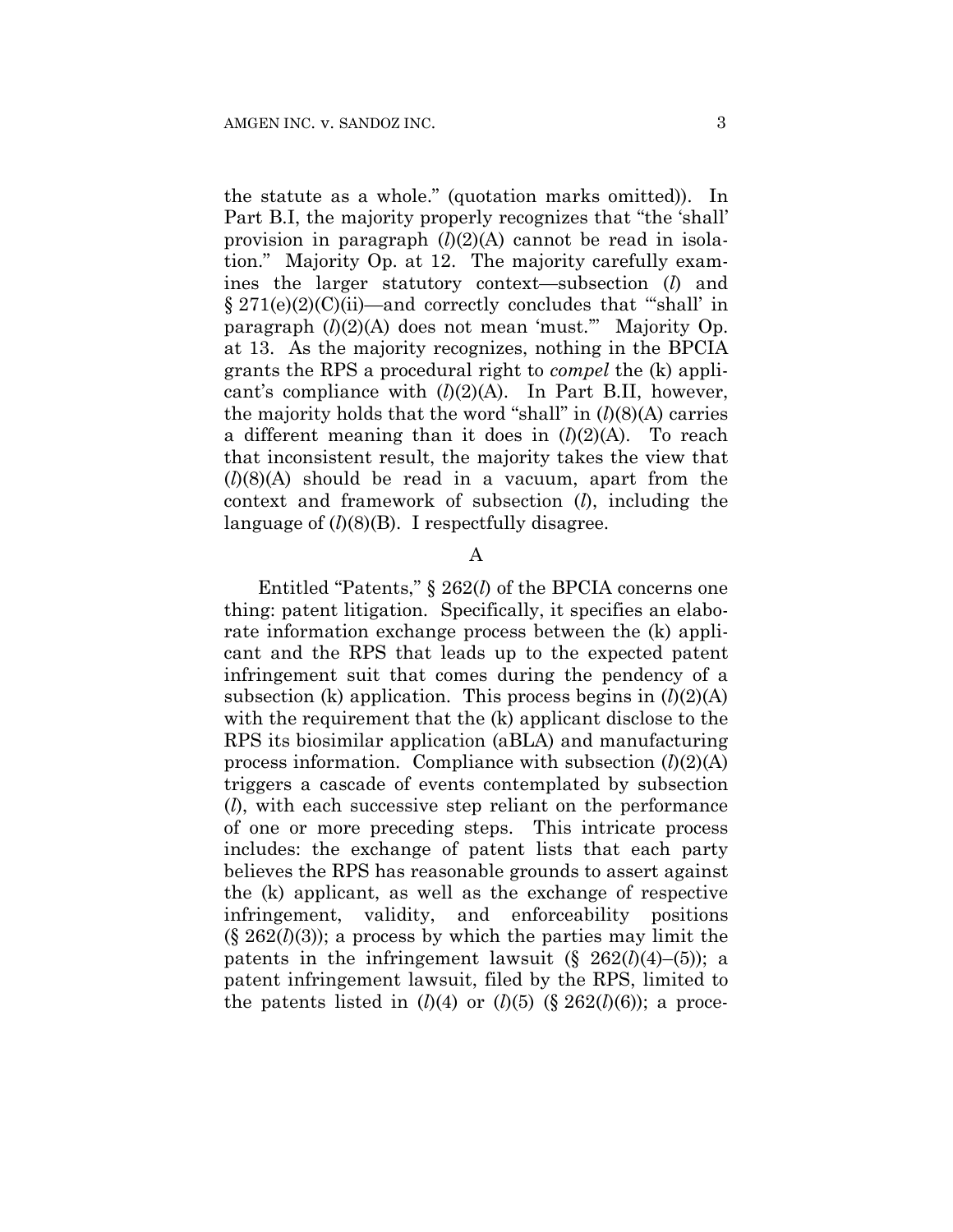dure for updating the RPS's previously created (*l*)(3) patent list with newly issued or licensed patents  $(\S 262(l)(7))$ ; a requirement that the  $(k)$  applicant provide a 180-day notice ahead of commercial marketing thereby giving the RPS time to seek a preliminary injunction on any  $(l)(3)$  listed patents not asserted in the limited  $(l)(6)$ patent infringement suit (§ 262(*l*)(8)); and authorization for the RPS to file an immediate declaratory judgment action for patent infringement if the (k) applicant fails to comply with its specified obligations recited in (*l*)(2), (*l*)(3), (*l*)(5), (*l*)(6), (*l*)(7), or (*l*)(8) (§ 262(*l*)(9)(B)–(C)). Importantly, subsection (*l*) does not relate to the FDA approval process (for that see subsection (k)). Nor is the approval process contingent on any events related to a possible patent dispute occurring in parallel with that approval process.

By enacting the provisions in subsection (*l*), Congress created a comprehensive, integrated litigation management system. These provisions also demonstrate that Congress anticipated the situation before us here, in which the (k) applicant refuses to engage in this litigation management process. Rather than forcing the (k) applicant, by court order or some other means, to engage in the subsection (*l*) process, or conditioning the (k) application's approval on the (k) applicant fulfilling the requirements set forth in subsection (*l*), Congress instead authorized the RPS in this situation to immediately file an infringement action. *See* § 262(*l*)(9) and 35 U.S.C.  $§ 271(e)(2)(C)(ii).$ 

Focusing on (*l*)(8), Congress accounted for the possibility (perhaps strong likelihood) of a situation in which the (k) applicant has received FDA approval and is on the verge of commercially marketing its biosimilar product but the RPS was unable to assert all of its (*l*)(3) listed patents against the  $(k)$  applicant in the limited  $(l)(6)$ patent litigation. Entitled "Notice of commercial market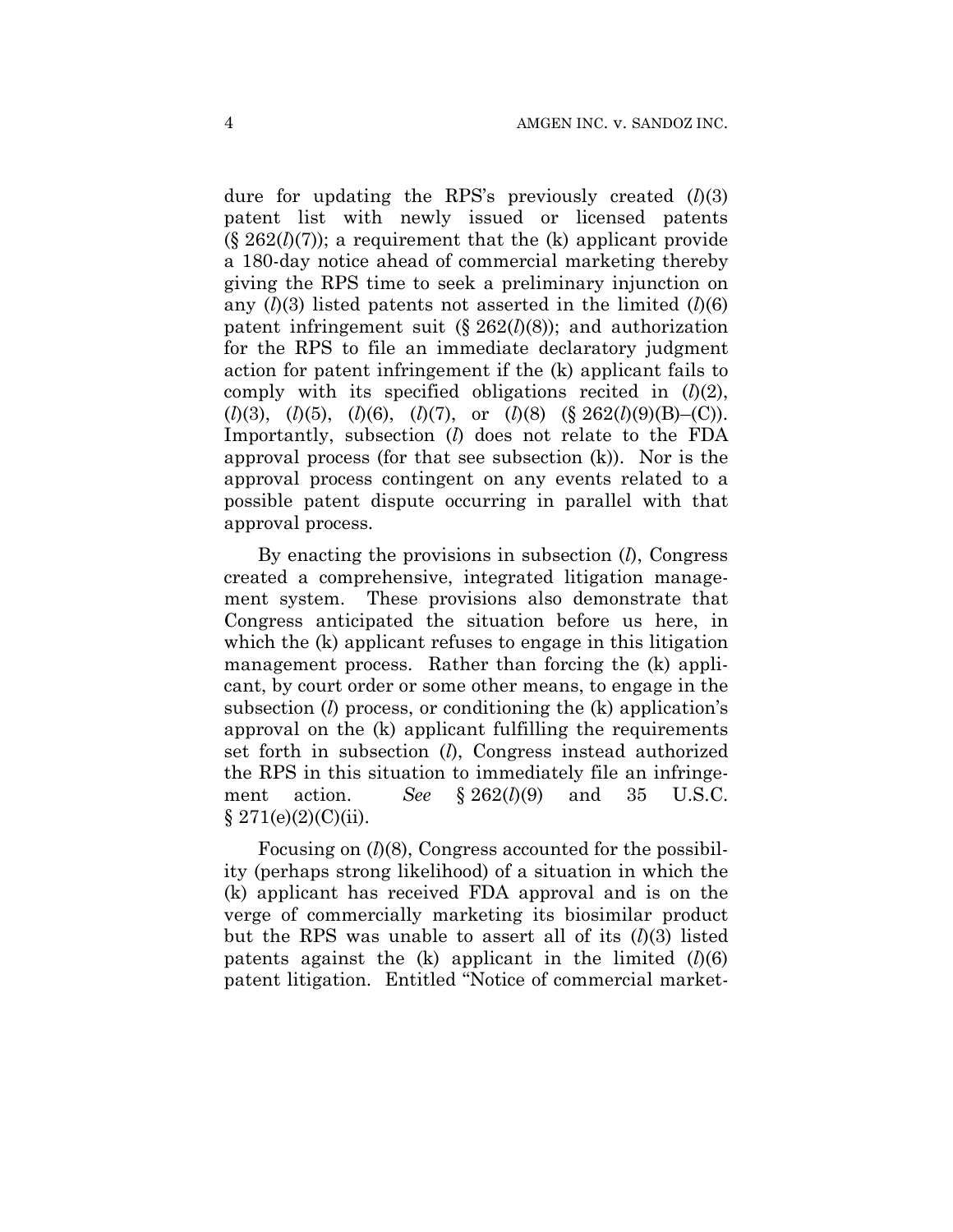ing and preliminary injunction," (*l*)(8), in relevant part, is set forth below:

## **8) Notice of commercial marketing and preliminary injunction**

#### **(A)** Notice of commercial marketing

The subsection (k) applicant shall provide notice to the reference product sponsor not later than 180 days before the date of the first commercial marketing of the biological product licensed under subsection (k).

## **(B)** Preliminary injunction

After receiving the notice under subparagraph (A) and before such date of the first commercial marketing of such biological product, the reference product sponsor may seek a preliminary injunction prohibiting the subsection (k) applicant from engaging in the commercial manufacture or sale of such biological product until the court decides the issue of patent validity, enforcement, and infringement with respect to any patent that is—

**(i)** included in the list provided by the reference product sponsor under paragraph (3)(A) or in the list provided by the subsection (k) applicant under paragraph (3)(B); and

**(ii)** not included, as applicable, on—

**(I)** the list of patents described in paragraph (4); or

**(II)** the lists of patents described in paragraph  $(5)(B)$ .

Subsection  $(l)(8)(A)$  requires the  $(k)$  applicant to give the RPS at least 180 days' notice of its intent to begin commercially marketing the biosimilar product. One of the key questions in this appeal is, "Why would Congress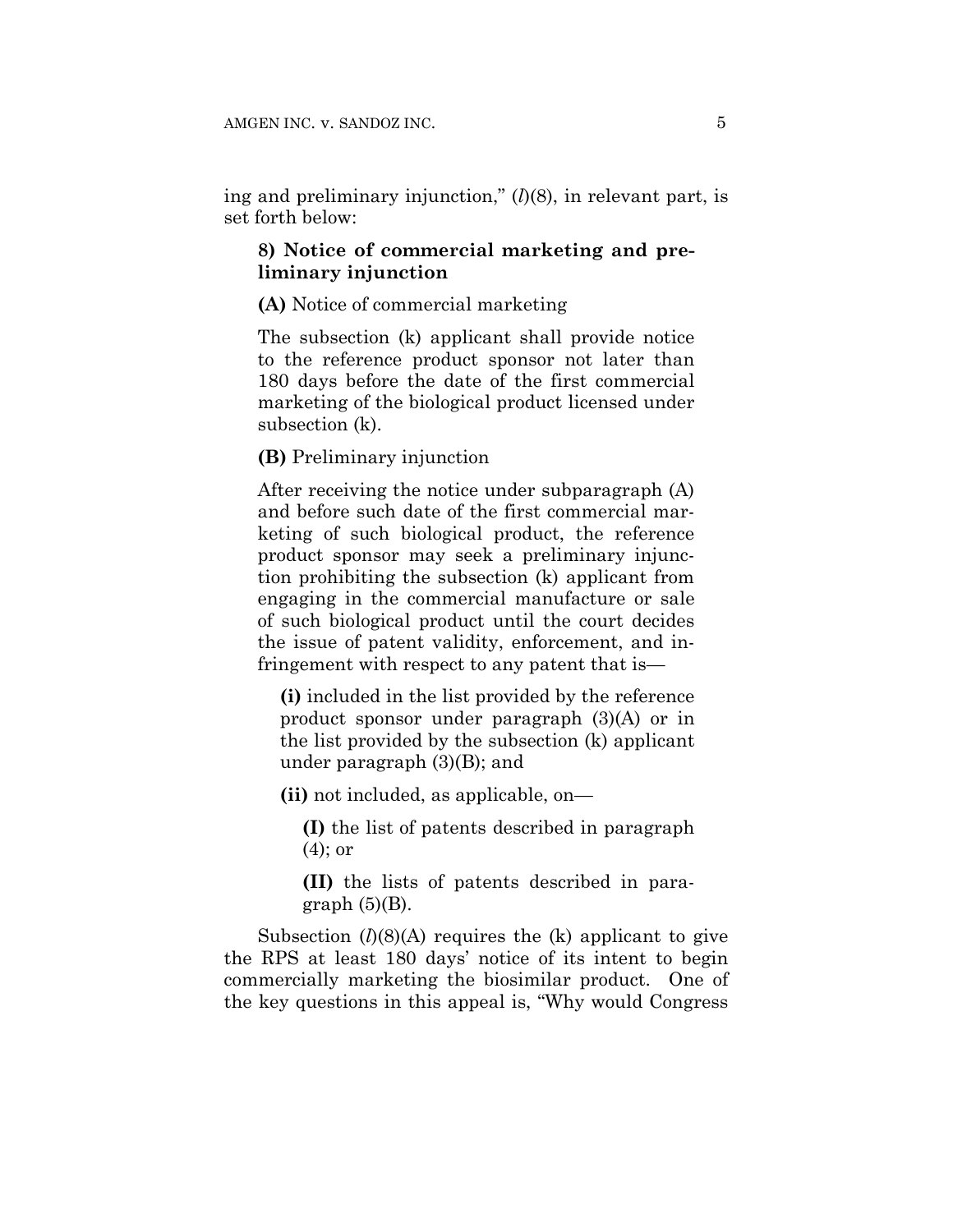insert a 180-day commercial marketing notice provision in a subsection devoted to organizing patent litigation?" Paragraph (*l*)(8)(B) provides the answer. As mentioned above, the process in  $(l)(4)$ – $(5)$  can result in restricting the (*l*)(6) infringement action to a subset of the RPS's patents identified in  $(l)(3)$ . Rather than permit the  $(k)$  applicant to launch its biosimilar product while the RPS is blocked from enforcing some of its patent rights, subsection (*l*)(8)(B) addresses that problem by authorizing the RPS to seek a preliminary injunction prohibiting commercial manufacture or sale based on the patents that were excluded from the (*l*)(6) action. Thus, the entirety of (*l*)(8), including (*l*)(8)(A)'s notice provision, serves to ensure that an RPS will be able to assert all relevant patents before the (k) applicant launches its biosimilar product. Amgen confirmed this understanding of (*l*)(8)'s purpose at oral argument. Oral Argument at 20:10–20:05, *Amgen, Inc. v. Sandoz Inc.*, No. 2015-1499 (Fed. Cir. June 3, 2015), *available at* http://www.cafc.uscourts.gov/oral-argumentrecordings/15-1499/all.

Given the purpose of  $(l)(8)$  and its express assumption that the parties have already performed the steps in  $(l)(3)$ , and  $(l)(4)$ – $(l)(5)$ , the most logical conclusion when reading  $(l)(8)$  in context is that  $(l)(8)$ 's vitality is predicated on the performance of the preceding steps in subsection (*l*)'s litigation management process. Without first engaging in these procedures, (*l*)(8) lacks meaning. Similarly, for example, the statutory requirement in (*l*)(3) for the parties to exchange detailed positions on infringement and validity for the patents listed under  $(l)(3)$  no longer applies if the (k) applicant fails to comply with (*l*)(2). Paragraph (*l*)(8)'s interdependency on the preceding steps in subsection (*l*) is further reinforced by (*l*)(7)'s crossreference to  $(l)(8)$ . Paragraph  $(l)(7)$ , which sets forth a process for the RPS to update its (*l*)(3) patent list with any newly issued or licensed patents, states that any such patents "shall be subject to paragraph (8)." 42 U.S.C.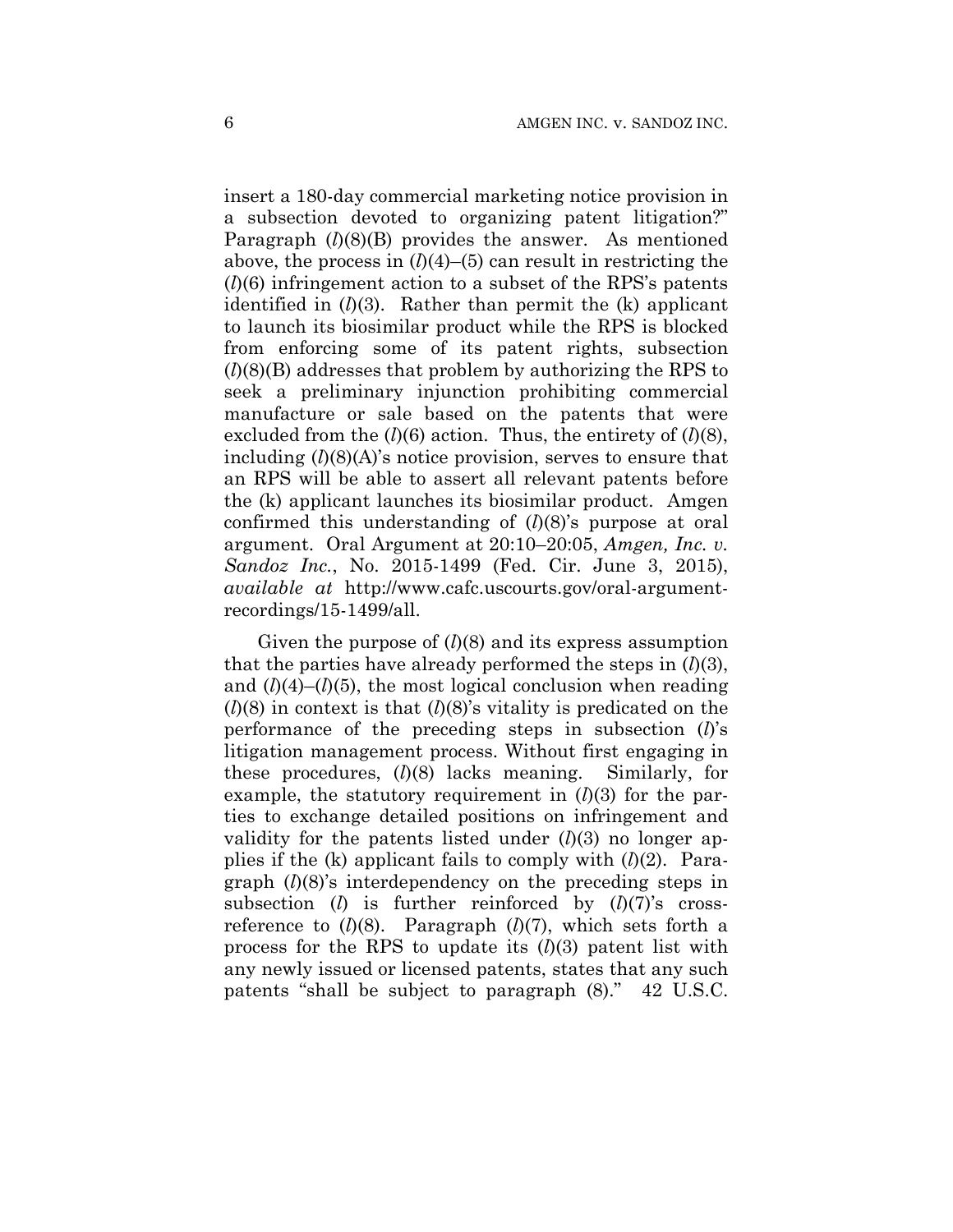1

§ 262(*l*)(7)(B). The interwoven structure of subsection (*l*) indicates that Congress viewed the procedures of (*l*)(8) as inseverable from the preceding steps in (*l*).

The majority, on the other hand, views  $(l)(8)(A)$  as a standalone notice provision that is not excused when the (k) applicant fails to comply with  $(l)(2)$ .<sup>1</sup> Yet, no one disputes that the requirements of (*l*)(3) through (*l*)(7) are certainly excused in such a case. I recognize that  $(l)(8)(A)$ , unlike (*l*)(3) through (*l*)(7), is not expressly conditioned on the earlier steps. I cannot, however, read  $(l)(8)(A)$  in complete isolation from (*l*)(8)(B), which *does* reference, and is predicated on the performance of,  $(l)(3)$  and  $(l)(4)$ – (*l*)(5). Thus, (*l*)(8) does not serve as a standalone provision; it is part and parcel to, and contingent upon, the preceding steps in the  $(l)(2)$ – $(l)(8)$  litigation management regime. The most persuasive reading of subsection (*l*) as a whole is that Congress provided two paths to resolve patent disputes: (1) the intricate route expressed in  $(l)(2)$ – (*l*)(8); and (2) the immediate, more flexible route provided in (*l*)(9), should the (k) applicant falter on any of its obligations recited in  $(l)(2)$ – $(l)(8)$ .

### B

The majority is also concerned with the absence of an express consequence for noncompliance with (*l*)(8)(A) in situations in which the (k) applicant does not comply with (*l*)(2). I agree with the majority that the remedy in

<sup>&</sup>lt;sup>1</sup> The majority states that Sandoz "concedes" that (*l*)(8)(A) is a standalone notice provision, citing to the oral argument. I understand Sandoz's position as accepting that  $(l)(8)(A)$  as a standalone provision is one possible interpretation. Oral Argument at 39:30–40:30, *Amgen Inc. v. Sandoz Inc.*, No. 2015-1499 (Fed. Cir. June 3, 2015), *available at* http://www.cafc.uscourts.gov/oralargument-recordings/15-1499/all.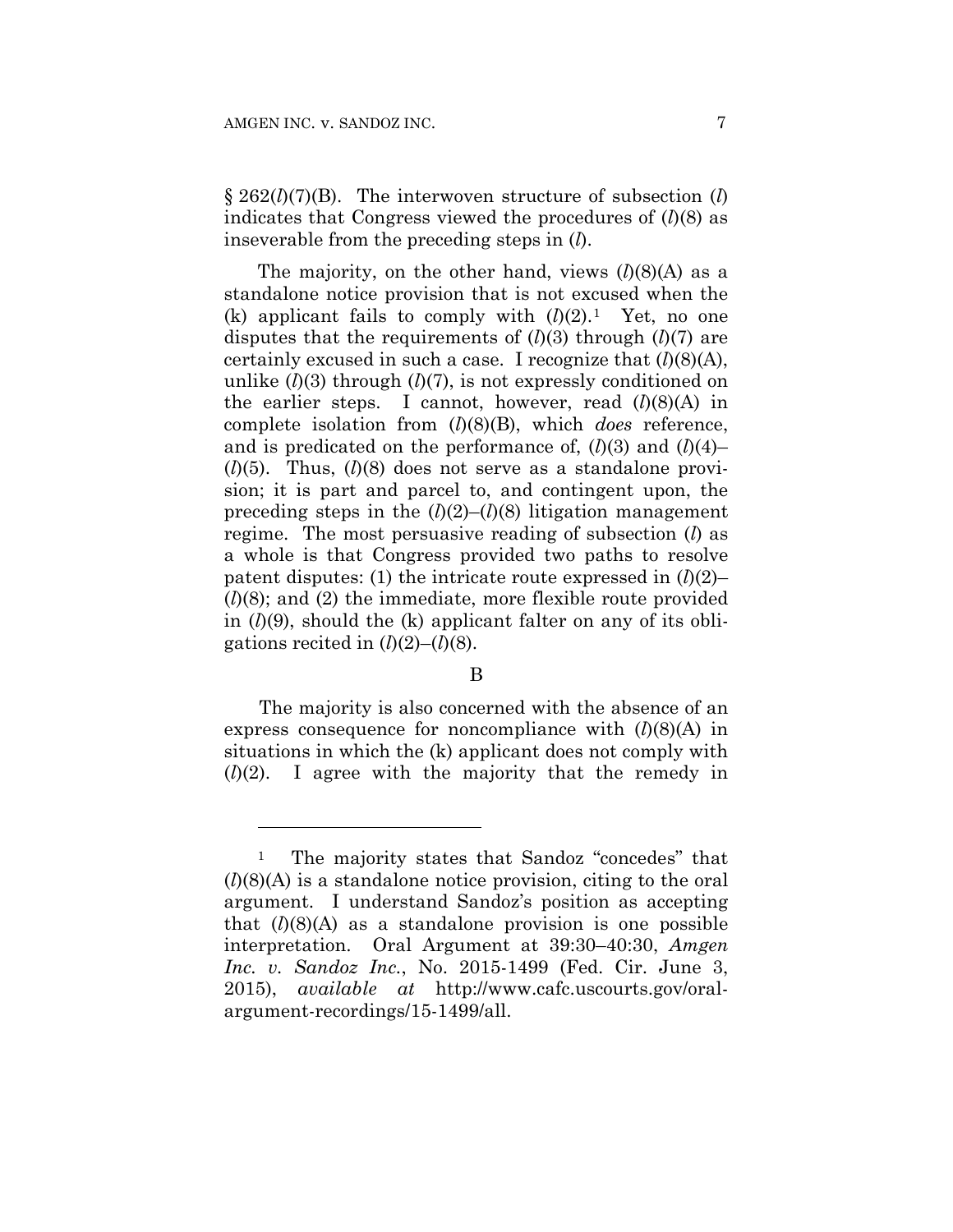(*l*)(9)(B) does not provide relief in this scenario because the RPS's right to pursue additional patent litigation at this stage under  $(l)(9)(B)$  is contingent on using the patents that have been "included in the list described in paragraph  $(3)(A)$ ." If a  $(k)$  applicant never carries out (*l*)(2), the RPS will never create an (*l*)(3) patent list. Such a failure to adhere to (*l*)(2) would defeat the RPS's opportunity to invoke  $(l)(9)(B)$  if the  $(k)$  applicant refuses to comply with  $(l)(8)(A)$ 's notice provision.

Contrary to the majority's conclusion, however, the absence of such a remedial provision in (*l*)(9)(B) *confirms* that Congress deemed any additional remedy to be unnecessary. Congress created the fallback provision of (*l*)(9)(C) for just these circumstances. An RPS does not need the remedy in (*l*)(9)(B) because (*l*)(9)(C) and  $\S 271(e)(2)(C)(ii)$  already grant the right to file, immediately, an unrestricted patent infringement action when the (k) applicant fails to comply with  $(l)(2)$ . At this point, the RPS possesses the statutory right to seek a preliminary injunction for any of its patents that "could be identified pursuant to section  $[262]$  $(l)(3)(A)(i)$ ." 35 U.S.C.  $\S 271(e)(2)(C)(ii)$ . It therefore would have been superfluous for Congress to provide the RPS with authorization to initiate an additional, redundant infringement action under  $(l)(9)(B)^2$  if the (k) applicant later does not comply

<u>.</u>

It is worth examining  $(l)(9)(B)$  closely for it shows how Congress understood the (*l*)(8) notice provision to be one part of the entire subsection (*l*) litigation management process. Under  $(l)(9)(B)$ , if a  $(k)$  applicant fails to comply with any of its obligations recited in "paragraph  $(3)(B)(ii)$ , paragraph  $(5)$ , paragraph  $(6)(C)(i)$ , paragraph (7), *or paragraph (8)(A)*," the RPS may immediately bring an infringement action on any patent the RPS listed in (l)(3). 42 U.S.C. § 262(*l*)(9)(B) (emphasis added). By grouping  $(l)(8)(A)$  with  $(l)(3)$ ,  $(l)(5)$ ,  $(l)(6)$ , and  $(l)(7)$ , all of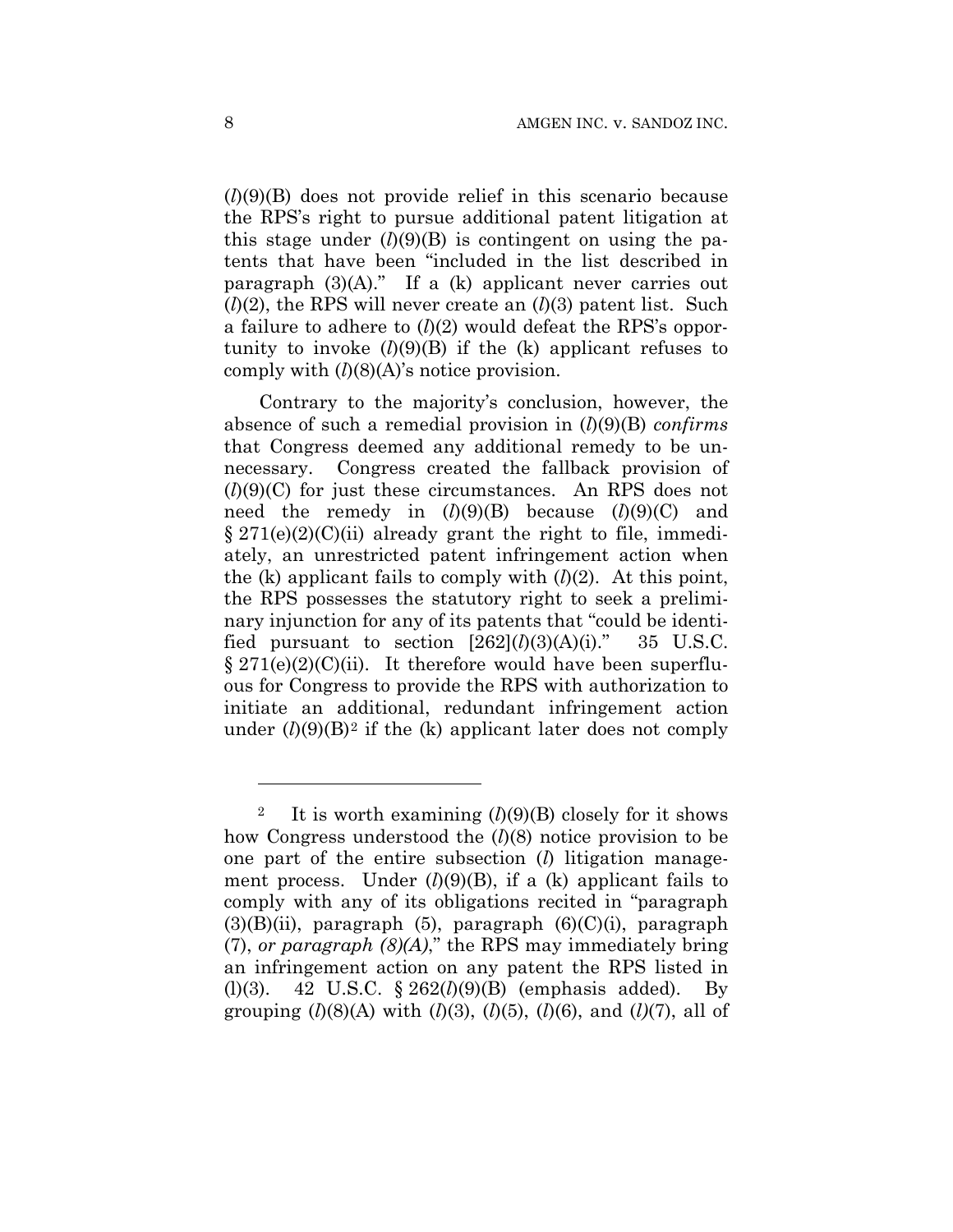l

with  $(l)(8)(A)$ . Not only is compliance with  $(l)(8)(A)$  unnecessary under such a circumstance, but no additional remedy is needed. Thus, after Sandoz failed to perform the  $(l)(2)$  requirement, the only relevant provision in subsection (*l*) became  $(l)(9)(C)$  and  $\S 271(e)(2)(C)(ii)$ .

 $\mathcal{C}$ 

The practical consequence of the majority's interpretation is that  $(l)(8)(A)$  provides an inherent right to an automatic 180-day injunction. The majority provides no basis in the statutory language to support this automatic injunction.3 This relief is analogous to the thirty-month stay of the Hatch-Waxman Act, which provides for an automatic stay during which the FDA cannot approve the ANDA unless the patent infringement suit is resolved or the patent expires. *See* 21 U.S.C.  $\S$  355(j)(5)(B)(iii). If Congress intended to create a 180-day automatic stay it understood how to do so. It could have tied FDA approval to the notice provision. Yet, Congress declined to link FDA approval to a single provision in subsection (*l*). At bottom, the majority's view is in tension with the defined

which are unquestionably part of the litigation management regime, and defining the scope of any infringement action by the patents listed in (*l*)(3), Congress evidenced that (*l*)(8)(A) is *not* a provision that stands apart from the others, but is instead part of an integrated regime with

each part serving a common purpose.<br><sup>3</sup> The majority believes that  $(l)(8)(A)$ 's notice provision plays a necessary role, when the (k) applicant fails to comply with (*l*)(2), to provide the RPS adequate notice of the aBLA and therefore a meaningful opportunity to assert its patent rights. In my view, the majority reads too much into  $(l)(8)(A)$  by empowering it with an injunction right in the limited circumstance when a (k) applicant fails to comply with (*l*)(2).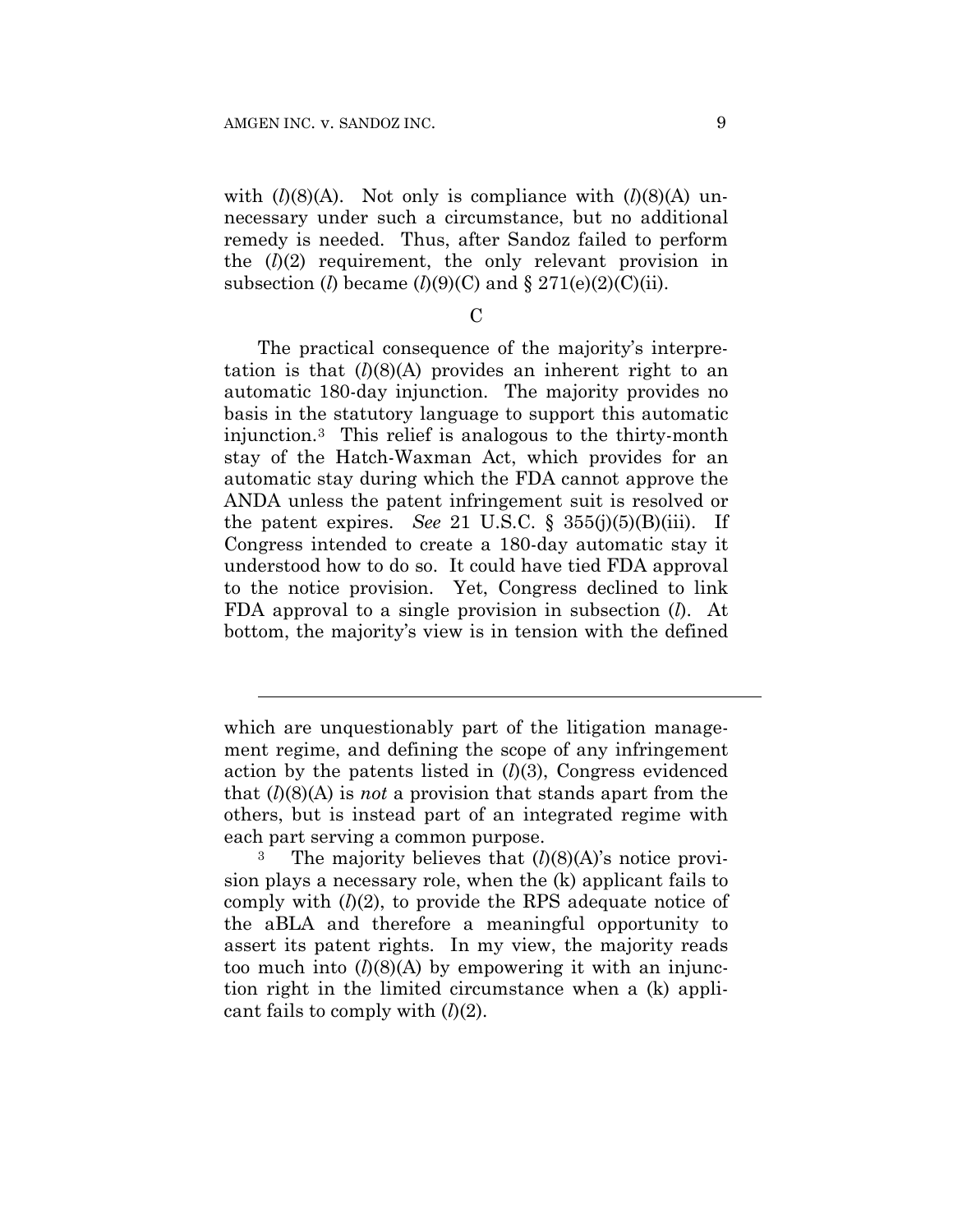purpose of (*l*)(8) while providing the RPS with an atextual 180-day exclusivity windfall.

Notably, nothing in the majority opinion suggests that this automatic injunction remedy would be available in cases where the applicant complied with  $(l)(2)(A)$  by providing its aBLA to the RPS, but later failed to provide notice under (*l*)(8)(A). In fact, the majority's opinion creates an uncomfortable result in which the language of (*l*)(8)(A) is interpreted in two different ways, based on the (k) applicant's actions. In a situation like the present case, the (k) applicant cannot refuse to provide the 180 days' notice, because under the majority's reading, (*l*)(8)(A) authorizes an automatic entitlement to a 180 day injunction. But if a (k) applicant complies with all the requirements specified in  $(l)(2)$ – $(l)(7)$ , then the (k) applicant may still refuse to comply with the 180-day notice provision. In this scenario, there would be no automatic injunction because (*l*)(9)(B) provides the RPS with the authorization to immediately file suit on any patent it listed under (*l*)(3). Thus, in one scenario, (*l*)(8)(A) provides a 180-day injunction, but in the second scenario it does not. While the result in the latter scenario comes from the plain language of the statute, not so with the former. Nothing in the statute supports this peculiar outcome. As explained above, in my view, the better reading of  $(l)(8)$  is that it does not apply, just as  $(l)(3)$ – (*l*)(7) do not apply, when the (k) applicant fails to comply with  $(l)(2)$ .

II

To be sure, (*l*)(8)(A) is an integral part of the procedures for managing patent litigation that arises as a result of a party filing an aBLA. Nevertheless, (*l*)(8)(A) is simply one piece of subsection (*l*)'s integrated patent dispute puzzle that ceases to matter, just like all the other pieces preceding (*l*)(8) cease to matter, once the (k) applicant fails to comply with (*l*)(2). I do not find support in